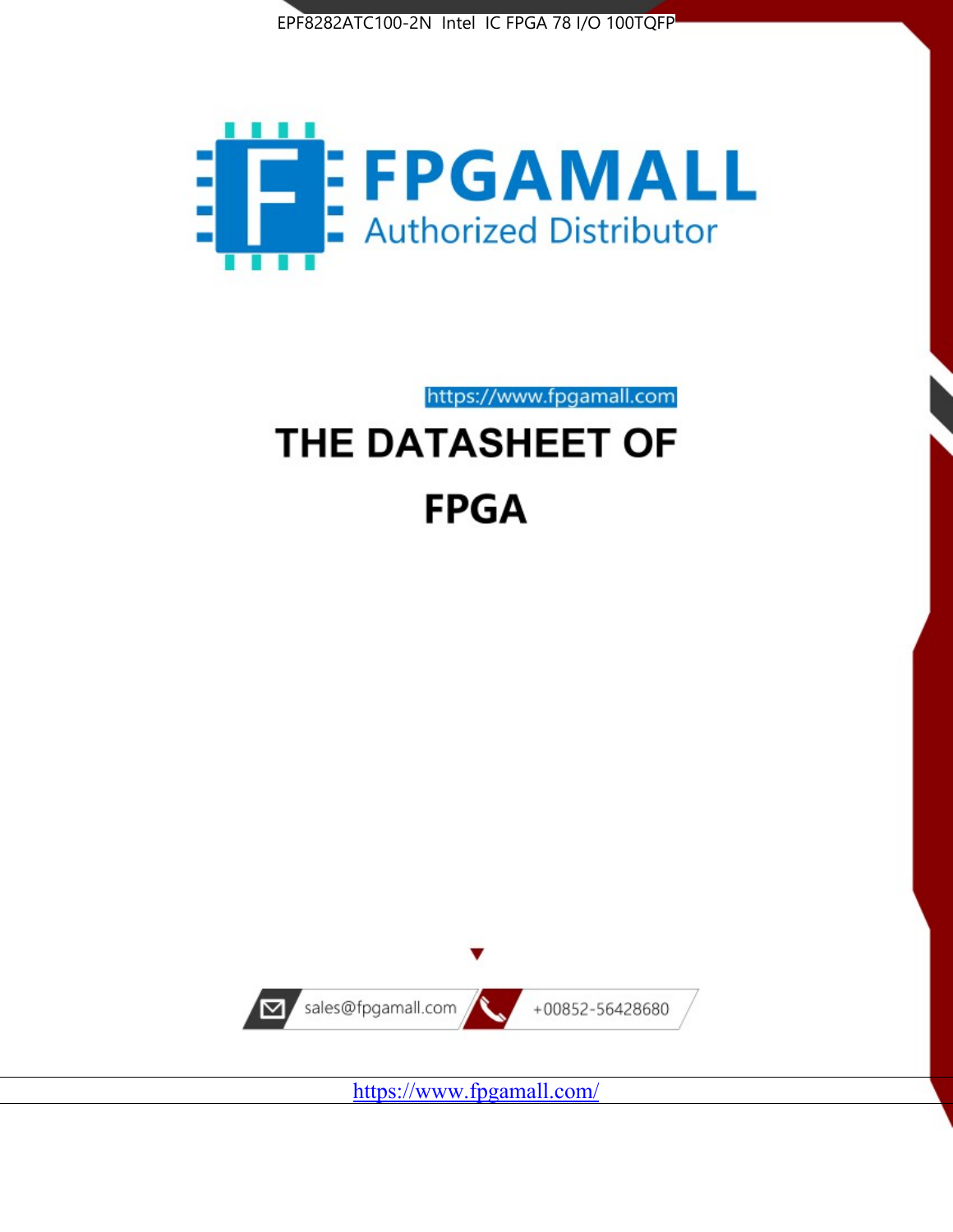

# **FLEX 8000**

**Programmable Logic Device Family**

#### **January 2003, ver. 11.1 Data Sheet**

# Features...

Low-cost, high-density, register-rich CMOS programmable logic device (PLD) family (see Table 1)

- 2,500 to 16,000 usable gates
- 282 to 1,500 registers
- System-level features
	- In-circuit reconfigurability (ICR) via external configuration devices or intelligent controller
	- Fully compliant with the peripheral component interconnect Special Interest Group (PCI SIG) *PCI Local Bus Specification, Revision 2.2* for 5.0-V operation
	- Built-in Joint Test Action Group (JTAG) boundary-scan test (BST) circuitry compliant with IEEE Std. 1149.1-1990 on selected devices
	- MultiVolt<sup>™</sup> I/O interface enabling device core to run at  $5.0 V$ , while I/O pins are compatible with 5.0-V and 3.3-V logic levels
	- Low power consumption (typical specification is 0.5 mA or less in standby mode)
- Flexible interconnect
	- FastTrack<sup>®</sup> Interconnect continuous routing structure for fast, predictable interconnect delays
	- Dedicated carry chain that implements arithmetic functions such as fast adders, counters, and comparators (automatically used by software tools and megafunctions)
	- Dedicated cascade chain that implements high-speed, high-fan-in logic functions (automatically used by software tools and megafunctions)
	- Tri-state emulation that implements internal tri-state nets
- Powerful I/O pins
- Programmable output slew-rate control reduces switching noise

| <b>Feature</b>            | <b>EPF8282A</b><br><b>EPF8282AV</b> | <b>EPF8452A</b> | <b>EPF8636A</b> | <b>EPF8820A</b> | <b>EPF81188A</b> | <b>EPF81500A</b> |  |  |  |  |
|---------------------------|-------------------------------------|-----------------|-----------------|-----------------|------------------|------------------|--|--|--|--|
| Usable gates              | 2,500                               | 4.000           | 6,000           | 8,000           | 12.000           | 16,000           |  |  |  |  |
| Flipflops                 | 282                                 | 452             | 636             | 820             | 1.188            | 1,500            |  |  |  |  |
| Logic array blocks (LABs) | 26                                  | 42              | 63              | 84              | 126              | 162              |  |  |  |  |
| Logic elements (LEs)      | 208                                 | 336             | 504             | 672             | 1.008            | 1,296            |  |  |  |  |
| Maximum user I/O pins     | 78                                  | 120             | 136             | 152             | 184              | 208              |  |  |  |  |

## *Table 1. FLEX 8000 Device Features*

## **Altera Corporation 1**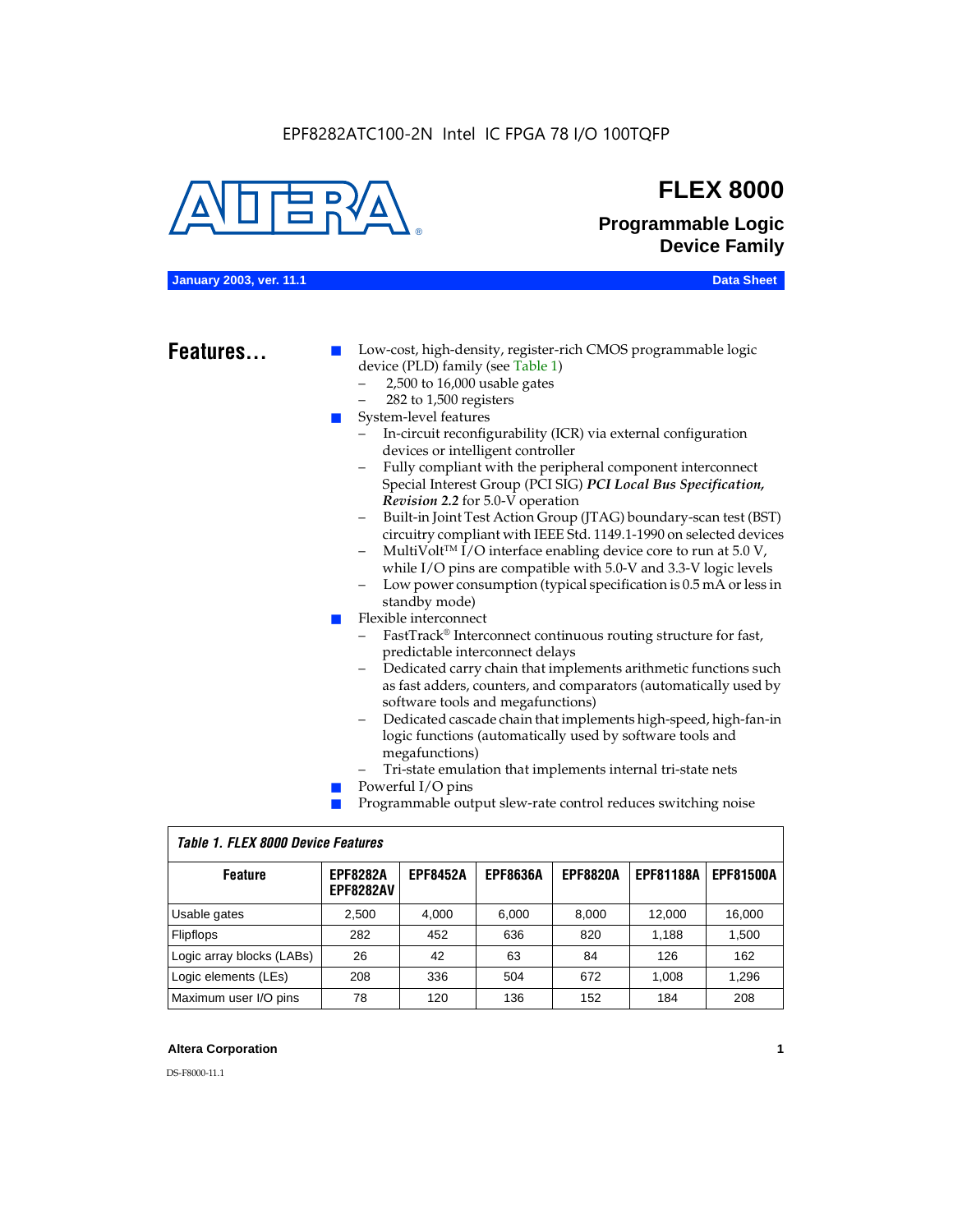# EPF8282ATC100-2N Intel IC FPGA 78 I/O 100TQFP

## **FLEX 8000 Programmable Logic Device Family Data Sheet**

| <b>JTAG BST circuitry</b> | Yes | No                                                                                                                                                                                                                                                                                                                             | Yes | Yes                                                          | No | Yes |
|---------------------------|-----|--------------------------------------------------------------------------------------------------------------------------------------------------------------------------------------------------------------------------------------------------------------------------------------------------------------------------------|-----|--------------------------------------------------------------|----|-----|
| and More                  |     | $\Gamma$ 1 $\cdot$ 1 $\cdot$ 1 $\cdot$ 1 $\cdot$ 1 $\cdot$ 1 $\cdot$ 1 $\cdot$ 1 $\cdot$ 1 $\cdot$ 1 $\cdot$ 1 $\cdot$ 1 $\cdot$ 1 $\cdot$ 1 $\cdot$ 1 $\cdot$ 1 $\cdot$ 1 $\cdot$ 1 $\cdot$ 1 $\cdot$ 1 $\cdot$ 1 $\cdot$ 1 $\cdot$ 1 $\cdot$ 1 $\cdot$ 1 $\cdot$ 1 $\cdot$ 1 $\cdot$ 1 $\cdot$ 1 $\cdot$ 1 $\cdot$ 1 $\cdot$ |     | Peripheral register for fast setup and clock-to-output delay |    |     |

# **Features**

Fabricated on an advanced SRAM process ■ Available in a variety of packages with 84 to 304 pins (see Table 2) Software design support and automatic place-and-route provided by the Altera® MAX+PLUS® II development system for Windows-based PCs, as well as Sun SPARCstation, HP 9000 Series 700/800, and IBM RISC System/6000 workstations

Additional design entry and simulation support provided by EDIF 2 0 0 and 3 0 0 netlist files, library of parameterized modules (LPM), Verilog HDL, VHDL, and other interfaces to popular EDA tools from manufacturers such as Cadence, Exemplar Logic, Mentor Graphics, OrCAD, Synopsys, Synplicity, and Veribest

| Table 2. FLEX 8000 Package Options & I/O Pin Count<br>Note (1) |                           |                               |                            |                            |                       |                              |                               |                       |                              |                               |                              |                               |
|----------------------------------------------------------------|---------------------------|-------------------------------|----------------------------|----------------------------|-----------------------|------------------------------|-------------------------------|-----------------------|------------------------------|-------------------------------|------------------------------|-------------------------------|
| <b>Device</b>                                                  | 84-<br>Pin<br><b>PLCC</b> | $100 -$<br>Pin<br><b>TOFP</b> | 144-<br>Pin<br><b>TQFP</b> | 160-<br>Pin<br><b>PQFP</b> | $160 -$<br>Pin<br>PGA | $192 -$<br>Pin<br><b>PGA</b> | $208 -$<br>Pin<br><b>PQFP</b> | $225 -$<br>Pin<br>BGA | $232 -$<br>Pin<br><b>PGA</b> | $240 -$<br>Pin<br><b>PQFP</b> | $280 -$<br>Pin<br><b>PGA</b> | $304 -$<br>Pin<br><b>ROFP</b> |
| EPF8282A                                                       | 68                        | 78                            |                            |                            |                       |                              |                               |                       |                              |                               |                              |                               |
| EPF8282AV                                                      |                           | 78                            |                            |                            |                       |                              |                               |                       |                              |                               |                              |                               |
| EPF8452A                                                       | 68                        | 68                            |                            | 120                        | 120                   |                              |                               |                       |                              |                               |                              |                               |
| EPF8636A                                                       | 68                        |                               |                            | 118                        |                       | 136                          | 136                           |                       |                              |                               |                              |                               |
| EPF8820A                                                       |                           |                               | 112                        | 120                        |                       | 152                          | 152                           | 152                   |                              |                               |                              |                               |
| EPF81188A                                                      |                           |                               |                            |                            |                       |                              | 148                           |                       | 184                          | 184                           |                              |                               |
| EPF81500A                                                      |                           |                               |                            |                            |                       |                              |                               |                       |                              | 181                           | 208                          | 208                           |

## *Note:*

(1) FLEX 8000 device package types include plastic J-lead chip carrier (PLCC), thin quad flat pack (TQFP), plastic quad flat pack (PQFP), power quad flat pack (RQFP), ball-grid array (BGA), and pin-grid array (PGA) packages.

# **General Description**

Altera's Flexible Logic Element MatriX (FLEX®) family combines the benefits of both erasable programmable logic devices (EPLDs) and fieldprogrammable gate arrays (FPGAs). The FLEX 8000 device family is ideal for a variety of applications because it combines the fine-grained architecture and high register count characteristics of FPGAs with the high speed and predictable interconnect delays of EPLDs. Logic is implemented in LEs that include compact 4-input look-up tables (LUTs) and programmable registers. High performance is provided by a fast, continuous network of routing resources.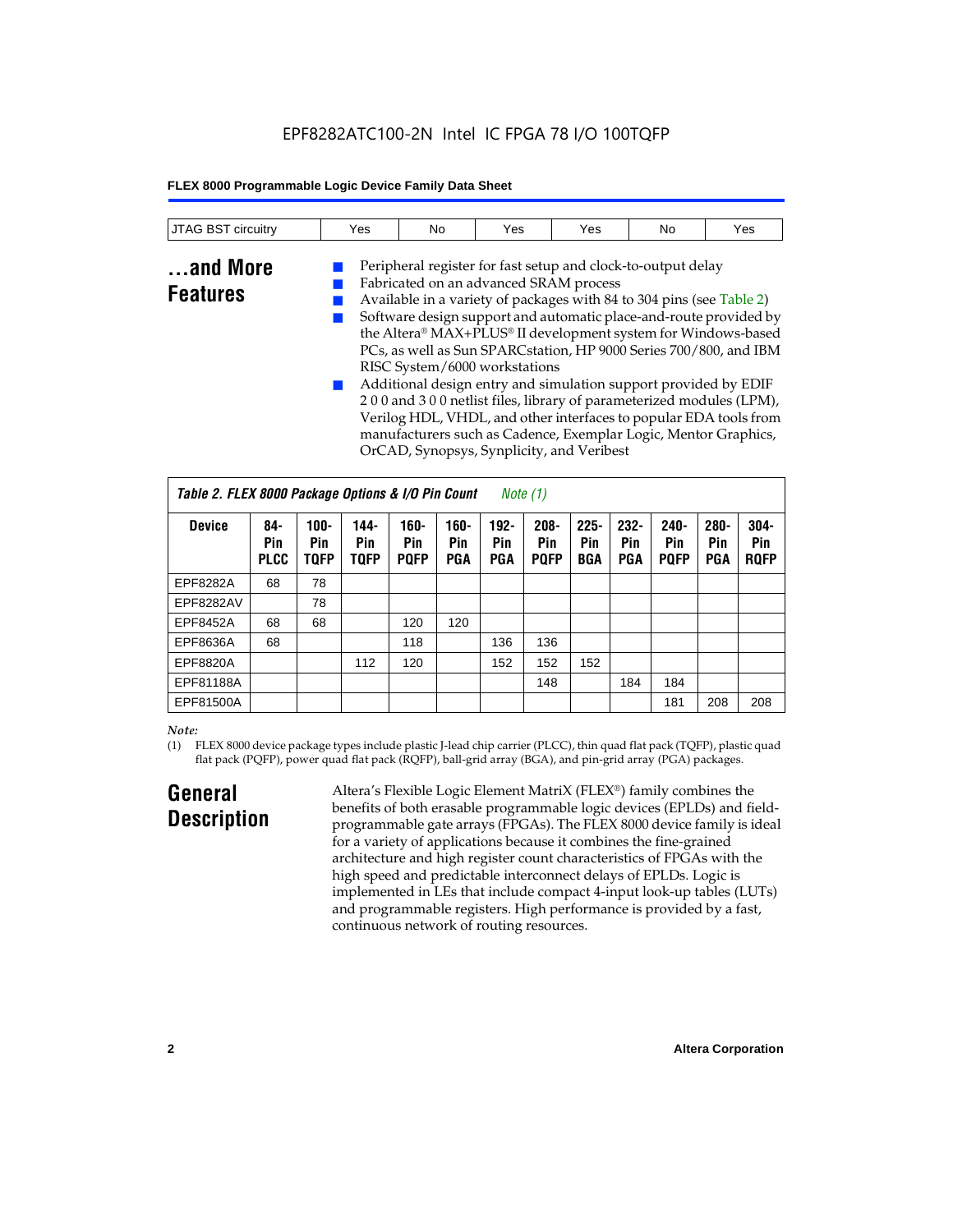FLEX 8000 devices provide a large number of storage elements for applications such as digital signal processing (DSP), wide-data-path manipulation, and data transformation. These devices are an excellent choice for bus interfaces, TTL integration, coprocessor functions, and high-speed controllers. The high-pin-count packages can integrate multiple 32-bit buses into a single device. Table 3 shows FLEX 8000 performance and LE requirements for typical applications.

| Tadie J. Flea Quuu Feituitiiaiige |                 |     |                    |     |            |  |  |  |  |  |  |
|-----------------------------------|-----------------|-----|--------------------|-----|------------|--|--|--|--|--|--|
| <b>Application</b>                | <b>LEs Used</b> |     | <b>Speed Grade</b> |     |            |  |  |  |  |  |  |
|                                   |                 | A-2 | A-3                | A-4 |            |  |  |  |  |  |  |
| 16-bit loadable counter           | 16              | 125 | 95                 | 83  | <b>MHz</b> |  |  |  |  |  |  |
| 16-bit up/down counter            | 16              | 125 | 95                 | 83  | <b>MHz</b> |  |  |  |  |  |  |
| 24-bit accumulator                | 24              | 87  | 67                 | 58  | <b>MHz</b> |  |  |  |  |  |  |
| 16-bit address decode             | 4               | 4.2 | 4.9                | 6.3 | ns         |  |  |  |  |  |  |
| 16-to-1 multiplexer               | 10              | 6.6 | 7.9                | 9.5 | ns         |  |  |  |  |  |  |

*Table 3. FLEX 8000 Performance*

All FLEX 8000 device packages provide four dedicated inputs for synchronous control signals with large fan-outs. Each I/O pin has an associated register on the periphery of the device. As outputs, these registers provide fast clock-to-output times; as inputs, they offer quick setup times.

The logic and interconnections in the FLEX 8000 architecture are configured with CMOS SRAM elements. FLEX 8000 devices are configured at system power-up with data stored in an industry-standard parallel EPROM or an Altera serial configuration devices, or with data provided by a system controller. Altera offers the EPC1, EPC1213, EPC1064, and EPC1441 configuration devices, which configure FLEX 8000 devices via a serial data stream. Configuration data can also be stored in an industry-standard  $32 K \times 8$  bit or larger configuration device, or downloaded from system RAM. After a FLEX 8000 device has been configured, it can be reconfigured in-circuit by resetting the device and loading new data. Because reconfiguration requires less than 100 ms, realtime changes can be made during system operation. For information on how to configure FLEX 8000 devices, go to the following documents:

- Configuration Devices for APEX & FLEX Devices Data Sheet
- $BitBlaster$  Serial Download Cable Data Sheet
- ByteBlasterMV Parallel Port Download Cable Data Sheet
- *Application Note 33 (Configuring FLEX 8000 Devices)*
- *Application Note 38 (Configuring Multiple FLEX 8000 Devices)*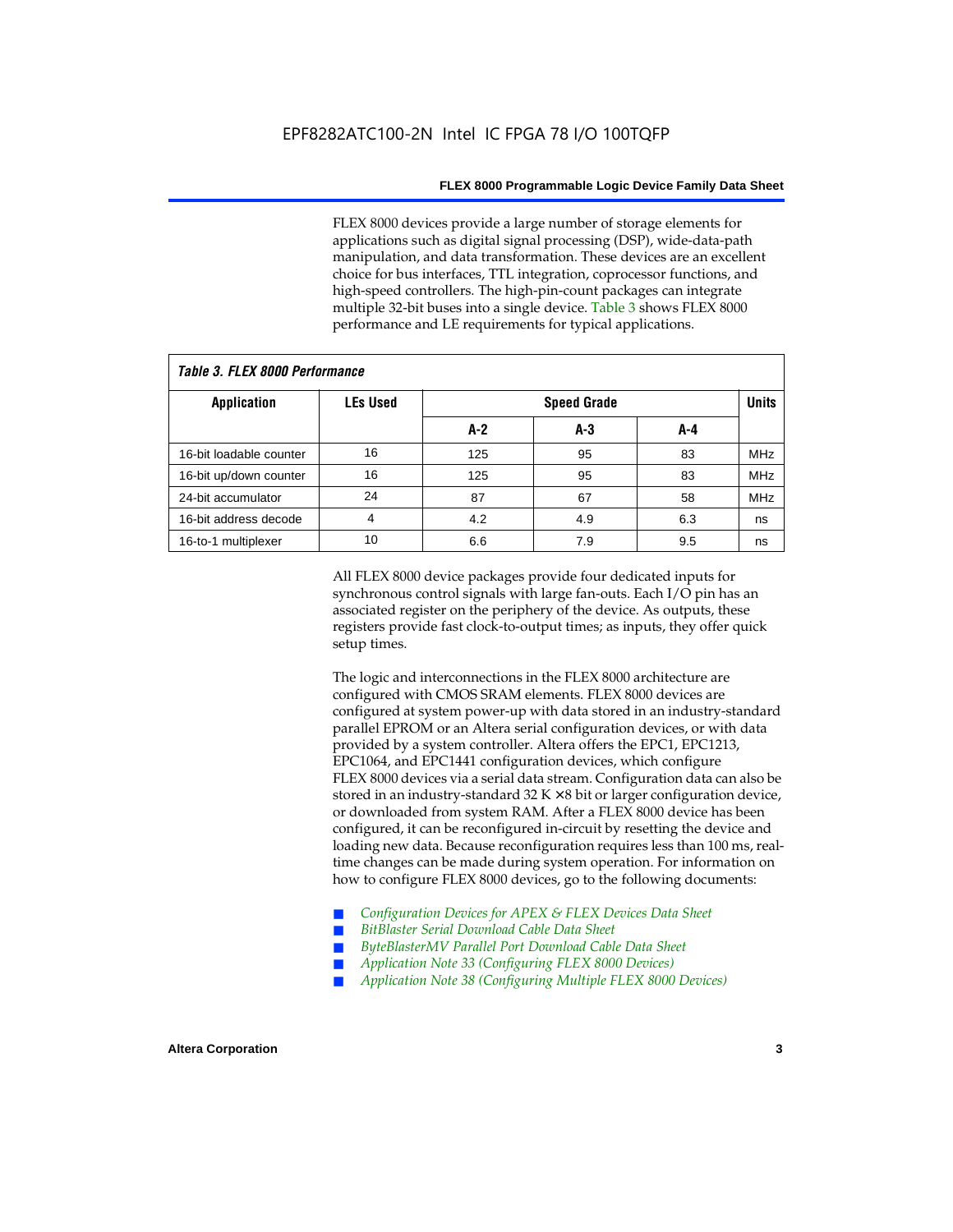FLEX 8000 devices contain an optimized microprocessor interface that permits the microprocessor to configure FLEX 8000 devices serially, in parallel, synchronously, or asynchronously. The interface also enables the microprocessor to treat a FLEX 8000 device as memory and configure the device by writing to a virtual memory location, making it very easy for the designer to create configuration software.

The FLEX 8000 family is supported by Altera's MAX+PLUS II development system, a single, integrated package that offers schematic, text—including the Altera Hardware Description Language (AHDL), VHDL, and Verilog HDL—and waveform design entry, compilation and logic synthesis, simulation and timing analysis, and device programming. The MAX+PLUS II software provides EDIF 2 0 0 and 3 0 0, library of parameterized modules (LPM), VHDL, Verilog HDL, and other interfaces for additional design entry and simulation support from other industrystandard PC- and UNIX workstation-based EDA tools. The MAX+PLUS II software runs on Windows-based PCs and Sun SPARCstation, HP 9000 Series 700/800, and IBM RISC System/6000 workstations.

The MAX+PLUS II software interfaces easily with common gate array EDA tools for synthesis and simulation. For example, the MAX+PLUS II software can generate Verilog HDL files for simulation with tools such as Cadence Verilog-XL. Additionally, the MAX+PLUS II software contains EDA libraries that use device-specific features such as carry chains, which are used for fast counter and arithmetic functions. For instance, the Synopsys Design Compiler library supplied with the MAX+PLUS II development system includes DesignWare functions that are optimized for the FLEX 8000 architecture.



For more information on the MAX+PLUS II software, go to the *MAX+PLUS II Programmable Logic Development System & Software Data Sheet*.

# **Functional Description**

The FLEX 8000 architecture incorporates a large matrix of compact building blocks called logic elements (LEs). Each LE contains a 4-input LUT that provides combinatorial logic capability and a programmable register that offers sequential logic capability. The fine-grained structure of the LE provides highly efficient logic implementation.

Eight LEs are grouped together to form a logic array block (LAB). Each FLEX 8000 LAB is an independent structure with common inputs, interconnections, and control signals. The LAB architecture provides a coarse-grained structure for high device performance and easy routing.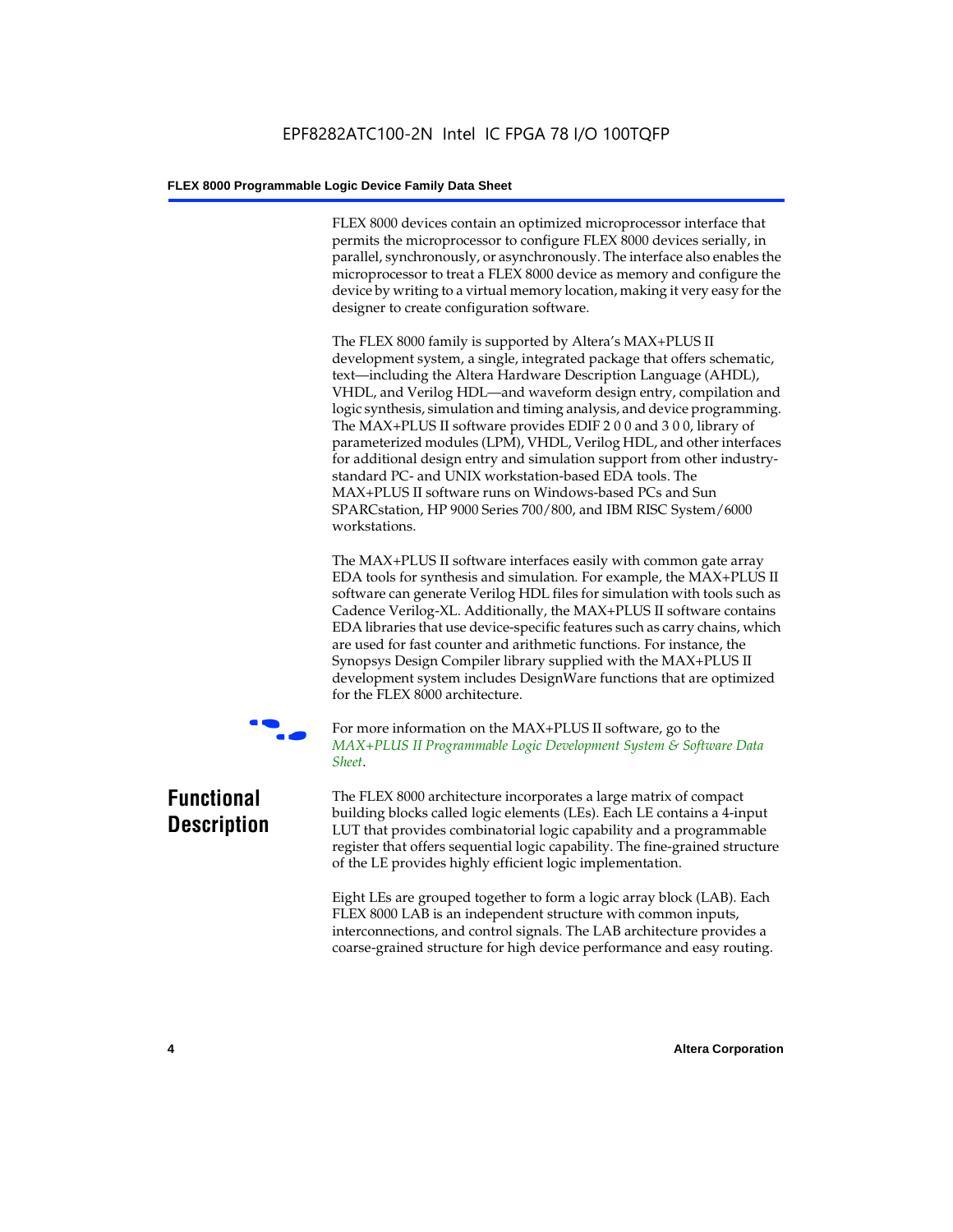Figure 1 shows a block diagram of the FLEX 8000 architecture. Each group of eight LEs is combined into an LAB; LABs are arranged into rows and columns. The I/O pins are supported by I/O elements (IOEs) located at the ends of rows and columns. Each IOE contains a bidirectional I/O buffer and a flipflop that can be used as either an input or output register.



Signal interconnections within FLEX 8000 devices and between device pins are provided by the FastTrack Interconnect, a series of fast, continuous channels that run the entire length and width of the device. IOEs are located at the end of each row (horizontal) and column (vertical) FastTrack Interconnect path.

# **Altera Corporation 5**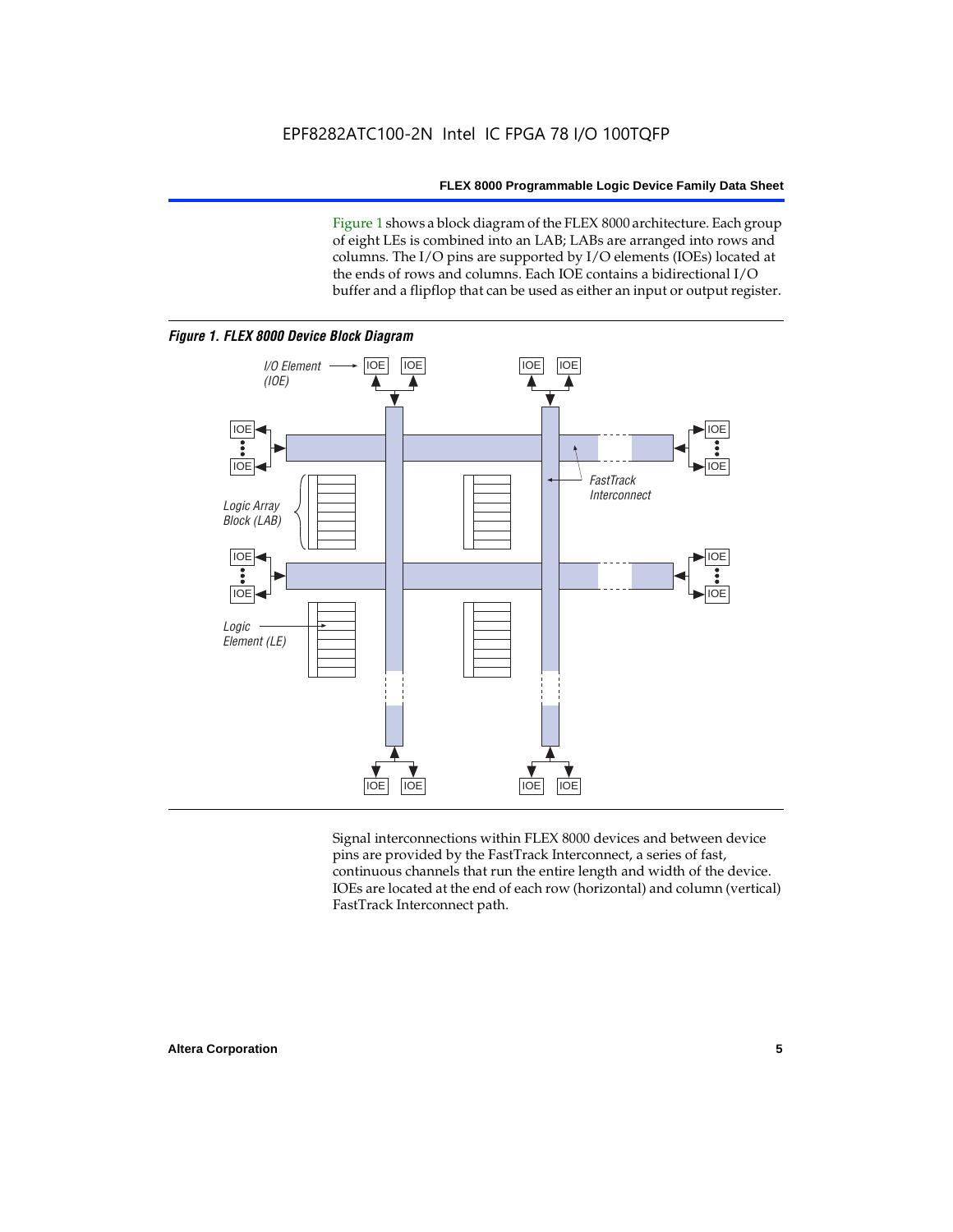# **Logic Array Block**

A logic array block (LAB) consists of eight LEs, their associated carry and cascade chains, LAB control signals, and the LAB local interconnect. The LAB provides the coarse-grained structure of the FLEX 8000 architecture. This structure enables FLEX 8000 devices to provide efficient routing, high device utilization, and high performance. Figure 2 shows a block diagram of the FLEX 8000 LAB.



**6 Altera Corporation**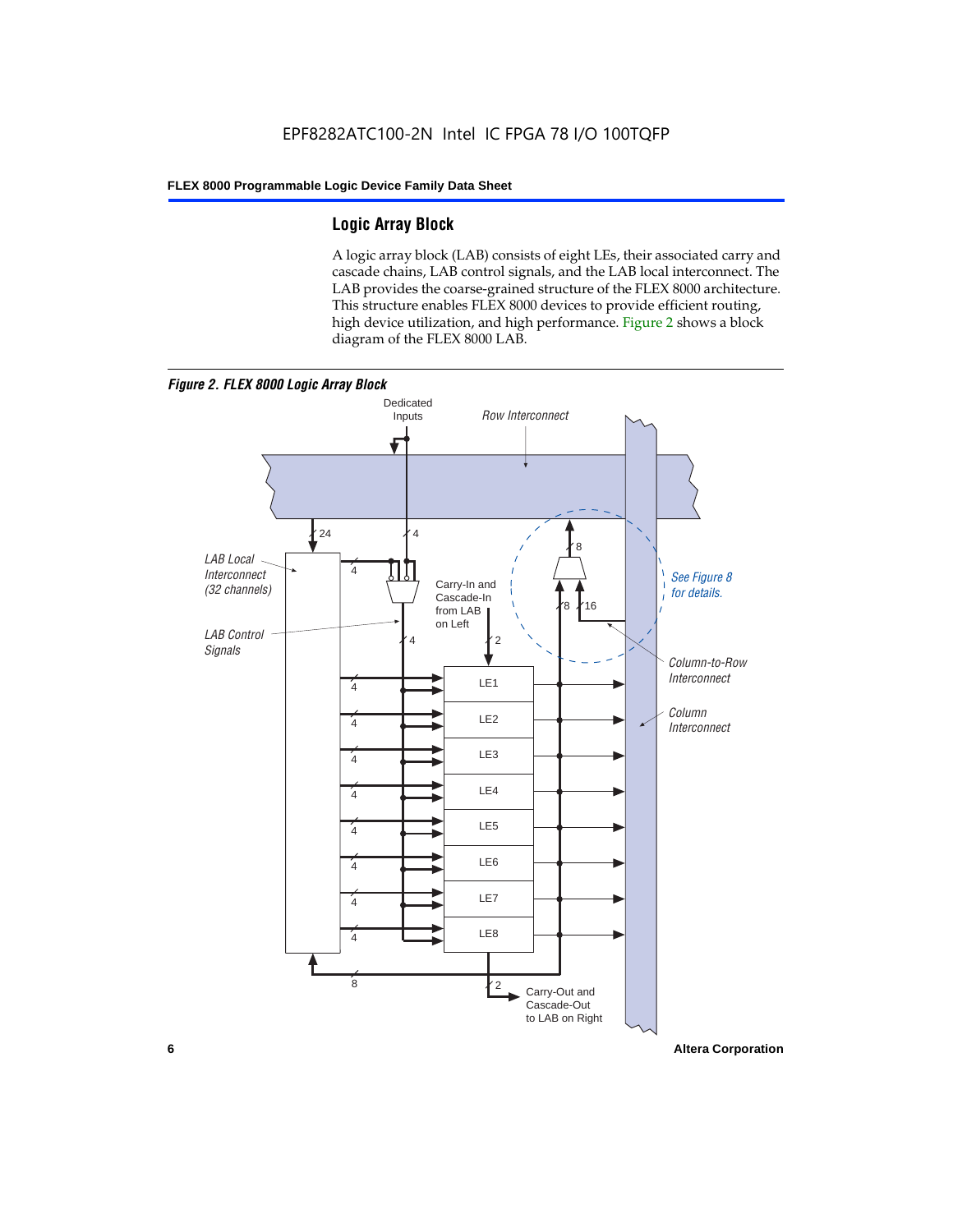Each LAB provides four control signals that can be used in all eight LEs. Two of these signals can be used as clocks, and the other two for clear/preset control. The LAB control signals can be driven directly from a dedicated input pin, an I/O pin, or any internal signal via the LAB local interconnect. The dedicated inputs are typically used for global clock, clear, or preset signals because they provide synchronous control with very low skew across the device. FLEX 8000 devices support up to four individual global clock, clear, or preset control signals. If logic is required on a control signal, it can be generated in one or more LEs in any LAB and driven into the local interconnect of the target LAB.

# **Logic Element**

The logic element (LE) is the smallest unit of logic in the FLEX 8000 architecture, with a compact size that provides efficient logic utilization. Each LE contains a 4-input LUT, a programmable flipflop, a carry chain, and cascade chain. Figure 3 shows a block diagram of an LE.



The LUT is a function generator that can quickly compute any function of four variables. The programmable flipflop in the LE can be configured for D, T, JK, or SR operation. The clock, clear, and preset control signals on the flipflop can be driven by dedicated input pins, general-purpose I/O pins, or any internal logic. For purely combinatorial functions, the flipflop is bypassed and the output of the LUT goes directly to the output of the LE.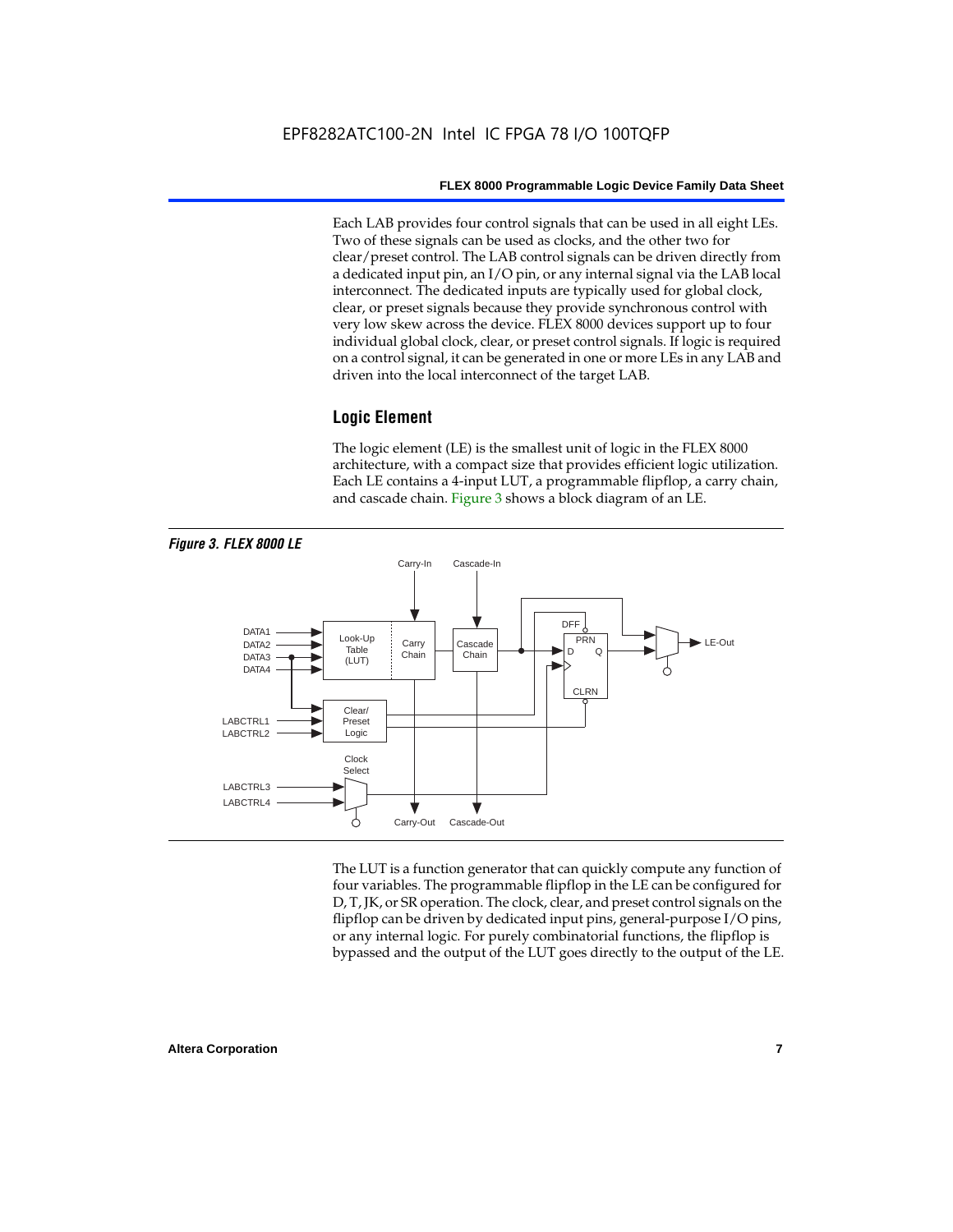The FLEX 8000 architecture provides two dedicated high-speed data paths—carry chains and cascade chains—that connect adjacent LEs without using local interconnect paths. The carry chain supports highspeed counters and adders; the cascade chain implements wide-input functions with minimum delay. Carry and cascade chains connect all LEs in an LAB and all LABs in the same row. Heavy use of carry and cascade chains can reduce routing flexibility. Therefore, the use of carry and cascade chains should be limited to speed-critical portions of a design.

# *Carry Chain*

The carry chain provides a very fast (less than 1 ns) carry-forward function between LEs. The carry-in signal from a lower-order bit moves forward into the higher-order bit via the carry chain, and feeds into both the LUT and the next portion of the carry chain. This feature allows the FLEX 8000 architecture to implement high-speed counters and adders of arbitrary width. The MAX+PLUS II Compiler can create carry chains automatically during design processing; designers can also insert carry chain logic manually during design entry.

Figure 4 shows how an *n*-bit full adder can be implemented in *n* + 1 LEs with the carry chain. One portion of the LUT generates the sum of two bits using the input signals and the carry-in signal; the sum is routed to the output of the LE. The register is typically bypassed for simple adders, but can be used for an accumulator function. Another portion of the LUT and the carry chain logic generate the carry-out signal, which is routed directly to the carry-in signal of the next-higher-order bit. The final carry-out signal is routed to another LE, where it can be used as a general-purpose signal. In addition to mathematical functions, carry chain logic supports very fast counters and comparators.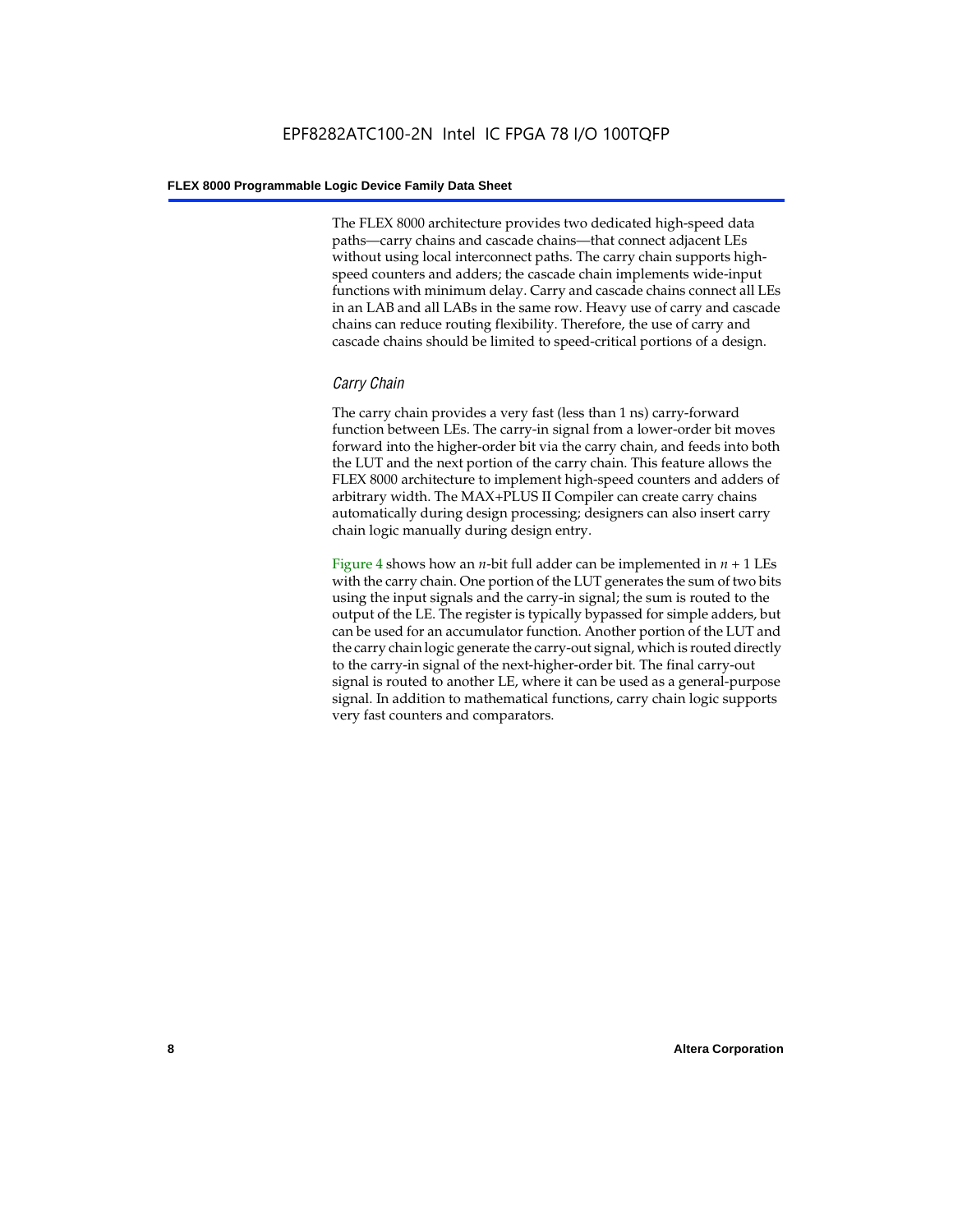

*Figure 4. FLEX 8000 Carry Chain Operation*

# *Cascade Chain*

With the cascade chain, the FLEX 8000 architecture can implement functions that have a very wide fan-in. Adjacent LUTs can be used to compute portions of the function in parallel; the cascade chain serially connects the intermediate values. The cascade chain can use a logical AND or logical OR (via De Morgan's inversion) to connect the outputs of adjacent LEs. Each additional LE provides four more inputs to the effective width of a function, with a delay as low as 0.6 ns per LE.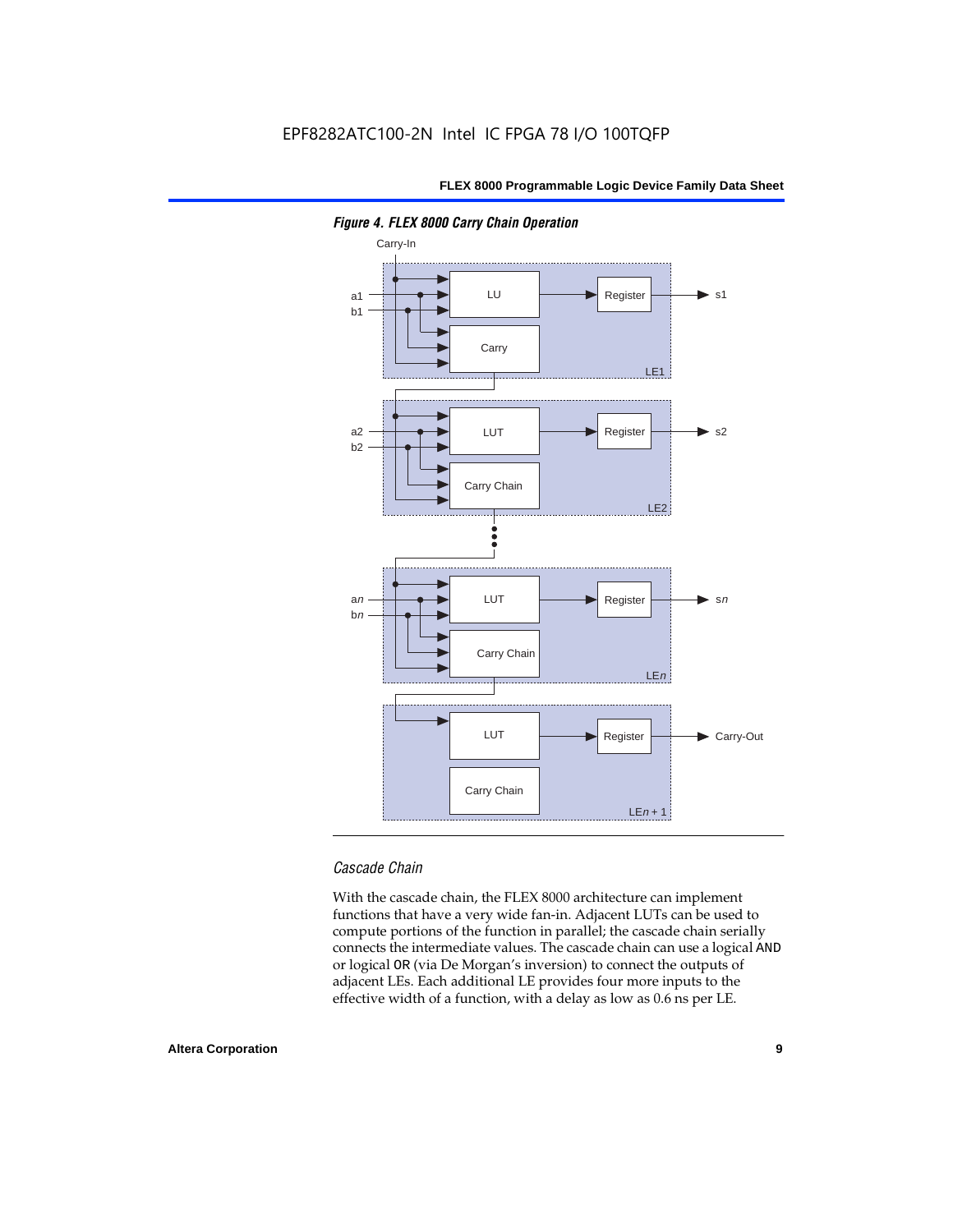The MAX+PLUS II Compiler can create cascade chains automatically during design processing; designers can also insert cascade chain logic manually during design entry. Cascade chains longer than eight LEs are automatically implemented by linking LABs together. The last LE of an LAB cascades to the first LE of the next LAB.

Figure 5 shows how the cascade function can connect adjacent LEs to form functions with a wide fan-in. These examples show functions of 4*n* variables implemented with *n* LEs. For a device with an A-2 speed grade, the LE delay is 2.4 ns; the cascade chain delay is 0.6 ns. With the cascade chain, 4.2 ns is needed to decode a 16-bit address.



*Figure 5. FLEX 8000 Cascade Chain Operation*

# *LE Operating Modes*

The FLEX 8000 LE can operate in one of four modes, each of which uses LE resources differently. See Figure 6. In each mode, seven of the ten available inputs to the LE—the four data inputs from the LAB local interconnect, the feedback from the programmable register, and the carry-in and cascade-in from the previous LE—are directed to different destinations to implement the desired logic function. The three remaining inputs to the LE provide clock, clear, and preset control for the register. The MAX+PLUS II software automatically chooses the appropriate mode for each application. Design performance can also be enhanced by designing for the operating mode that supports the desired application.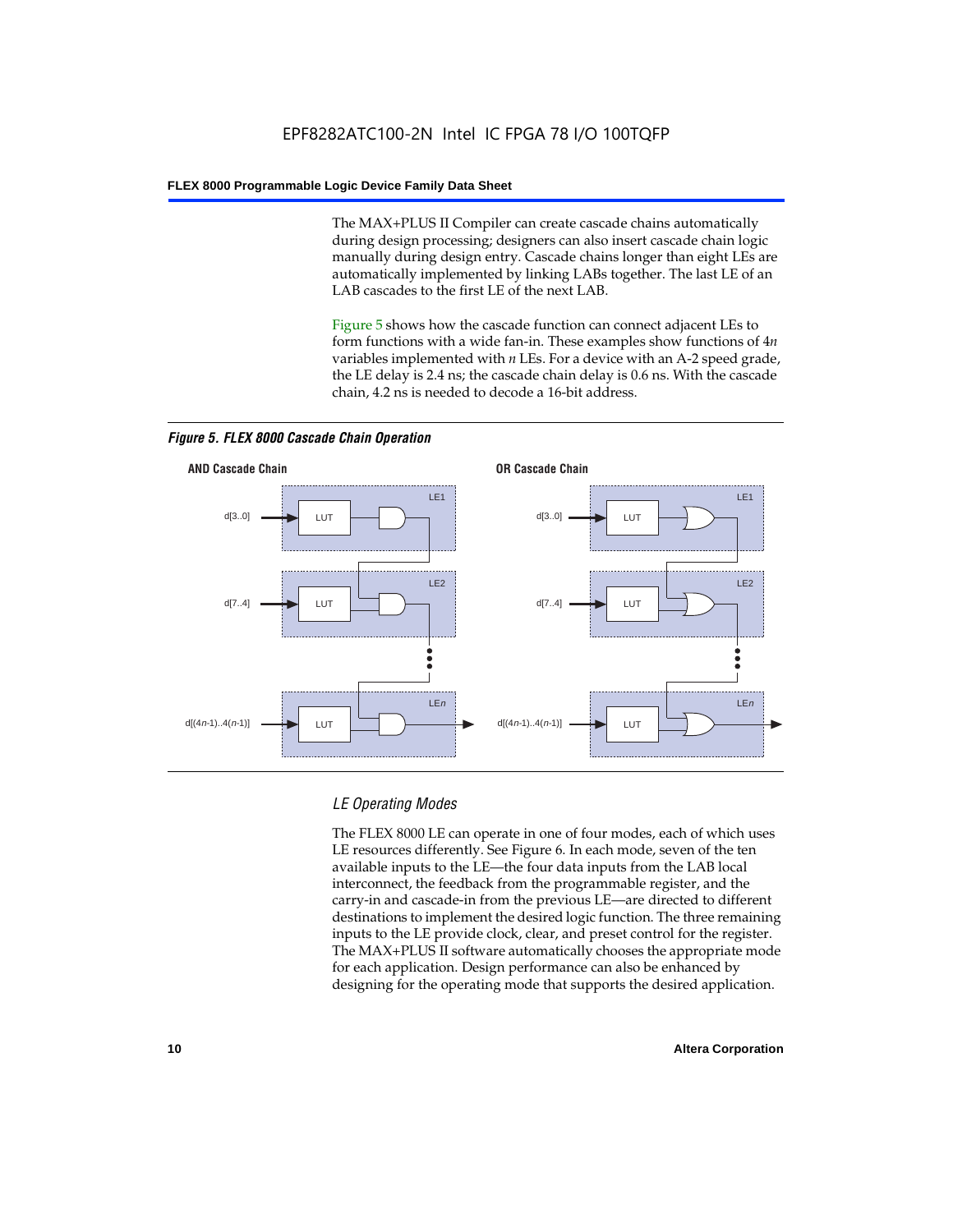# *Figure 6. FLEX 8000 LE Operating Modes*



#### **Arithmetic Mode**



#### **Up/Down Counter Mode**



#### **Clearable Counter Mode**

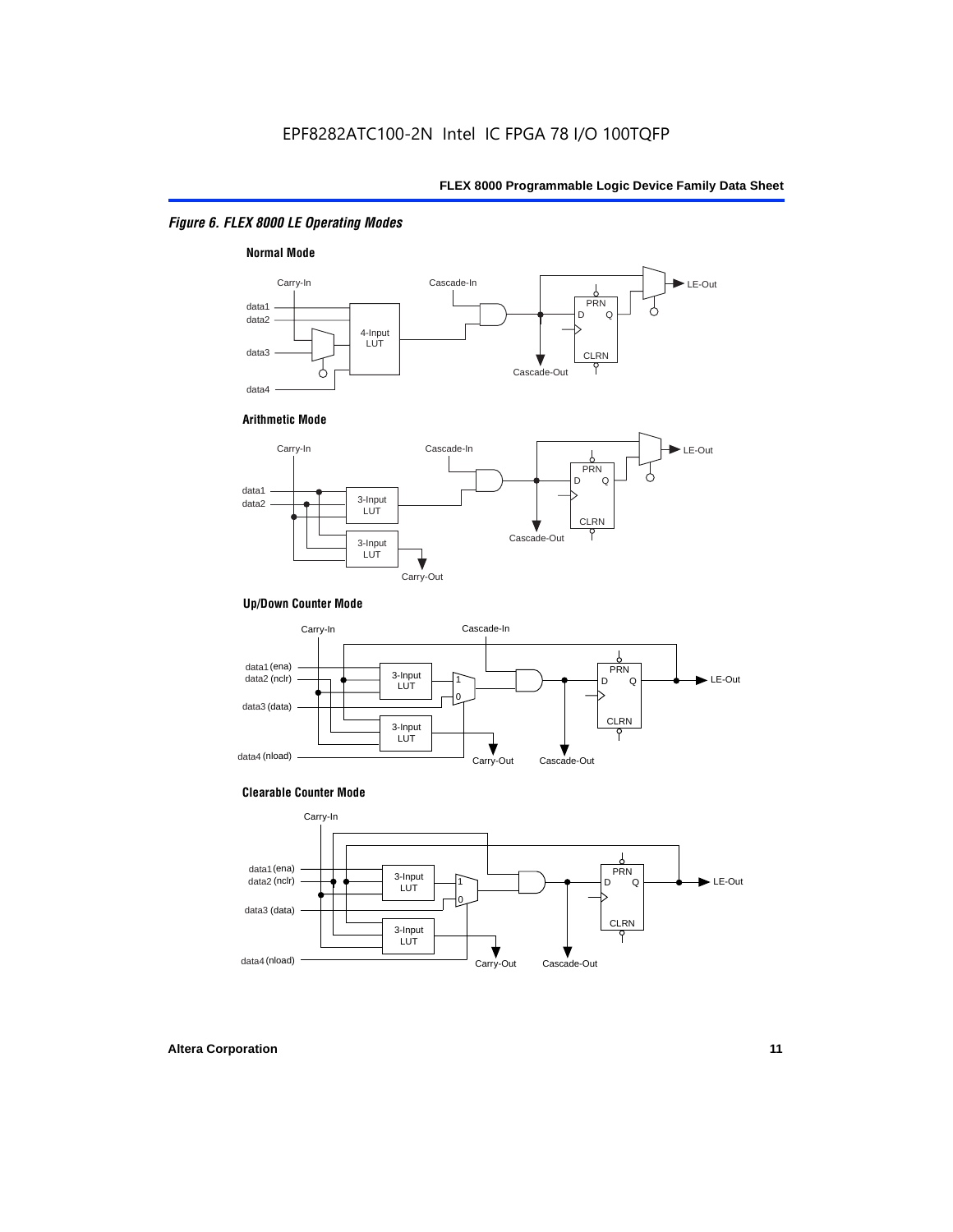### **Normal Mode**

The normal mode is suitable for general logic applications and wide decoding functions that can take advantage of a cascade chain. In normal mode, four data inputs from the LAB local interconnect and the carry-in signal are the inputs to a 4-input LUT. Using a configurable SRAM bit, the MAX+PLUS II Compiler automatically selects the carry-in or the DATA3 signal as an input. The LUT output can be combined with the cascade-in signal to form a cascade chain through the cascade-out signal. The LE-Out signal—the data output of the LE—is either the combinatorial output of the LUT and cascade chain, or the data output  $(Q)$  of the programmable register.

# **Arithmetic Mode**

The arithmetic mode offers two 3-input LUTs that are ideal for implementing adders, accumulators, and comparators. One LUT provides a 3-bit function; the other generates a carry bit. As shown in Figure 6, the first LUT uses the carry-in signal and two data inputs from the LAB local interconnect to generate a combinatorial or registered output. For example, in an adder, this output is the sum of three bits: a, b, and the carry-in. The second LUT uses the same three signals to generate a carry-out signal, thereby creating a carry chain. The arithmetic mode also supports a cascade chain.

# **Up/Down Counter Mode**

The up/down counter mode offers counter enable, synchronous up/down control, and data loading options. These control signals are generated by the data inputs from the LAB local interconnect, the carry-in signal, and output feedback from the programmable register. Two 3-input LUTs are used: one generates the counter data, and the other generates the fast carry bit. A 2-to-1 multiplexer provides synchronous loading. Data can also be loaded asynchronously with the clear and preset register control signals, without using the LUT resources.

# **Clearable Counter Mode**

The clearable counter mode is similar to the up/down counter mode, but supports a synchronous clear instead of the up/down control; the clear function is substituted for the cascade-in signal in the up/down counter mode. Two 3-input LUTs are used: one generates the counter data, and the other generates the fast carry bit. Synchronous loading is provided by a 2-to-1 multiplexer, and the output of this multiplexer is ANDed with a synchronous clear.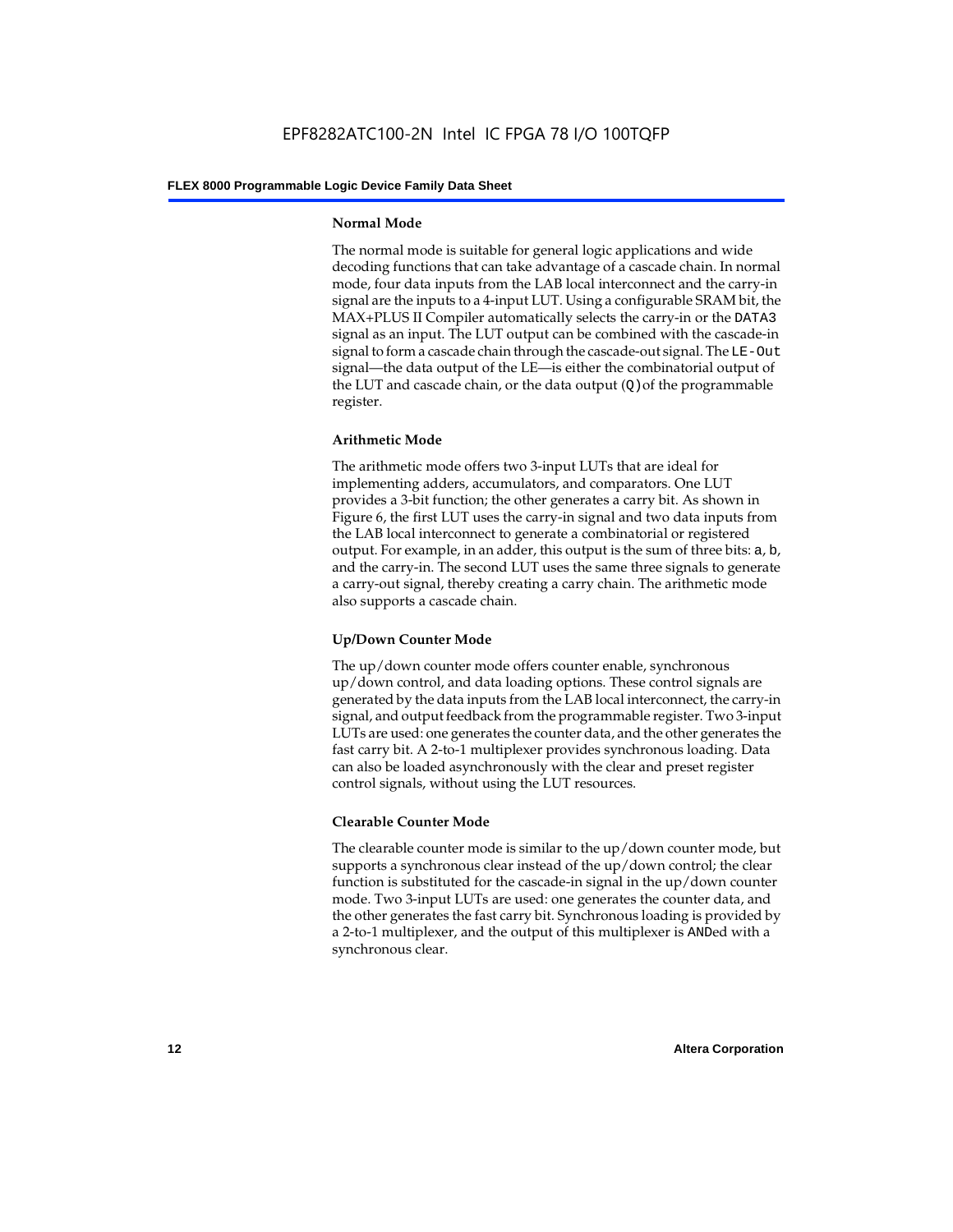## *Internal Tri-State Emulation*

Internal tri-state emulation provides internal tri-stating without the limitations of a physical tri-state bus. In a physical tri-state bus, the tri-state buffers' output enable signals select the signal that drives the bus. However, if multiple output enable signals are active, contending signals can be driven onto the bus. Conversely, if no output enable signals are active, the bus will float. Internal tri-state emulation resolves contending tri-state buffers to a low value and floating buses to a high value, thereby eliminating these problems. The MAX+PLUS II software automatically implements tri-state bus functionality with a multiplexer.

## *Clear & Preset Logic Control*

Logic for the programmable register's clear and preset functions is controlled by the DATA3, LABCTRL1, and LABCTRL2 inputs to the LE. The clear and preset control structure of the LE is used to asynchronously load signals into a register. The register can be set up so that LABCTRL1 implements an asynchronous load. The data to be loaded is driven to DATA3; when LABCTRL1 is asserted, DATA3 is loaded into the register.

During compilation, the MAX+PLUS II Compiler automatically selects the best control signal implementation. Because the clear and preset functions are active-low, the Compiler automatically assigns a logic high to an unused clear or preset.

The clear and preset logic is implemented in one of the following six asynchronous modes, which are chosen during design entry. LPM functions that use registers will automatically use the correct asynchronous mode. See Figure 7.

- Clear only
- Preset only
- Clear and preset
- Load with clear
- Load with preset
- Load without clear or preset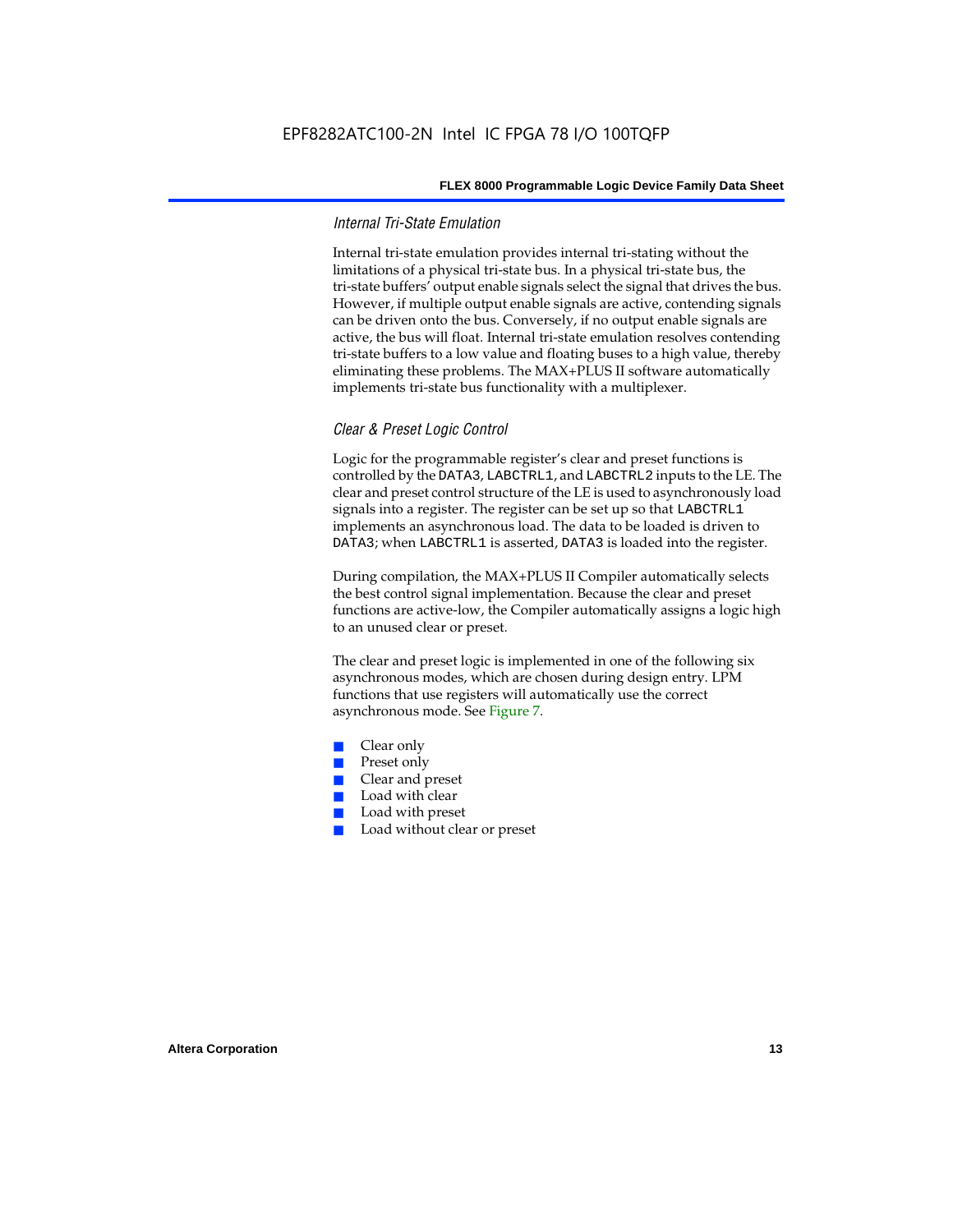# *Figure 7. FLEX 8000 LE Asynchronous Clear & Preset Modes*



#### **Asynchronous Load with Clear**



#### **Asynchronous Load with Preset**



#### **Asynchronous Load without Clear or Preset**

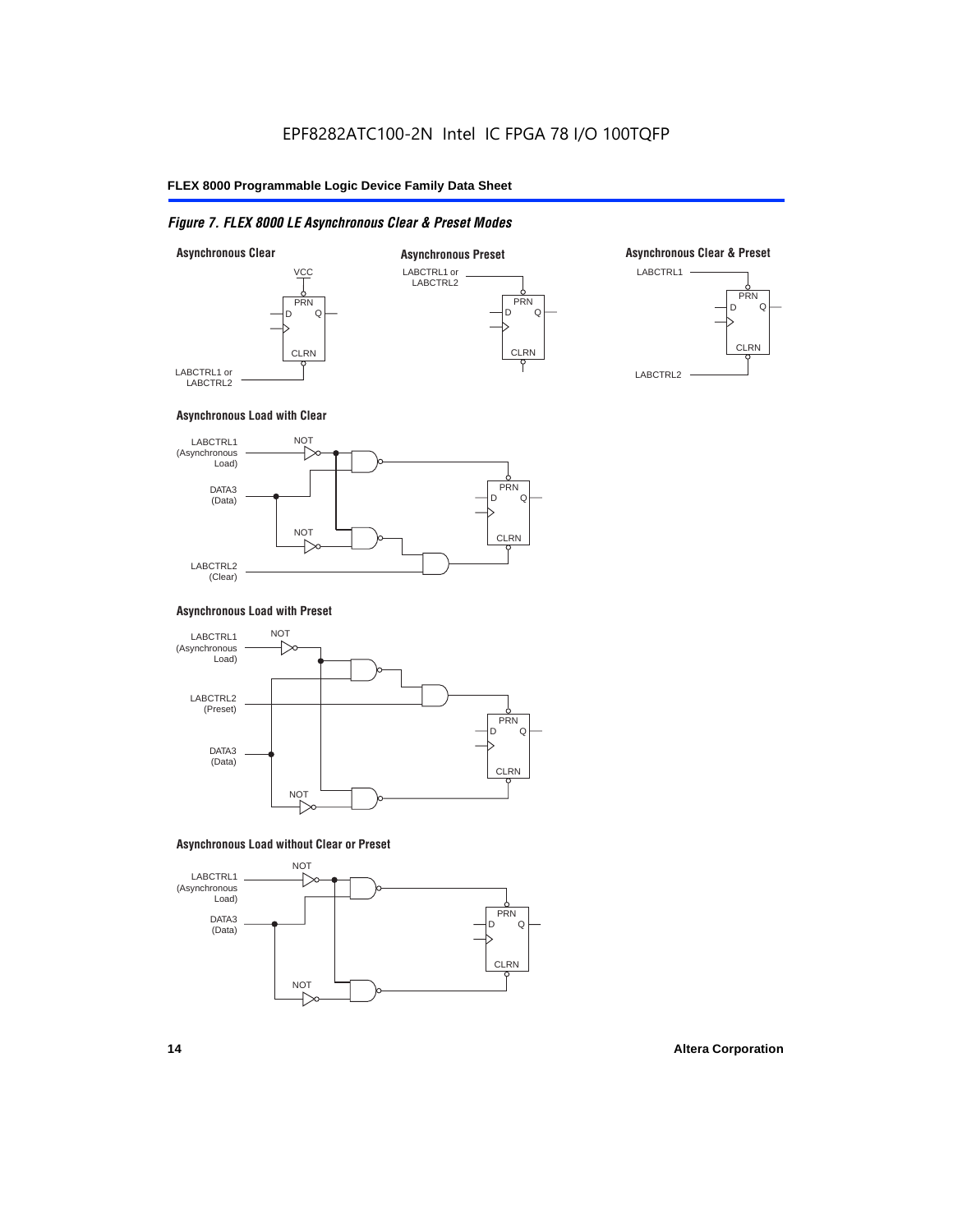#### **Asynchronous Clear**

A register is cleared by one of the two LABCTRL signals. When the CLRn port receives a low signal, the register is set to zero.

#### **Asynchronous Preset**

An asynchronous preset is implemented as either an asynchronous load or an asynchronous clear. If DATA3 is tied to VCC, asserting LABCTRLl asynchronously loads a 1 into the register. Alternatively, the MAX+PLUS II software can provide preset control by using the clear and inverting the input and output of the register. Inversion control is available for the inputs to both LEs and IOEs. Therefore, if a register is preset by only one of the two LABCTRL signals, the DATA3 input is not needed and can be used for one of the LE operating modes.

## **Asynchronous Clear & Preset**

When implementing asynchronous clear and preset, LABCTRL1 controls the preset and LABCTRL2 controls the clear. The DATA3 input is tied to VCC; therefore, asserting LABCTRL1 asynchronously loads a 1 into the register, effectively presetting the register. Asserting LABCTRL2 clears the register.

## **Asynchronous Load with Clear**

When implementing an asynchronous load with the clear, LABCTRL1 implements the asynchronous load of DATA3 by controlling the register preset and clear. LABCTRL2 implements the clear by controlling the register clear.

## **Asynchronous Load with Preset**

When implementing an asynchronous load in conjunction with a preset, the MAX+PLUS II software provides preset control by using the clear and inverting the input and output of the register. Asserting LABCTRL2 clears the register, while asserting LABCTRL1 loads the register. The MAX+PLUS II software inverts the signal that drives the DATA3 signal to account for the inversion of the register's output.

## **Asynchronous Load without Clear or Preset**

When implementing an asynchronous load without the clear or preset, LABCTRL1 implements the asynchronous load of DATA3 by controlling the register preset and clear.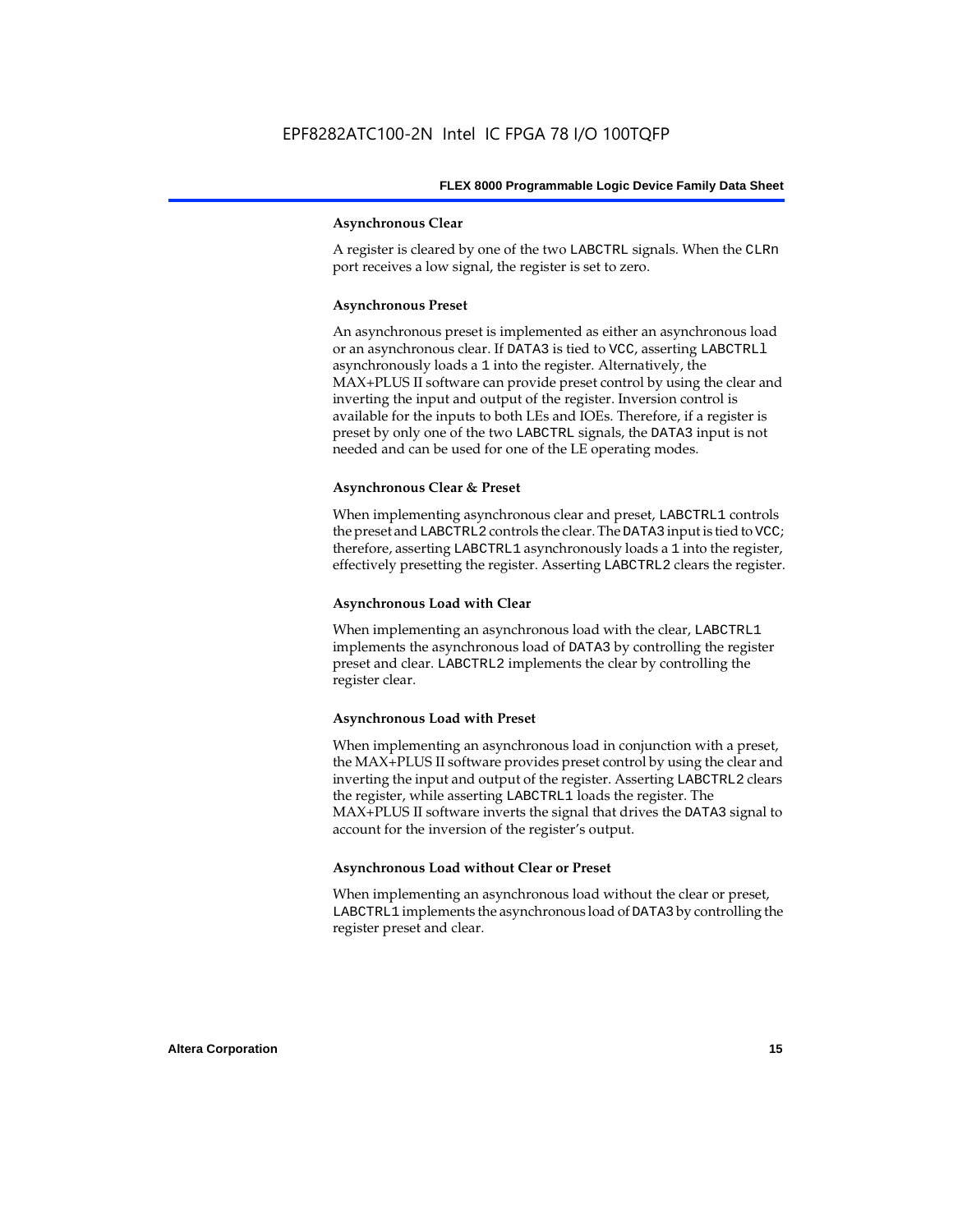# **FastTrack Interconnect**

In the FLEX 8000 architecture, connections between LEs and device I/O pins are provided by the FastTrack Interconnect, a series of continuous horizontal (row) and vertical (column) routing channels that traverse the entire FLEX 8000 device. This device-wide routing structure provides predictable performance even in complex designs. In contrast, the segmented routing structure in FPGAs requires switch matrices to connect a variable number of routing paths, which increases the delays between logic resources and reduces performance.

The LABs within FLEX 8000 devices are arranged into a matrix of columns and rows. Each row of LABs has a dedicated row interconnect that routes signals both into and out of the LABs in the row. The row interconnect can then drive I/O pins or feed other LABs in the device. Figure 8 shows how an LE drives the row and column interconnect.

*Figure 8. FLEX 8000 LAB Connections to Row & Column Interconnect*





(1) See Table 4 for the number of row channels.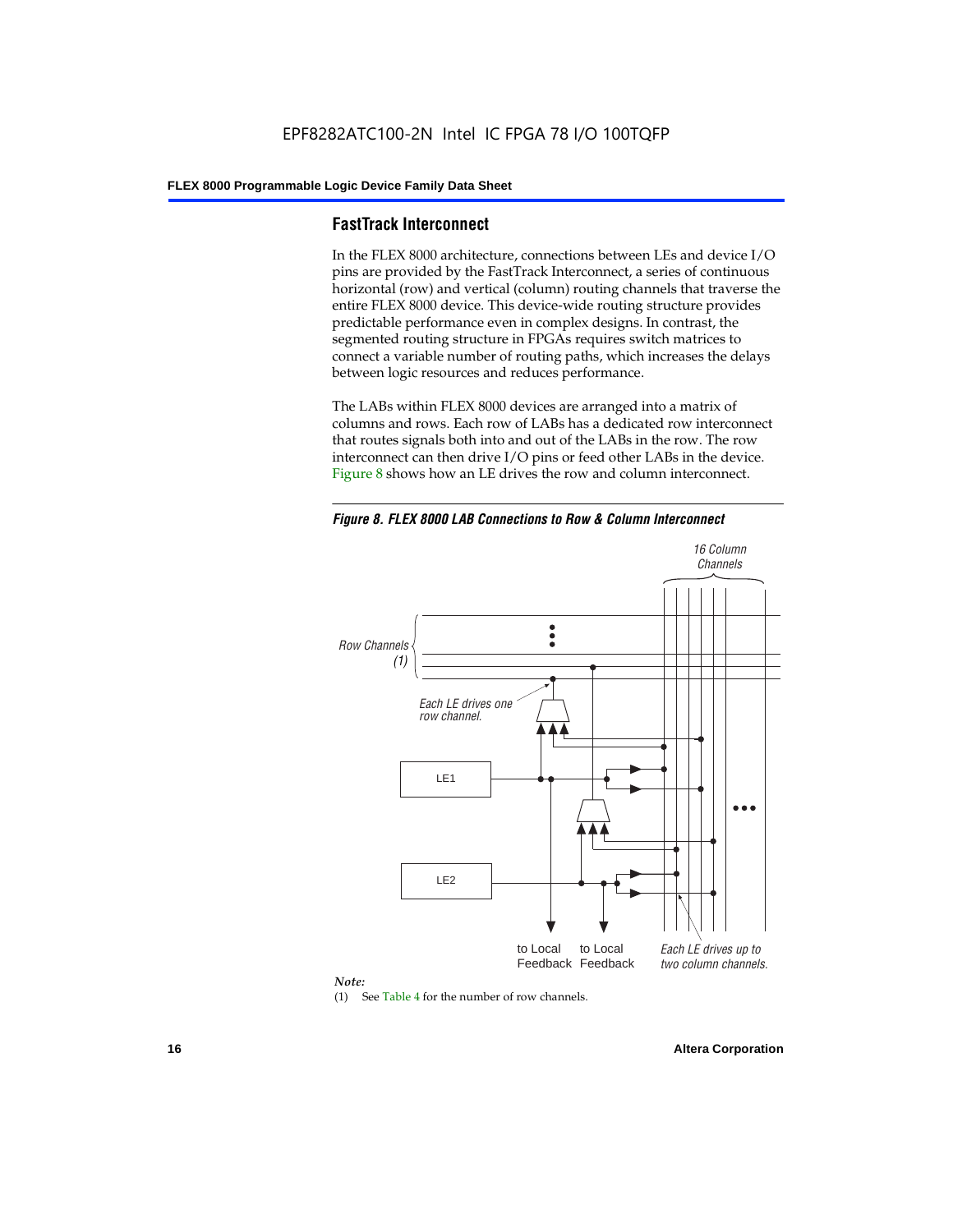Each LE in an LAB can drive up to two separate column interconnect channels. Therefore, all 16 available column channels can be driven by the LAB. The column channels run vertically across the entire device, and share access to LABs in the same column but in different rows. The MAX+PLUS II Compiler chooses which LEs must be connected to a column channel. A row interconnect channel can be fed by the output of the LE or by two column channels. These three signals feed a multiplexer that connects to a specific row channel. Each LE is connected to one 3-to-1 multiplexer. In an LAB, the multiplexers provide all 16 column channels with access to 8 row channels.

Each column of LABs has a dedicated column interconnect that routes signals out of the LABs into the column. The column interconnect can then drive I/O pins or feed into the row interconnect to route the signals to other LABs in the device. A signal from the column interconnect, which can be either the output of an LE or an input from an I/O pin, must transfer to the row interconnect before it can enter an LAB. Table 4 summarizes the FastTrack Interconnect resources available in each FLEX 8000 device.

| Table 4. FLEX 8000 FastTrack Interconnect Resources |               |                         |                |                            |  |  |  |  |  |  |
|-----------------------------------------------------|---------------|-------------------------|----------------|----------------------------|--|--|--|--|--|--|
| <b>Device</b>                                       | <b>Rows</b>   | <b>Channels per Row</b> | <b>Columns</b> | <b>Channels per Column</b> |  |  |  |  |  |  |
| EPF8282A<br>EPF8282AV                               | $\mathcal{P}$ | 168                     | 13             | 16                         |  |  |  |  |  |  |
| EPF8452A                                            | 2             | 168                     | 21             | 16                         |  |  |  |  |  |  |
| EPF8636A                                            | 3             | 168                     | 21             | 16                         |  |  |  |  |  |  |
| EPF8820A                                            | 4             | 168                     | 21             | 16                         |  |  |  |  |  |  |
| EPF81188A                                           | 6             | 168                     | 21             | 16                         |  |  |  |  |  |  |
| EPF81500A                                           | 6             | 216                     | 27             | 16                         |  |  |  |  |  |  |

Figure 9 shows the interconnection of four adjacent LABs, with row, column, and local interconnects, as well as the associated cascade and carry chains.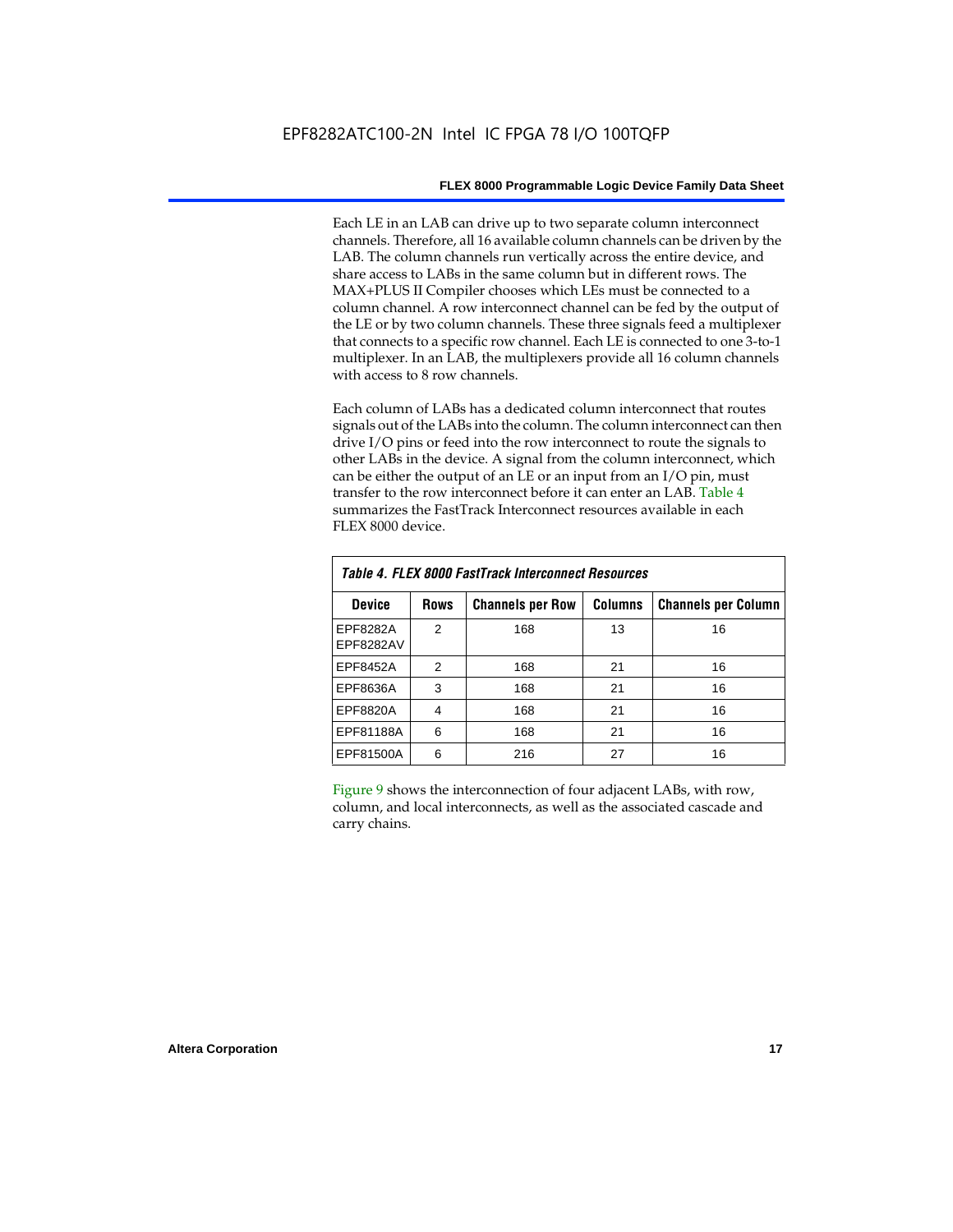# *Figure 9. FLEX 8000 Device Interconnect Resources*

*Each LAB is named according to its physical row (A, B, C, etc.) and column (1, 2, 3, etc.) position within the device.*



# **I/O Element**

An IOE contains a bidirectional I/O buffer and a register that can be used either as an input register for external data that requires a fast setup time, or as an output register for data that requires fast clock-to-output performance. IOEs can be used as input, output, or bidirectional pins. The MAX+PLUS II Compiler uses the programmable inversion option to automatically invert signals from the row and column interconnect where appropriate. Figure 10 shows the IOE block diagram.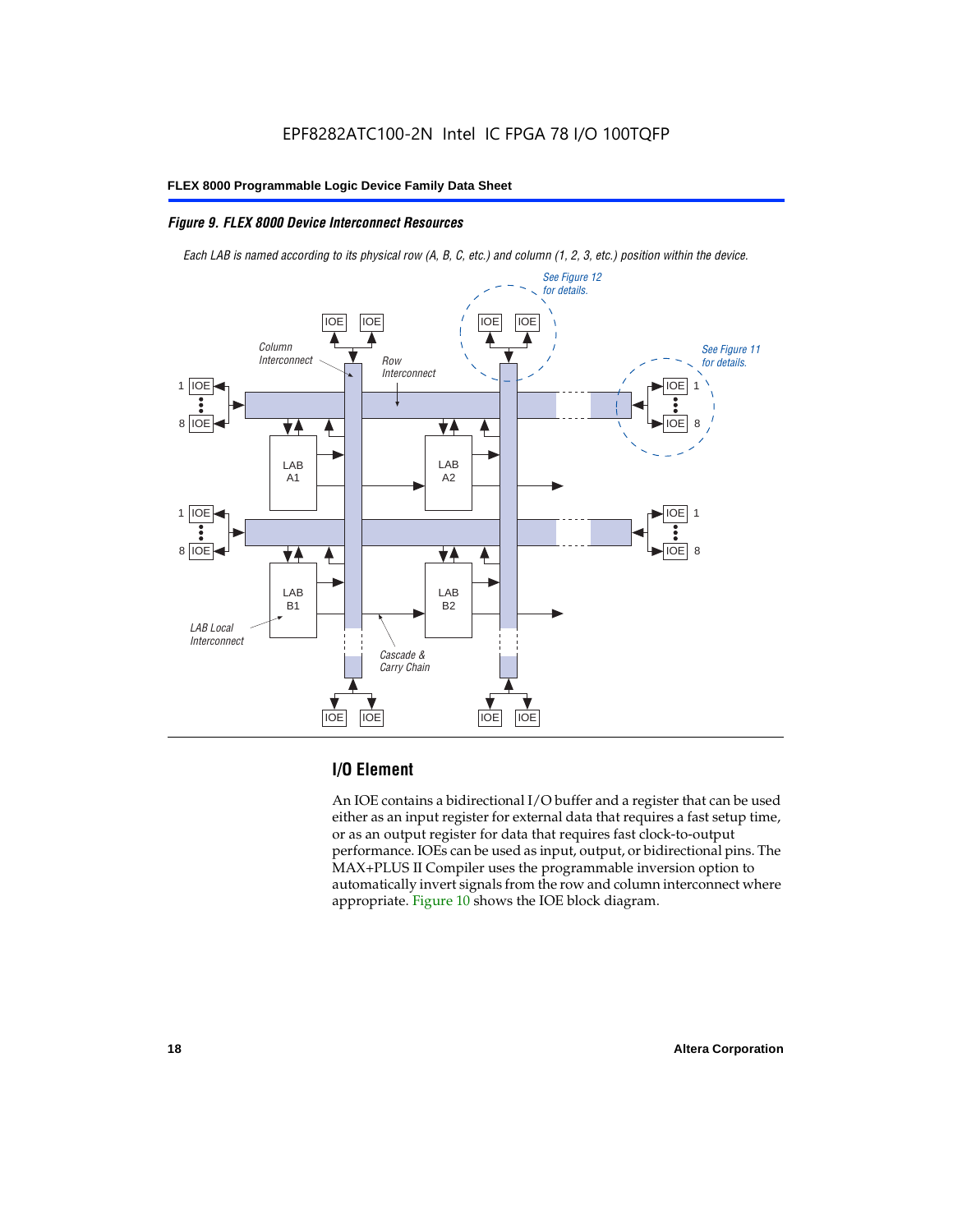# *Figure 10. FLEX 8000 IOE*



*Numbers in parentheses are for EPF81500A devices only.*

# *Row-to-IOE Connections*

Figure 11 illustrates the connection between row interconnect channels and IOEs. An input signal from an IOE can drive two separate row channels. When an IOE is used as an output, the signal is driven by an *n*-to-1 multiplexer that selects the row channels. The size of the multiplexer varies with the number of columns in a device. EPF81500A devices use a 27-to-1 multiplexer; EPF81188A, EPF8820A, EPF8636A, and EPF8452A devices use a 21-to-1 multiplexer; and EPF8282A and EPF8282AV devices use a 13-to-1 multiplexer. Eight IOEs are connected to each side of the row channels.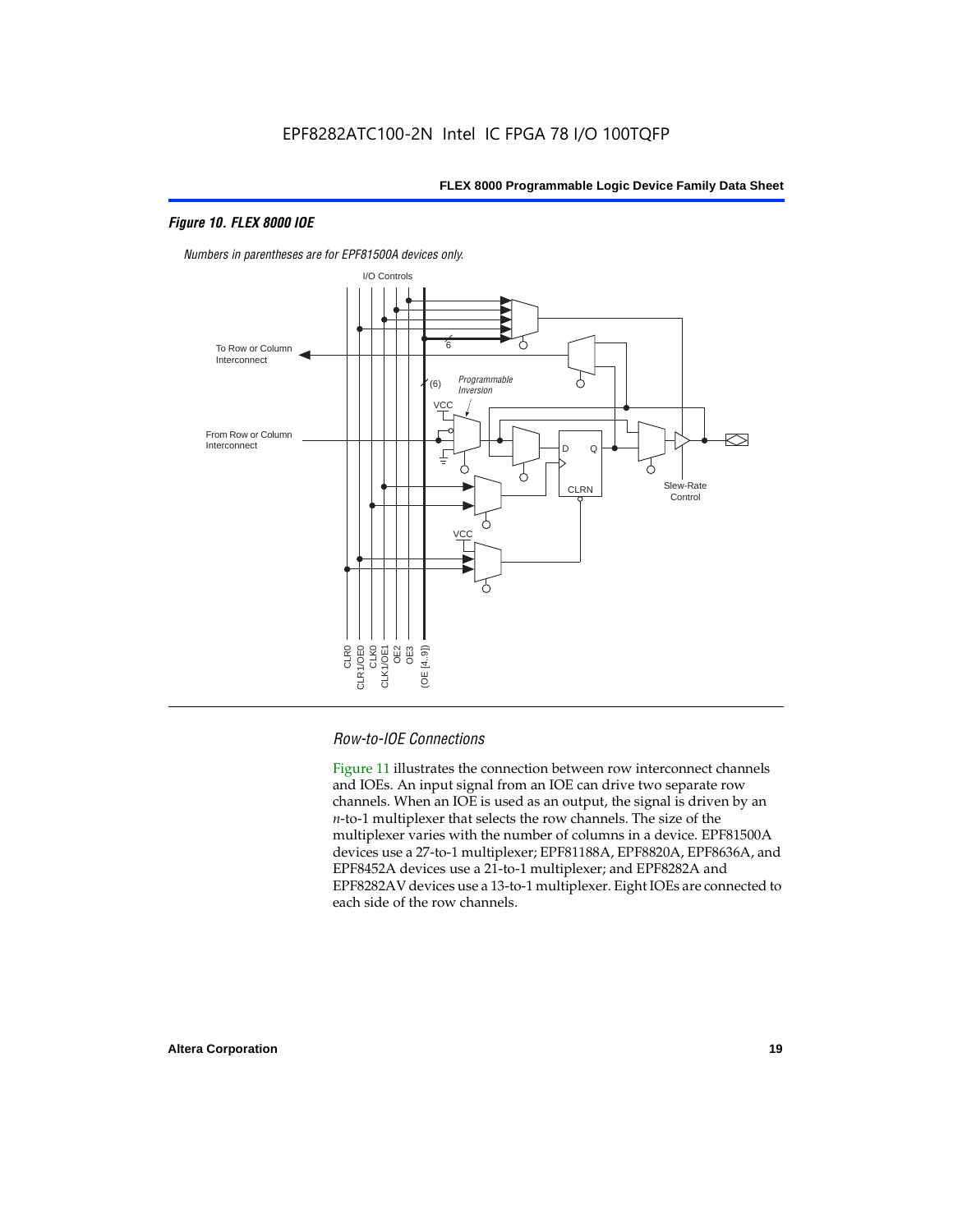# *Figure 11. FLEX 8000 Row-to-IOE Connections*

*Numbers in parentheses are for EPF81500A devices. See Note (1).*



# *Note:*<br>(1) *n*

- $n = 13$  for EPF8282A and EPF8282AV devices.
	- *n* = 21 for EPF8452A, EPF8636A, EPF8820A, and EPF81188A devices.
	- *n* = 27 for EPF81500A devices.

*Column-to-IOE Connections*

Two IOEs are located at the top and bottom of the column channels (see Figure 12). When an IOE is used as an input, it can drive up to two separate column channels. The output signal to an IOE can choose from 8 of the 16 column channels through an 8-to-1 multiplexer.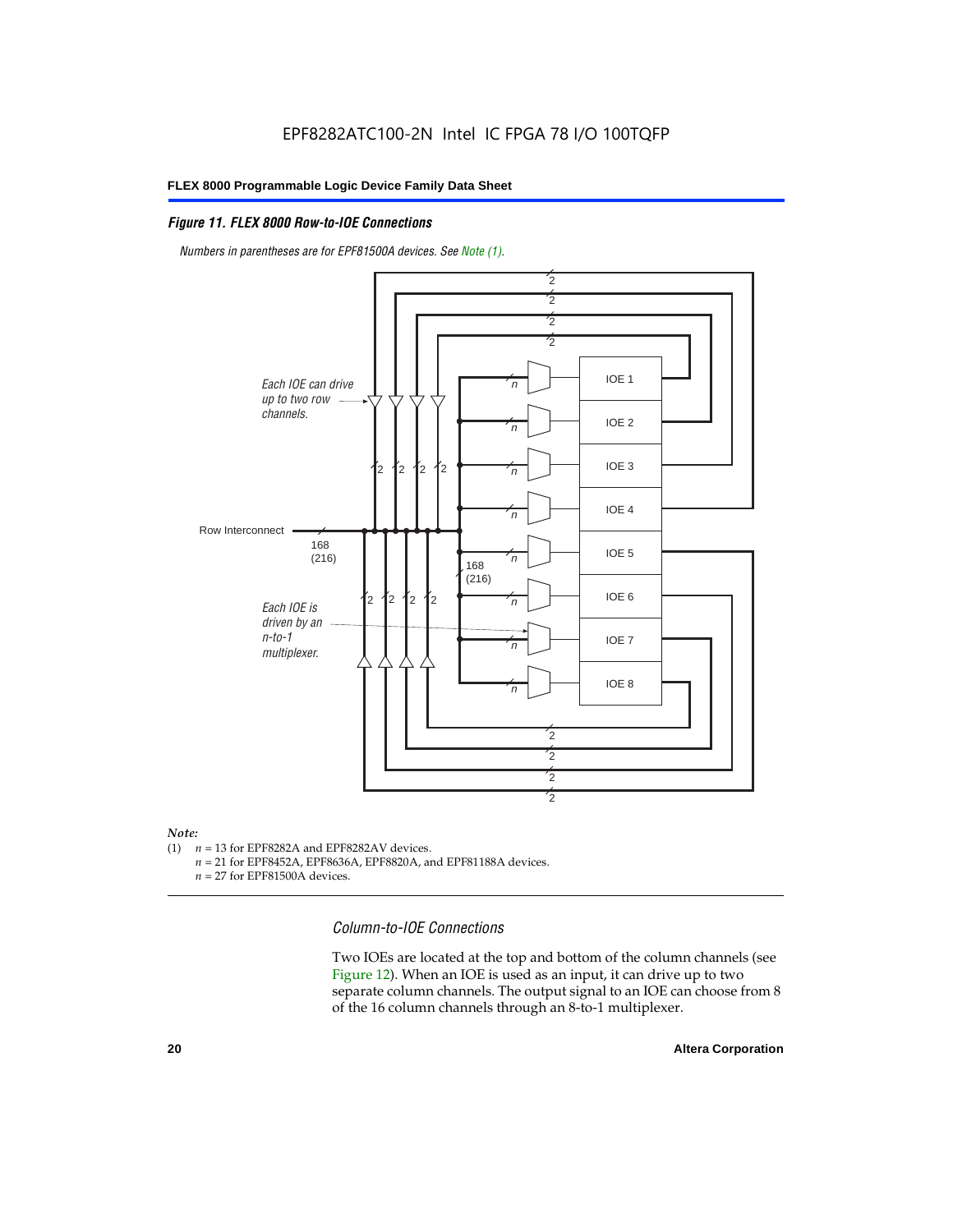

*Figure 12. FLEX 8000 Column-to-IOE Connections*

In addition to general-purpose I/O pins, FLEX 8000 devices have four dedicated input pins. These dedicated inputs provide low-skew, devicewide signal distribution, and are typically used for global clock, clear, and preset control signals. The signals from the dedicated inputs are available as control signals for all LABs and I/O elements in the device. The dedicated inputs can also be used as general-purpose data inputs because they can feed the local interconnect of each LAB in the device.

Signals enter the FLEX 8000 device either from the I/O pins that provide general-purpose input capability or from the four dedicated inputs. The IOEs are located at the ends of the row and column interconnect channels.

I/O pins can be used as input, output, or bidirectional pins. Each I/O pin has a register that can be used either as an input register for external data that requires fast setup times, or as an output register for data that requires fast clock-to-output performance. The MAX+PLUS II Compiler uses the programmable inversion option to invert signals automatically from the row and column interconnect when appropriate.

The clock, clear, and output enable controls for the IOEs are provided by a network of I/O control signals. These signals can be supplied by either the dedicated input pins or by internal logic. The IOE control-signal paths are designed to minimize the skew across the device. All control-signal sources are buffered onto high-speed drivers that drive the signals around the periphery of the device. This "peripheral bus" can be configured to provide up to four output enable signals (10 in EPF81500A devices), and up to two clock or clear signals. Figure 13 on page 22 shows how two output enable signals are shared with one clock and one clear signal.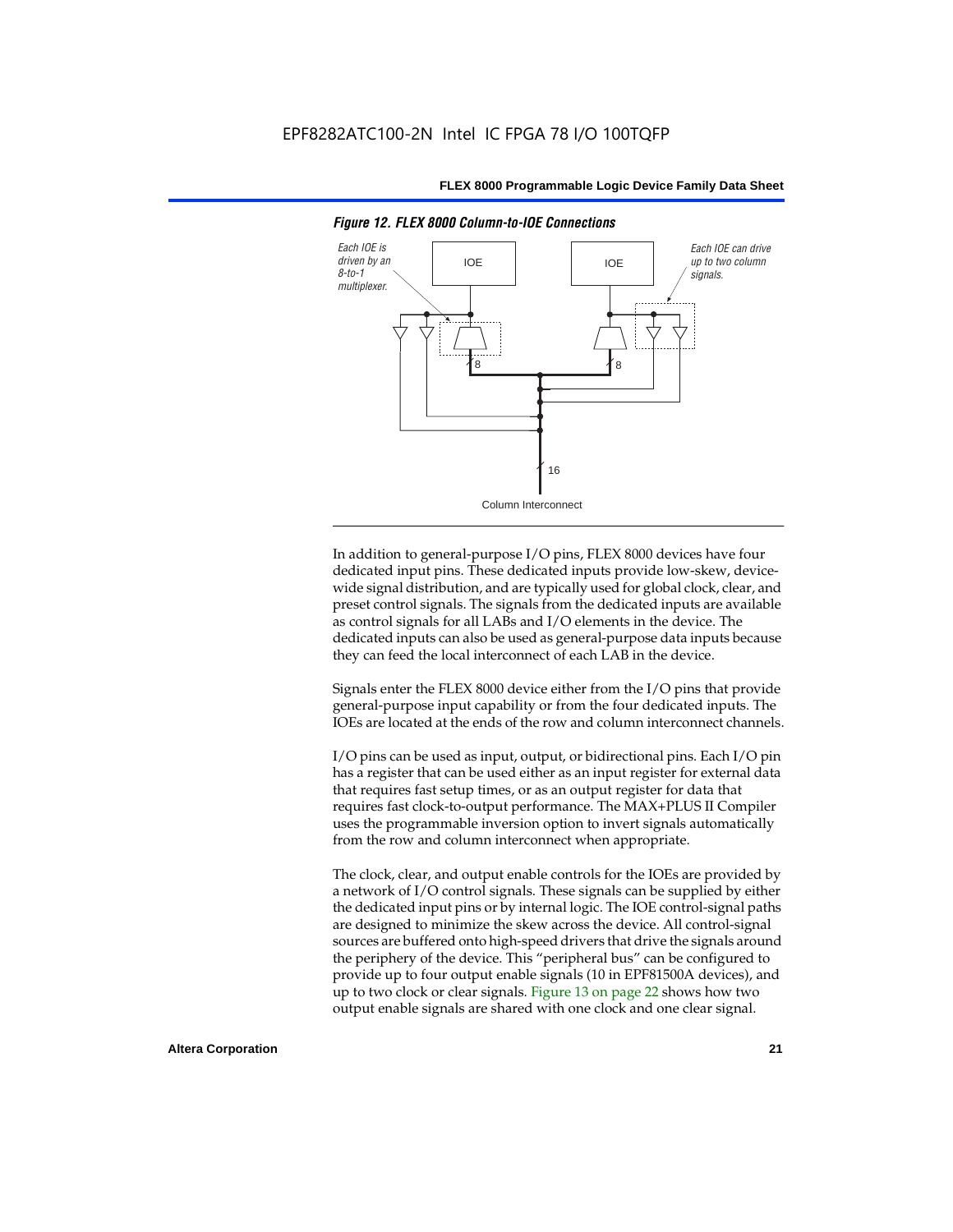The signals for the peripheral bus can be generated by any of the four dedicated inputs or signals on the row interconnect channels, as shown in Figure 13. The number of row channels in a row that can drive the peripheral bus correlates to the number of columns in the FLEX 8000 device. EPF8282A and EPF8282AV devices use 13 channels; EPF8452A, EPF8636A, EPF8820A, and EPF81188A devices use 21 channels; and EPF81500A devices use 27 channels. The first LE in each LAB is the source of the row channel signal. The six peripheral control signals (12 in EPF81500A devices) can be accessed by each IOE.

## *Figure 13. FLEX 8000 Peripheral Bus*

*Numbers in parentheses are for EPF81500A devices.*



#### *Note:*

- (1)  $n = 13$  for EPF8282A and EPF8282AV devices.
	- *n* = 21 for EPF8452A, EPF8636A, EPF8820A, and EPF81188A devices.
	- *n* = 27 for EPF81500A devices.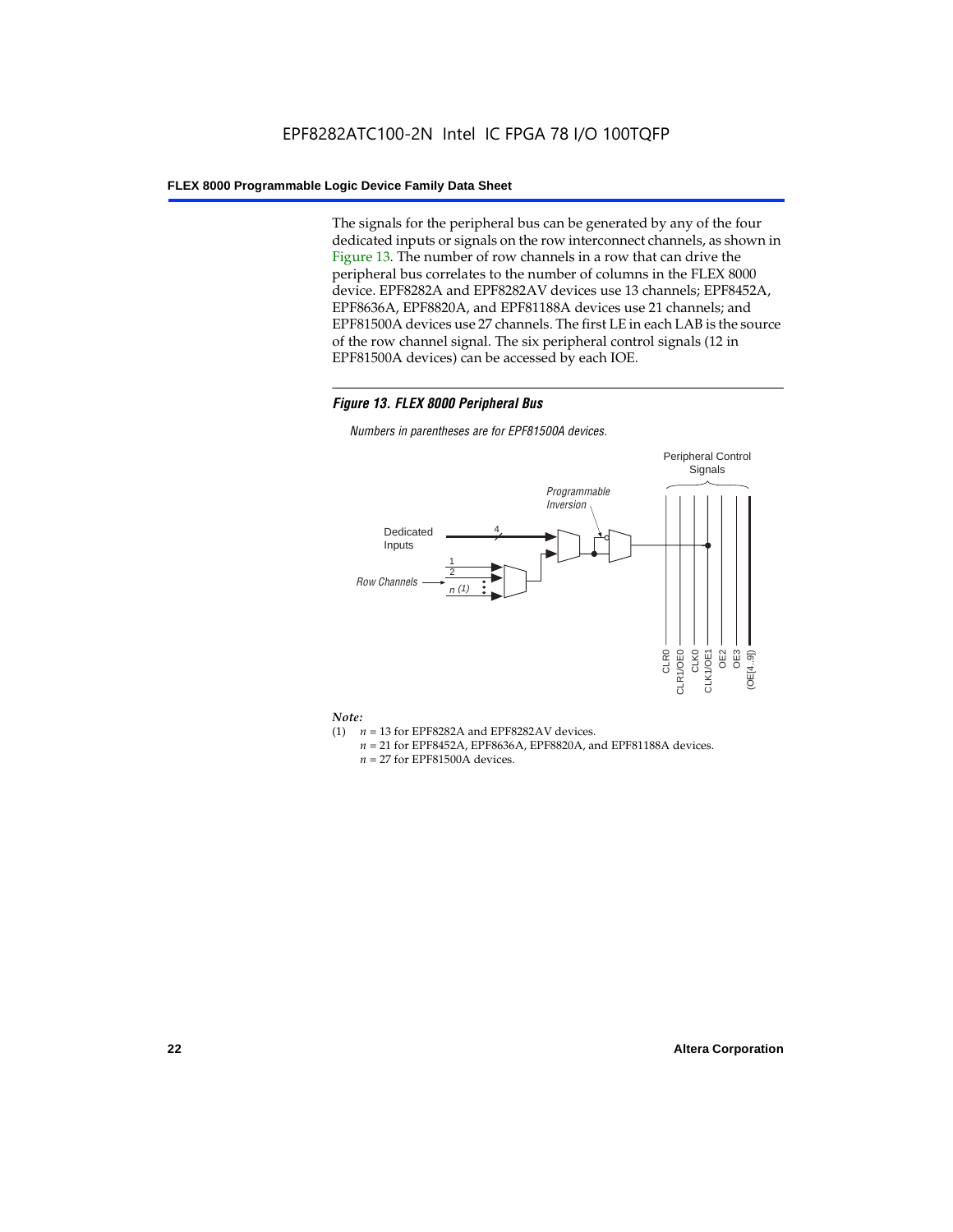Table 5 lists the source of the peripheral control signal for each FLEX 8000 device by row.

| <b>Table 5. Row Sources of FLEX 8000 Peripheral Control Signals</b> |                                     |                 |                 |                 |                  |                  |  |  |  |  |  |
|---------------------------------------------------------------------|-------------------------------------|-----------------|-----------------|-----------------|------------------|------------------|--|--|--|--|--|
| Peripheral<br><b>Control Signal</b>                                 | <b>EPF8282A</b><br><b>EPF8282AV</b> | <b>EPF8452A</b> | <b>EPF8636A</b> | <b>EPF8820A</b> | <b>EPF81188A</b> | <b>EPF81500A</b> |  |  |  |  |  |
| CLK0                                                                | Row A                               | Row A           | Row A           | Row A           | Row E            | Row E            |  |  |  |  |  |
| CLK1/OE1                                                            | Row B                               | Row B           | Row C           | Row C           | Row B            | Row B            |  |  |  |  |  |
| CLR0                                                                | Row A                               | Row A           | Row B           | Row B           | Row F            | Row F            |  |  |  |  |  |
| CLR1/OE0                                                            | Row B                               | Row B           | Row C           | Row D           | Row C            | Row C            |  |  |  |  |  |
| OE <sub>2</sub>                                                     | Row A                               | Row A           | Row A           | Row A           | Row D            | Row A            |  |  |  |  |  |
| OE3                                                                 | Row B                               | Row B           | Row B           | Row B           | Row A            | Row A            |  |  |  |  |  |
| OE4                                                                 |                                     |                 |                 |                 |                  | Row B            |  |  |  |  |  |
| OE5                                                                 |                                     |                 |                 |                 |                  | Row C            |  |  |  |  |  |
| OE6                                                                 |                                     |                 |                 |                 |                  | Row D            |  |  |  |  |  |
| OE7                                                                 |                                     |                 |                 |                 |                  | Row D            |  |  |  |  |  |
| OE8                                                                 |                                     |                 |                 |                 |                  | Row E            |  |  |  |  |  |
| OE9                                                                 |                                     |                 |                 |                 |                  | Row F            |  |  |  |  |  |

# **Output Configuration**

This section discusses slew-rate control and MultiVolt I/O interface operation for FLEX 8000 devices.

# **Slew-Rate Control**

The output buffer in each IOE has an adjustable output slew rate that can be configured for low-noise or high-speed performance. A slow slew rate reduces system noise by slowing signal transitions, adding a maximum delay of 3.5 ns. The slow slew-rate setting affects only the falling edge of a signal. The fast slew rate should be used for speed-critical outputs in systems that are adequately protected against noise. Designers can specify the slew rate on a pin-by-pin basis during design entry or assign a default slew rate to all pins on a global basis.



f For more information on high-speed system design, go to *Application Note 75 (High-Speed Board Designs)*.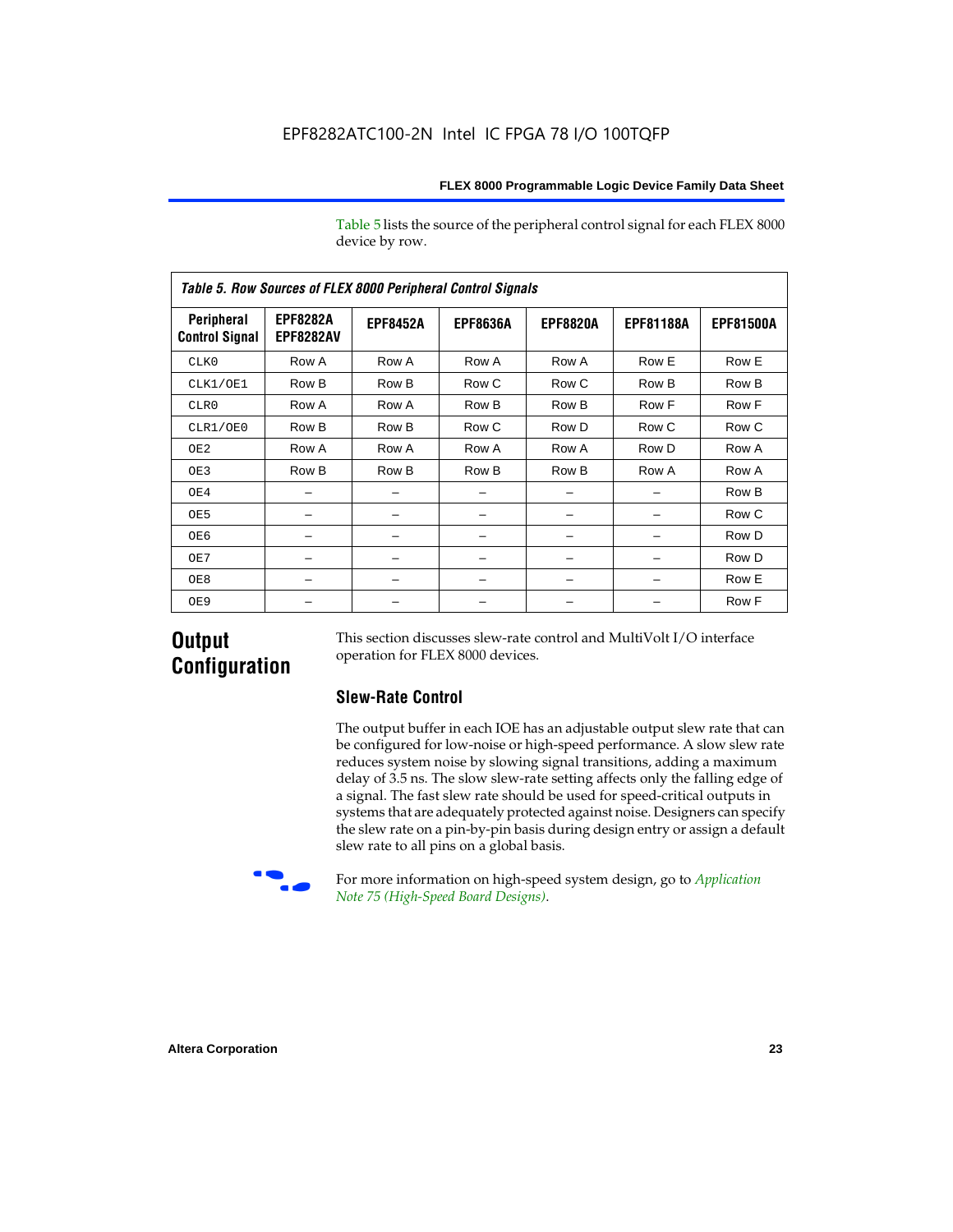# **MultiVolt I/O Interface**

The FLEX 8000 device architecture supports the MultiVolt I/O interface feature, which allows EPF81500A, EPF81188A, EPF8820A, and EPF8636A devices to interface with systems with differing supply voltages. These devices in all packages—except for EPF8636A devices in 84-pin PLCC packages—can be set for 3.3-V or 5.0-V I/O pin operation. These devices have one set of  $V_{CC}$  pins for internal operation and input buffers (VCCINT), and another set for I/O output drivers (VCCIO).

The VCCINT pins must always be connected to a 5.0-V power supply. With a 5.0-V  $V_{\text{CCINT}}$  level, input voltages are at TTL levels and are therefore compatible with 3.3-V and 5.0-V inputs.

The VCCIO pins can be connected to either a 3.3-V or 5.0-V power supply, depending on the output requirements. When the VCCIO pins are connected to a 5.0-V power supply, the output levels are compatible with 5.0-V systems. When the VCCIO pins are connected to a 3.3-V power supply, the output high is at 3.3 V and is therefore compatible with 3.3-V or 5.0-V systems. Devices operating with  $V_{\text{C}CD}$  levels lower than 4.75 V incur a nominally greater timing delay of  $t_{OD2}$  instead of  $t_{OD1}$ . See Table 8 on page 26.

# **IEEE Std. 1149.1 (JTAG) Boundary-Scan Support**

The EPF8282A, EPF8282AV, EPF8636A, EPF8820A, and EPF81500A devices provide JTAG BST circuitry. FLEX 8000 devices with JTAG circuitry support the JTAG instructions shown in Table 6.

| Table 6. EPF8282A, EPF8282AV, EPF8636A, EPF8820A & EPF81500A JTAG Instructions |                                                                                                                                                                                                      |  |  |  |  |
|--------------------------------------------------------------------------------|------------------------------------------------------------------------------------------------------------------------------------------------------------------------------------------------------|--|--|--|--|
| <b>JTAG Instruction</b>                                                        | <b>Description</b>                                                                                                                                                                                   |  |  |  |  |
| SAMPLE/PRELOAD                                                                 | Allows a snapshot of the signals at the device pins to be captured and examined during<br>normal device operation, and permits an initial data pattern to be output at the device pins.              |  |  |  |  |
| <b>EXTEST</b>                                                                  | Allows the external circuitry and board-level interconnections to be tested by forcing a test<br>pattern at the output pins and capturing test results at the input pins.                            |  |  |  |  |
| <b>BYPASS</b>                                                                  | Places the 1-bit bypass register between the TDI and TDO pins, which allows the BST<br>data to pass synchronously through the selected device to adjacent devices during<br>normal device operation. |  |  |  |  |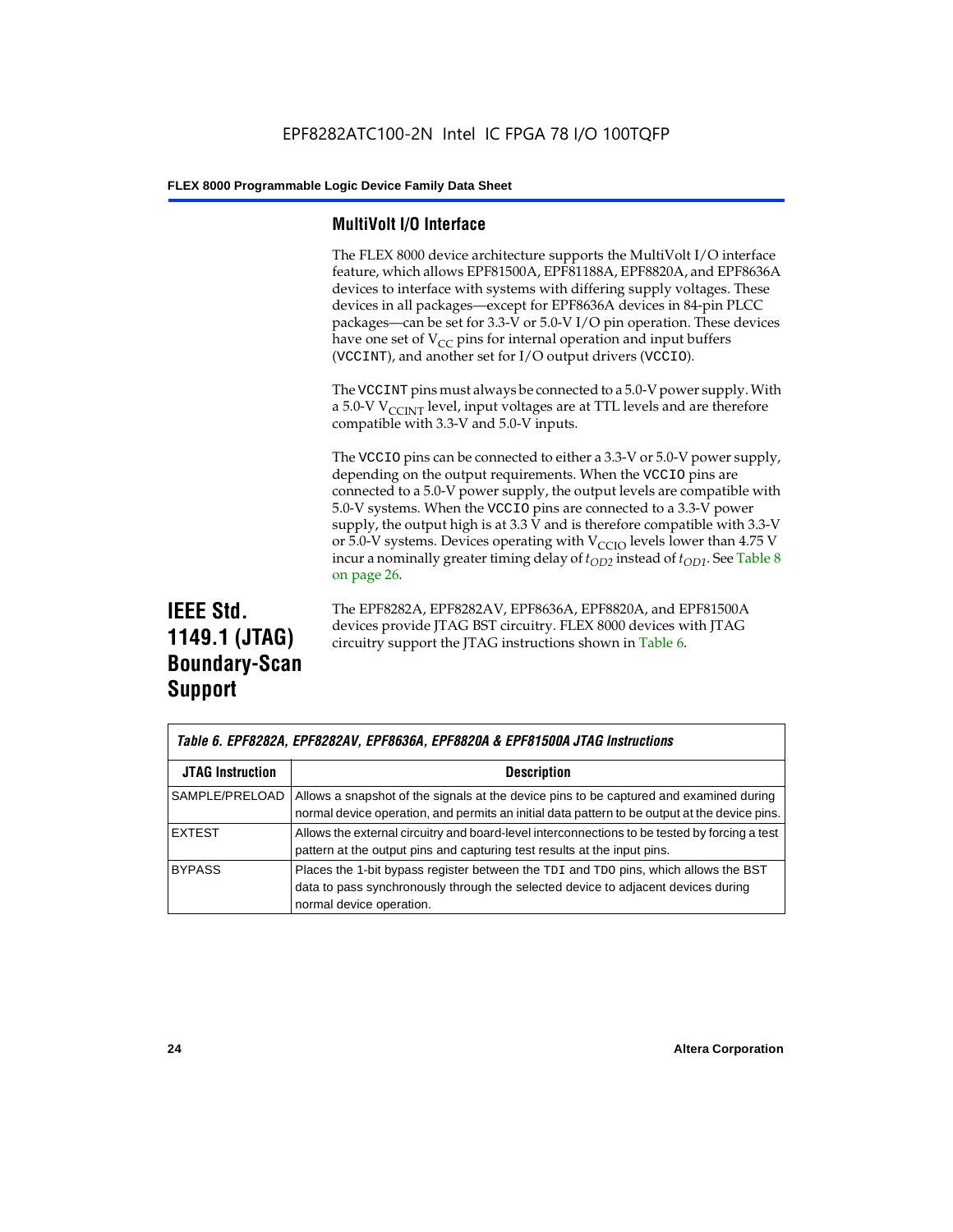The instruction register length for FLEX 8000 devices is three bits. Table 7 shows the boundary-scan register length for FLEX 8000 devices.

| Table 7. FLEX 8000 Boundary-Scan Register Length |                                      |  |  |  |  |  |  |
|--------------------------------------------------|--------------------------------------|--|--|--|--|--|--|
| <b>Device</b>                                    | <b>Boundary-Scan Register Length</b> |  |  |  |  |  |  |
| EPF8282A, EPF8282AV                              | 273                                  |  |  |  |  |  |  |
| EPF8636A                                         | 417                                  |  |  |  |  |  |  |
| EPF8820A                                         | 465                                  |  |  |  |  |  |  |
| EPF81500A                                        | 645                                  |  |  |  |  |  |  |

FLEX 8000 devices that support JTAG include weak pull-ups on the JTAG pins. Figure 14 shows the timing requirements for the JTAG signals.





Table 8 shows the timing parameters and values for EPF8282A, EPF8282AV, EPF8636A, EPF8820A, and EPF81500A devices.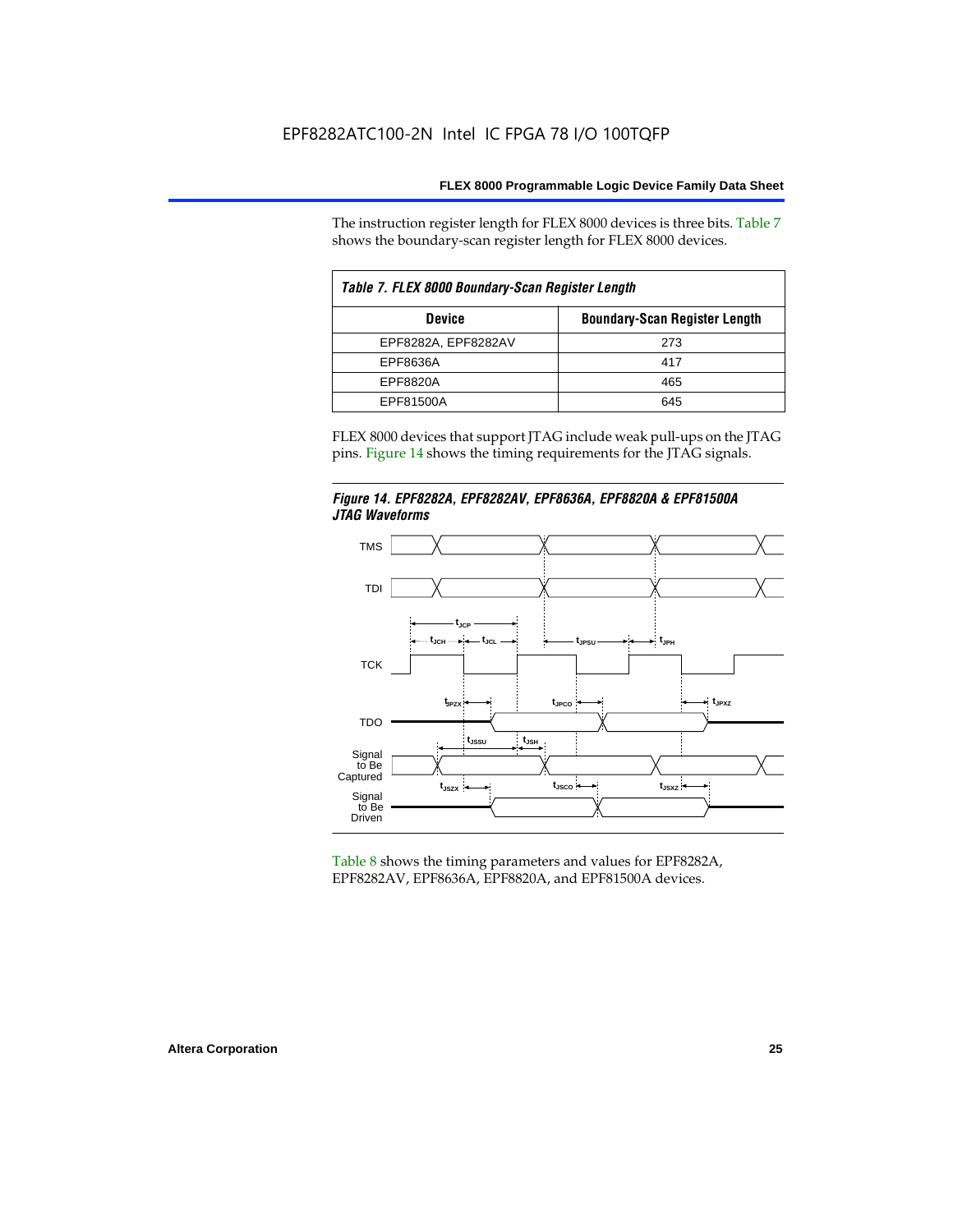|                               | Table 8. JTAG Timing Parameters & Values       |                                                                                               |            |             |  |  |  |  |  |  |
|-------------------------------|------------------------------------------------|-----------------------------------------------------------------------------------------------|------------|-------------|--|--|--|--|--|--|
| Symbol                        | <b>Parameter</b>                               | <b>EPF8282A</b><br><b>EPF8282AV</b><br><b>EPF8636A</b><br><b>EPF8820A</b><br><b>EPF81500A</b> |            | <b>Unit</b> |  |  |  |  |  |  |
|                               |                                                | Min                                                                                           | <b>Max</b> |             |  |  |  |  |  |  |
| $t_{\rm JCP}$                 | TCK clock period                               | 100                                                                                           |            | ns          |  |  |  |  |  |  |
| $\mathfrak{t}_{\mathsf{JCH}}$ | TCK clock high time                            | 50                                                                                            |            | ns          |  |  |  |  |  |  |
| $t_{JCL}$                     | TCK clock low time                             | 50                                                                                            |            | ns          |  |  |  |  |  |  |
| t <sub>JPSU</sub>             | JTAG port setup time                           | 20                                                                                            |            | ns          |  |  |  |  |  |  |
| t <sub>JPH</sub>              | JTAG port hold time                            | 45                                                                                            |            | ns          |  |  |  |  |  |  |
| t <sub>JPCO</sub>             | JTAG port clock to output                      |                                                                                               | 25         | ns          |  |  |  |  |  |  |
| t <sub>JPZX</sub>             | JTAG port high-impedance to valid output       |                                                                                               | 25         | ns          |  |  |  |  |  |  |
| t <sub>JPXZ</sub>             | JTAG port valid output to high-impedance       |                                                                                               | 25         | ns          |  |  |  |  |  |  |
| t <sub>JSSU</sub>             | Capture register setup time                    | 20                                                                                            |            | ns          |  |  |  |  |  |  |
| tjsh                          | Capture register hold time                     | 45                                                                                            |            | ns          |  |  |  |  |  |  |
| t <sub>JSCO</sub>             | Update register clock to output                |                                                                                               | 35         | ns          |  |  |  |  |  |  |
| t <sub>JSZX</sub>             | Update register high-impedance to valid output |                                                                                               | 35         | ns          |  |  |  |  |  |  |
| t <sub>JSXZ</sub>             | Update register valid output to high-impedance |                                                                                               | 35         | ns          |  |  |  |  |  |  |

For detailed information on JTAG operation in FLEX 8000 devices, refer to *Application Note 39 (IEEE 1149.1 (JTAG) Boundary-Scan Testing in Altera Devices)*.

**Generic Testing** Each FLEX 8000 device is functionally tested and specified by Altera. Complete testing of each configurable SRAM bit and all logic functionality ensures 100% configuration yield. AC test measurements for FLEX 8000 devices are made under conditions equivalent to those shown in Figure 15. Designers can use multiple test patterns to configure devices during all stages of the production flow.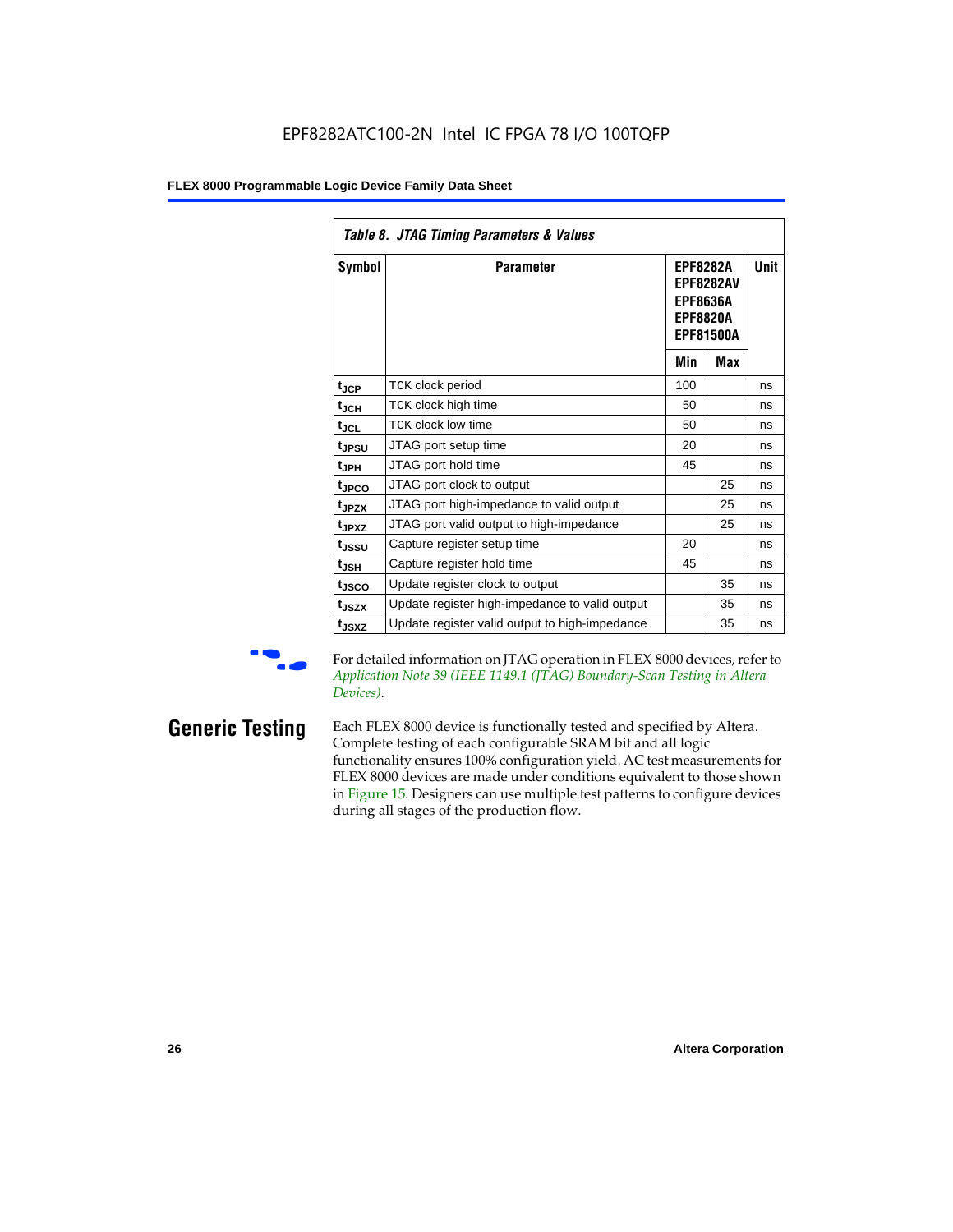#### *Figure 15. FLEX 8000 AC Test Conditions*

*Power supply transients can affect AC measurements. Simultaneous transitions of multiple outputs should be avoided for accurate measurement. Threshold tests*  464 Ω *must not be performed under AC*   $(703 \Omega)$ *conditions. Large-amplitude, fast-ground-*Device *current transients normally occur as the*  **Output** *device outputs discharge the load*   $\Box$ *capacitances. When these transients flow through the parasitic inductance between*  250 Ω *the device ground pin and the test system*   $(8.06 \text{ K}\Omega)$ C1 (includes *ground, significant reductions in*  JIG capacitance) *observable noise immunity can result.*  Device input *Numbers in parentheses are for 3.3-V*  rise and fall *devices or outputs. Numbers without*  times  $<$  3 ns *parentheses are for 5.0-V devices or outputs.*

# **Operating Conditions**

Tables 9 through 12 provide information on absolute maximum ratings, recommended operating conditions, operating conditions, and capacitance for 5.0-V FLEX 8000 devices.

|               | Table 9. FLEX 8000 5.0-V Device Absolute Maximum Ratings<br>Note (1) |                              |        |     |              |  |  |  |  |  |  |  |
|---------------|----------------------------------------------------------------------|------------------------------|--------|-----|--------------|--|--|--|--|--|--|--|
| Symbol        | <b>Parameter</b>                                                     | <b>Conditions</b>            | Min    | Max | <b>Unit</b>  |  |  |  |  |  |  |  |
| $V_{\rm CC}$  | Supply voltage                                                       | With respect to ground (2)   | $-2.0$ | 7.0 | V            |  |  |  |  |  |  |  |
| $V_{1}$       | DC input voltage                                                     |                              | $-2.0$ | 7.0 | V            |  |  |  |  |  |  |  |
| $I_{OUT}$     | DC output current, per pin                                           |                              | $-25$  | 25  | mA           |  |  |  |  |  |  |  |
| $T_{STG}$     | Storage temperature                                                  | No bias                      | $-65$  | 150 | $^{\circ}$ C |  |  |  |  |  |  |  |
| $T_{\rm AMB}$ | Ambient temperature                                                  | Under bias                   | $-65$  | 135 | $^{\circ}$ C |  |  |  |  |  |  |  |
| $T_{\rm J}$   | Junction temperature                                                 | Ceramic packages, under bias |        | 150 | $^{\circ}$ C |  |  |  |  |  |  |  |
|               |                                                                      | PQFP and RQFP, under bias    |        | 135 | ° C          |  |  |  |  |  |  |  |

**VCC** 

To Test System

⌒

╧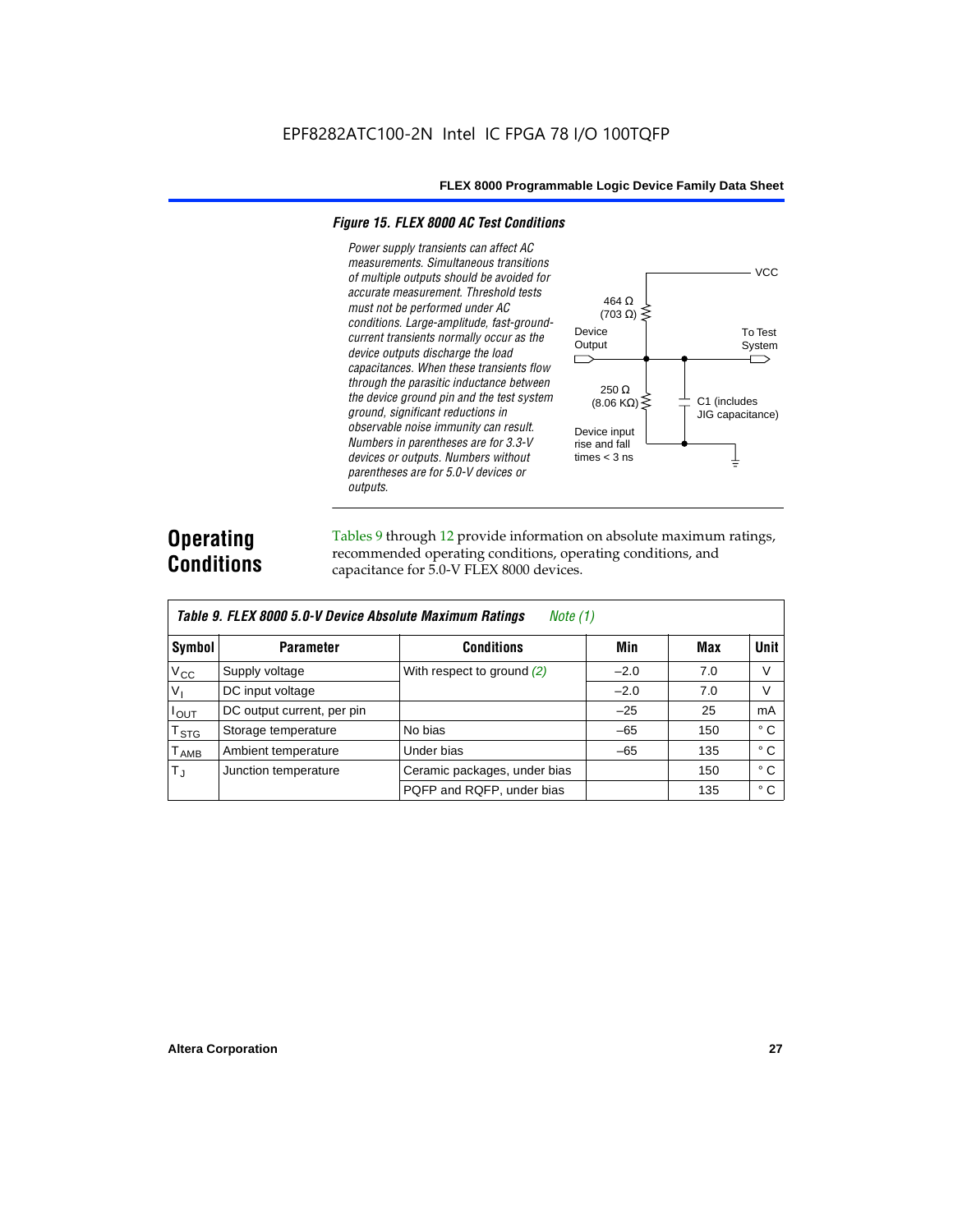|                          | Table 10. FLEX 8000 5.0-V Device Recommended Operating Conditions |                    |             |                          |              |  |  |  |  |  |
|--------------------------|-------------------------------------------------------------------|--------------------|-------------|--------------------------|--------------|--|--|--|--|--|
| Symbol                   | <b>Parameter</b>                                                  | <b>Conditions</b>  | Min         | Max                      | Unit         |  |  |  |  |  |
| <b>V<sub>CCINT</sub></b> | Supply voltage for internal logic<br>and input buffers            | (3), (4)           | 4.75 (4.50) | 5.25(5.50)               | $\vee$       |  |  |  |  |  |
| V <sub>CCIO</sub>        | Supply voltage for output<br>buffers, 5.0-V operation             | (3), (4)           | 4.75 (4.50) | 5.25(5.50)               | $\vee$       |  |  |  |  |  |
|                          | Supply voltage for output<br>buffers, 3.3-V operation             | (3), (4)           | 3.00(3.00)  | 3.60(3.60)               | V            |  |  |  |  |  |
| $V_{I}$                  | Input voltage                                                     |                    | $-0.5$      | $V_{\text{CCINT}} + 0.5$ | $\vee$       |  |  |  |  |  |
| $V_{\rm O}$              | Output voltage                                                    |                    | 0           | V <sub>CCIO</sub>        | $\vee$       |  |  |  |  |  |
| $T_A$                    | Operating temperature                                             | For commercial use | $\Omega$    | 70                       | $^{\circ}$ C |  |  |  |  |  |
|                          |                                                                   | For industrial use | $-40$       | 85                       | $^{\circ}$ C |  |  |  |  |  |
| $t_{R}$                  | Input rise time                                                   |                    |             | 40                       | ns           |  |  |  |  |  |
| $t_F$                    | Input fall time                                                   |                    |             | 40                       | ns           |  |  |  |  |  |

| Table 11. FLEX 8000 5.0-V Device DC Operating Conditions<br>Notes (5), (6) |                                         |                                                                               |                         |            |                       |        |  |  |  |  |
|----------------------------------------------------------------------------|-----------------------------------------|-------------------------------------------------------------------------------|-------------------------|------------|-----------------------|--------|--|--|--|--|
| Symbol                                                                     | <b>Parameter</b>                        | <b>Conditions</b>                                                             | Min                     | <b>Typ</b> | Max                   | Unit   |  |  |  |  |
| $V_{\text{IH}}$                                                            | High-level input voltage                |                                                                               | 2.0                     |            | $V_{\rm CCINT}$ + 0.5 | V      |  |  |  |  |
| $V_{IL}$                                                                   | Low-level input voltage                 |                                                                               | $-0.5$                  |            | 0.8                   | V      |  |  |  |  |
| V <sub>OH</sub>                                                            | 5.0-V high-level TTL output<br>voltage  | $I_{OH} = -4$ mA DC (7)<br>$V_{\text{CCIO}} = 4.75 V$                         | 2.4                     |            |                       | $\vee$ |  |  |  |  |
|                                                                            | 3.3-V high-level TTL output<br>voltage  | $I_{OH} = -4$ mA DC (7)<br>$V_{\text{CCIO}} = 3.00 \text{ V}$                 | 2.4                     |            |                       | $\vee$ |  |  |  |  |
|                                                                            | 3.3-V high-level CMOS output<br>voltage | $I_{OH} = -0.1$ mA DC (7)<br>$V_{\text{CCIO}} = 3.00 \text{ V}$               | $V_{\text{CCIO}} - 0.2$ |            |                       | V      |  |  |  |  |
| $V_{OL}$                                                                   | 5.0-V low-level TTL output<br>voltage   | $I_{\Omega}$ = 12 mA DC (7)<br>$V_{\text{CCIO}} = 4.75 V$                     |                         |            | 0.45                  | V      |  |  |  |  |
|                                                                            | 3.3-V low-level TTL output<br>voltage   | $I_{\text{OI}} = 12 \text{ mA DC } (7)$<br>$V_{\text{CCIO}} = 3.00 \text{ V}$ |                         |            | 0.45                  | $\vee$ |  |  |  |  |
|                                                                            | 3.3-V low-level CMOS output<br>voltage  | $I_{\Omega I} = 0.1$ mA DC (7)<br>$V_{\text{CCIO}} = 3.00 \text{ V}$          |                         |            | 0.2                   | V      |  |  |  |  |
| $I_1$                                                                      | Input leakage current                   | $V_1 = V_{CC}$ or ground                                                      | $-10$                   |            | 10                    | μA     |  |  |  |  |
| $I_{OZ}$                                                                   | Tri-state output off-state<br>current   | $V_{\Omega}$ = $V_{\Omega}$ or ground                                         | $-40$                   |            | 40                    | μA     |  |  |  |  |
| ICCO                                                                       | $V_{CC}$ supply current (standby)       | $V_1$ = ground, no load                                                       |                         | 0.5        | 10                    | mA     |  |  |  |  |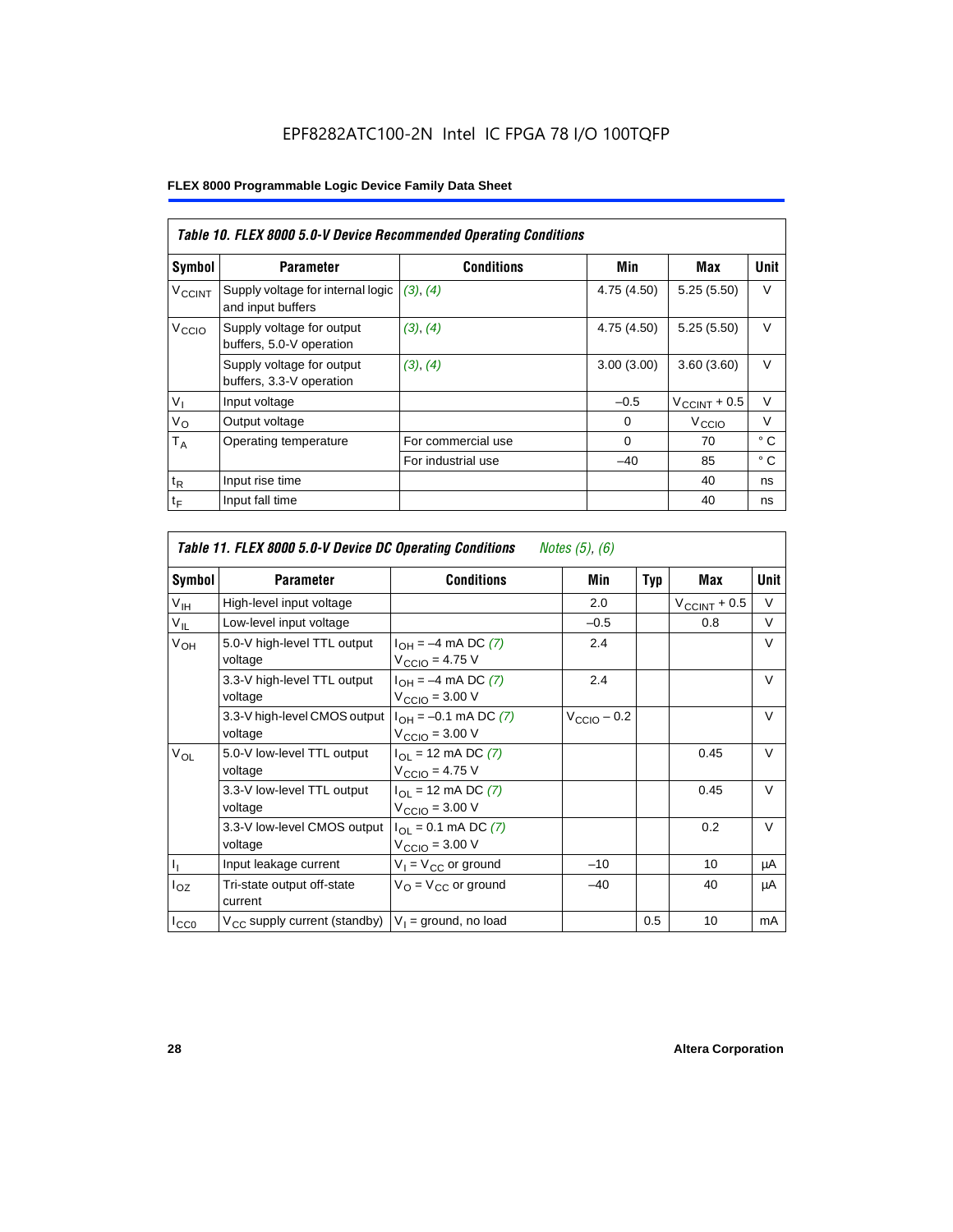|                  | Table 12. FLEX 8000 5.0-V Device Capacitance | Note $(8)$                    |     |     |        |
|------------------|----------------------------------------------|-------------------------------|-----|-----|--------|
| Symbol           | <b>Parameter</b>                             | <b>Conditions</b>             | Min | Max | Unit I |
| $C_{IN}$         | Input capacitance                            | $V_{IN} = 0 V$ , f = 1.0 MHz  |     | 10  | pF     |
| $C_{\text{OUT}}$ | Output capacitance                           | $V_{OIII}$ = 0 V, f = 1.0 MHz |     | 10  | pF     |

#### *Notes to tables:*

(1) See the *Operating Requirements for Altera Devices Data Sheet*.

- (2) Minimum DC input is –0.5 V. During transitions, the inputs may undershoot to –2.0 V or overshoot to 7.0 V for input currents less than 100 mA and periods shorter than 20 ns.
- (3) The maximum  $V_{CC}$  rise time is 100 ms.
- (4) Numbers in parentheses are for industrial-temperature-range devices.
- (5) Typical values are for  $T_A = 25^\circ$  C and  $V_{CC} = 5.0$  V.
- (6) These values are specified in Table 10 on page 28.
- (7) The  $I_{OH}$  parameter refers to high-level TTL or CMOS output current; the  $I_{OL}$  parameter refers to low-level TTL or CMOS output current.
- (8) Capacitance is sample-tested only.

Tables 13 through 16 provide information on absolute maximum ratings, recommended operating conditions, operating conditions, and capacitance for 3.3-V FLEX 8000 devices.

| Table 13. FLEX 8000 3.3-V Device Absolute Maximum Ratings<br><i>Note</i> $(1)$ |                            |                              |        |     |      |  |  |
|--------------------------------------------------------------------------------|----------------------------|------------------------------|--------|-----|------|--|--|
| Symbol                                                                         | <b>Parameter</b>           | <b>Conditions</b>            | Min    | Max | Unit |  |  |
| $V_{CC}$                                                                       | Supply voltage             | With respect to ground $(2)$ | $-2.0$ | 5.3 | V    |  |  |
| V <sub>1</sub>                                                                 | DC input voltage           |                              | $-2.0$ | 5.3 | V    |  |  |
| $I_{\text{OUT}}$                                                               | DC output current, per pin |                              | $-25$  | 25  | mA   |  |  |
| T <sub>STG</sub>                                                               | Storage temperature        | No bias                      | $-65$  | 150 | ° C  |  |  |
| <b>T</b> <sub>AMB</sub>                                                        | Ambient temperature        | Under bias                   | $-65$  | 135 | ° C  |  |  |
| $T_J$                                                                          | Junction temperature       | Plastic packages, under bias |        | 135 | ° C  |  |  |

|              | Table 14. FLEX 8000 3.3-V Device Recommended Operating Conditions |                    |          |                    |        |  |  |  |
|--------------|-------------------------------------------------------------------|--------------------|----------|--------------------|--------|--|--|--|
| Symbol       | <b>Parameter</b>                                                  | <b>Conditions</b>  | Min      | Max                | Unit I |  |  |  |
| $V_{\rm CC}$ | Supply voltage                                                    | (3)                | 3.0      | 3.6                | V      |  |  |  |
| $V_{1}$      | Input voltage                                                     |                    | $-0.3$   | $V_{\rm CC}$ + 0.3 | $\vee$ |  |  |  |
| $V_{\rm O}$  | Output voltage                                                    |                    | $\Omega$ | $V_{\rm CC}$       | $\vee$ |  |  |  |
| $T_A$        | Operating temperature                                             | For commercial use | 0        | 70                 | ۰c     |  |  |  |
| $t_{R}$      | Input rise time                                                   |                    |          | 40                 | ns     |  |  |  |
| $t_F$        | Input fall time                                                   |                    |          | 40                 | ns     |  |  |  |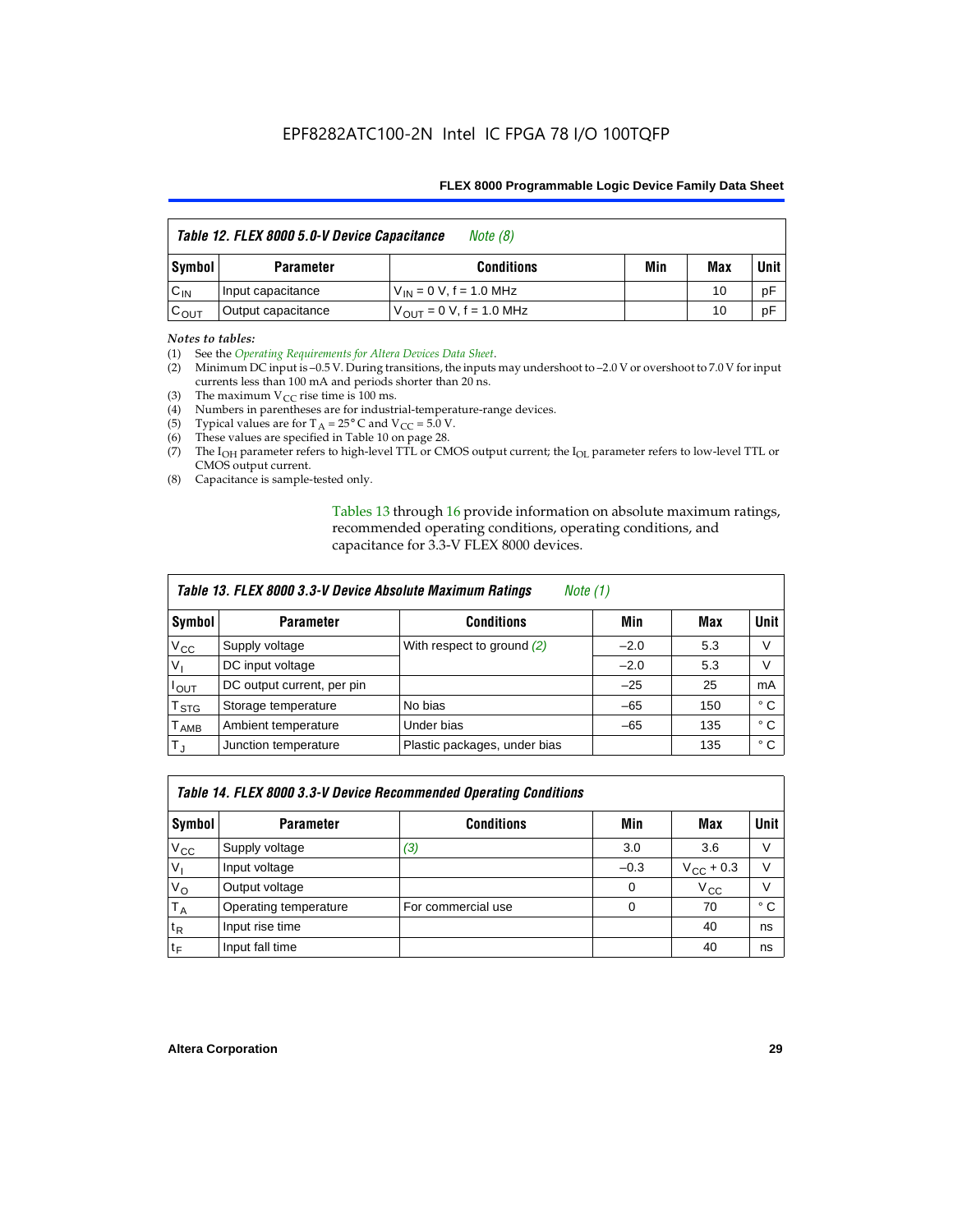# EPF8282ATC100-2N Intel IC FPGA 78 I/O 100TQFP

#### **FLEX 8000 Programmable Logic Device Family Data Sheet**

| Table 15. FLEX 8000 3.3-V Device DC Operating Conditions<br>Note $(4)$ |                                          |                                          |                    |     |                    |        |  |  |  |
|------------------------------------------------------------------------|------------------------------------------|------------------------------------------|--------------------|-----|--------------------|--------|--|--|--|
| Symbol                                                                 | <b>Parameter</b>                         | <b>Conditions</b>                        | Min                | Typ | Max                | Unit   |  |  |  |
| V <sub>IH</sub>                                                        | High-level input voltage                 |                                          | 2.0                |     | $V_{\rm CC}$ + 0.3 | $\vee$ |  |  |  |
| $V_{IL}$                                                               | Low-level input voltage                  |                                          | $-0.3$             |     | 0.8                | V      |  |  |  |
| $V_{OH}$                                                               | High-level output voltage                | $I_{OH} = -0.1$ mA DC (5)                | $V_{\rm CC}$ – 0.2 |     |                    | V      |  |  |  |
| $V_{OL}$                                                               | Low-level output voltage                 | $I_{OL}$ = 4 mA DC (5)                   |                    |     | 0.45               | V      |  |  |  |
| П                                                                      | Input leakage current                    | $V_1 = V_{CC}$ or ground                 | $-10$              |     | 10                 | μA     |  |  |  |
| $I_{OZ}$                                                               | Tri-state output off-state current       | $V_{\text{O}} = V_{\text{CC}}$ or ground | $-40$              |     | 40                 | μA     |  |  |  |
| ICCO                                                                   | $V_{\text{CC}}$ supply current (standby) | $V_1$ = ground, no load (6)              |                    | 0.3 | 10                 | mA     |  |  |  |

# *Table 16. FLEX 8000 3.3-V Device Capacitance Note (7)*

| Symbol           | <b>Parameter</b>   | <b>Conditions</b>                   | Min | Max | Unit |
|------------------|--------------------|-------------------------------------|-----|-----|------|
| $C_{IN}$         | Input capacitance  | $V_{IN} = 0 V$ , f = 1.0 MHz        |     | 10  | рF   |
| $c_{\text{OUT}}$ | Output capacitance | $V_{\text{OUT}} = 0 V, f = 1.0 MHz$ |     | 10  | рF   |

#### *Notes to tables:*

(1) See the *Operating Requirements for Altera Devices Data Sheet*.

- (2) Minimum DC input voltage is –0.3 V. During transitions, the inputs may undershoot to –2.0 V or overshoot to 5.3 V for input currents less than 100 mA and periods shorter than 20 ns.
- (3) The maximum  $V_{CC}$  rise time is 100 ms.  $V_{CC}$  must rise monotonically.<br>(4) These values are specified in Table 14 on page 29.
- These values are specified in Table 14 on page 29.
- (5) The I<sub>OH</sub> parameter refers to high-level TTL output current; the I<sub>OL</sub> parameter refers to low-level TTL output current.<br>(6) Typical values are for T<sub>A</sub> = 25° C and V<sub>CC</sub> = 3.3 V.
- (6) Typical values are for  $T_A = 25^\circ$  C and  $V_{CC} = 3.3$  V.<br>(7) Capacitance is sample-tested only.
- Capacitance is sample-tested only.

Figure 16 shows the typical output drive characteristics of 5.0-V FLEX 8000 devices. The output driver is compliant with *PCI Local Bus Specification, Revision 2.2*.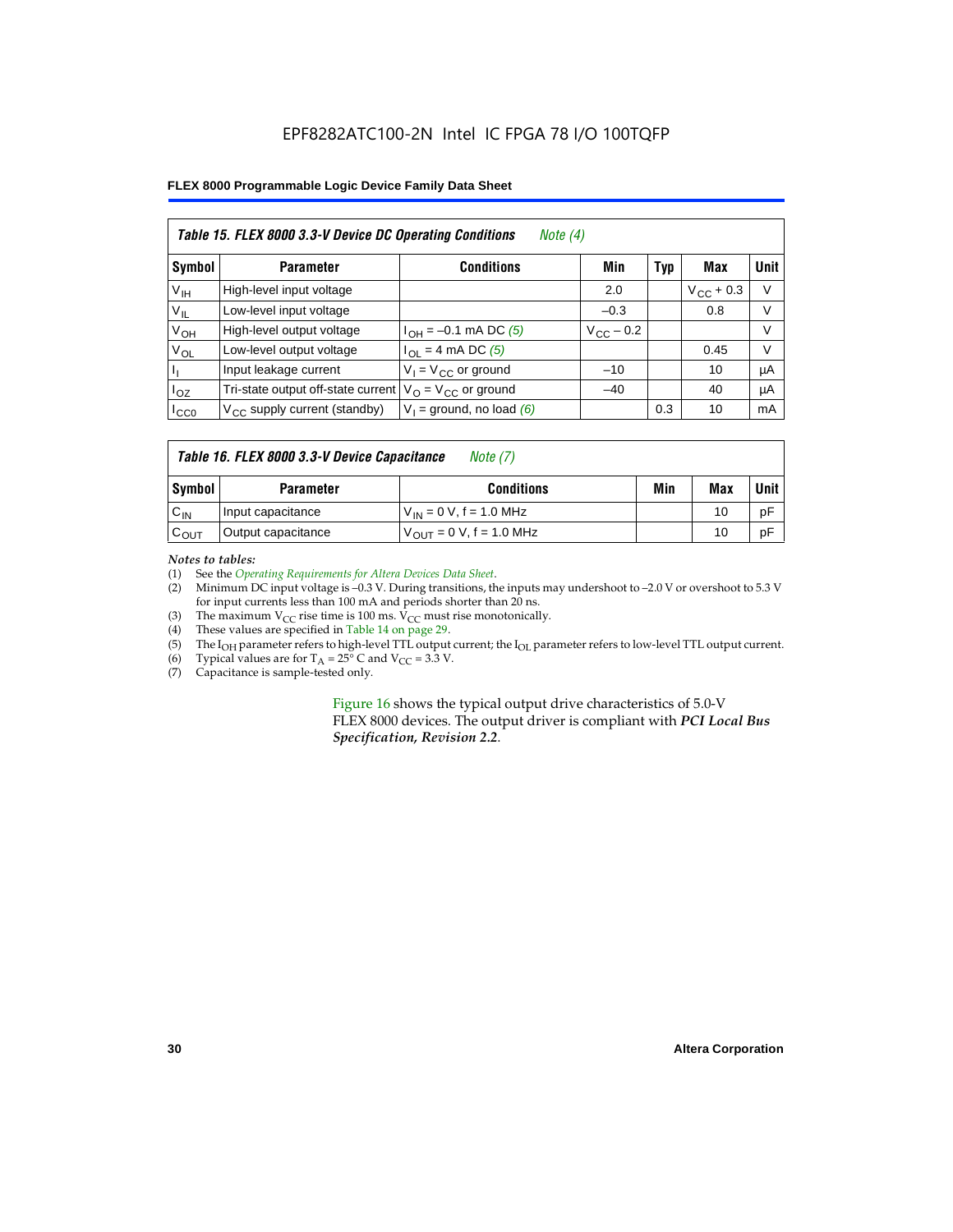



Figure 17 shows the typical output drive characteristics of 5.0-V EPF8282A devices. The output driver is compliant with *PCI Local Bus Specification, Revision 2.2*.





Figure 18 shows the typical output drive characteristics of EPF8282AV devices.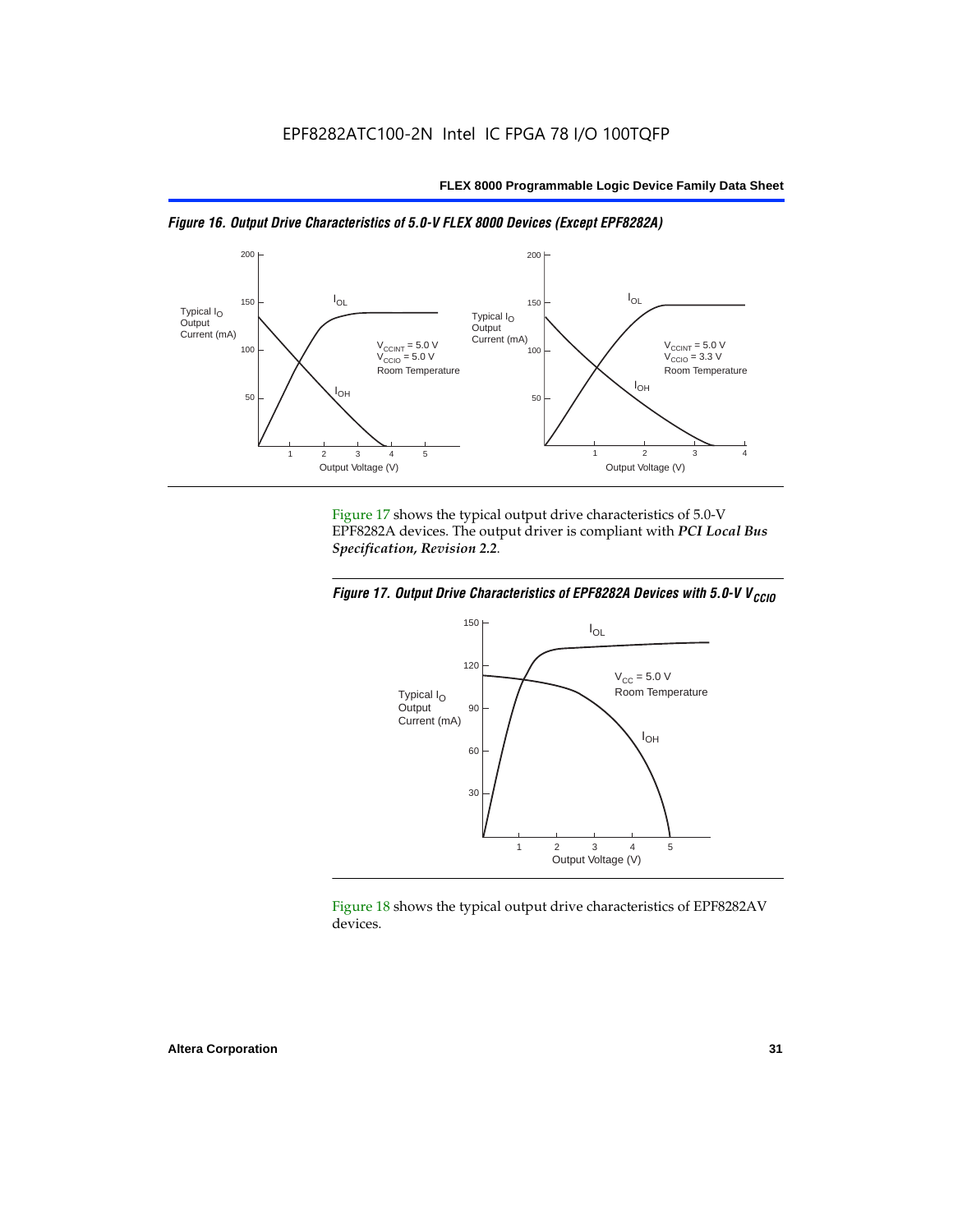

#### *Figure 18. Output Drive Characteristics of EPF8282AV Devices*

**Timing Model** The continuous, high-performance FastTrack Interconnect routing structure ensures predictable performance and accurate simulation and timing analysis. This predictable performance contrasts with that of FPGAs, which use a segmented connection scheme and hence have unpredictable performance. Timing simulation and delay prediction are available with the MAX+PLUS II Simulator and Timing Analyzer, or with industry-standard EDA tools. The Simulator offers both pre-synthesis functional simulation to evaluate logic design accuracy and postsynthesis timing simulation with 0.1-ns resolution. The Timing Analyzer provides point-to-point timing delay information, setup and hold time prediction, and device-wide performance analysis.

> Tables 17 through 20 describe the FLEX 8000 timing parameters and their symbols.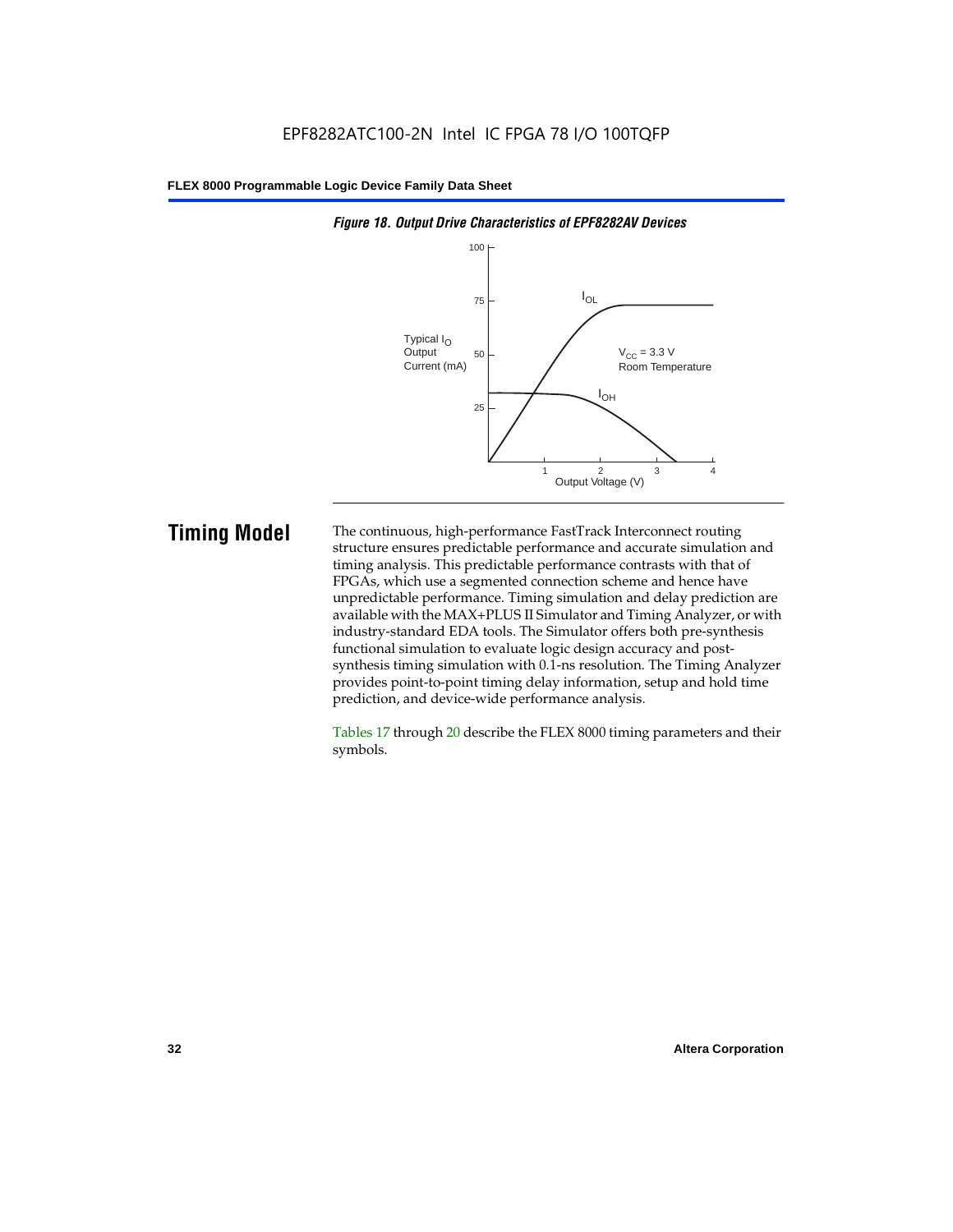| Table 17. FLEX 8000 Internal Timing Parameters<br>Note $(1)$ |                                                                                                              |  |  |  |
|--------------------------------------------------------------|--------------------------------------------------------------------------------------------------------------|--|--|--|
| Symbol                                                       | <b>Parameter</b>                                                                                             |  |  |  |
| $t_{\text{IOD}}$                                             | IOE register data delay                                                                                      |  |  |  |
| $t_{\text{IOC}}$                                             | IOE register control signal delay                                                                            |  |  |  |
| $t_{IOE}$                                                    | Output enable delay                                                                                          |  |  |  |
| $t_{IOCO}$                                                   | IOE register clock-to-output delay                                                                           |  |  |  |
| $t_{IOCOMB}$                                                 | IOE combinatorial delay                                                                                      |  |  |  |
| $t_{IOSU}$                                                   | IOE register setup time before clock; IOE register recovery time after asynchronous clear                    |  |  |  |
| $t_{IOH}$                                                    | IOE register hold time after clock                                                                           |  |  |  |
| $t_{IOCLR}$                                                  | IOE register clear delay                                                                                     |  |  |  |
| $t_{IN}$                                                     | Input pad and buffer delay                                                                                   |  |  |  |
| $t_{OD1}$                                                    | Output buffer and pad delay, slow slew rate = off, $V_{\text{CCIO}} = 5.0 \text{ V C1} = 35 \text{ pF } (2)$ |  |  |  |
| $t_{OD2}$                                                    | Output buffer and pad delay, slow slew rate = off, $V_{\text{CCIO}} = 3.3 \text{ V C1} = 35 \text{ pF } (2)$ |  |  |  |
| $t_{OD3}$                                                    | Output buffer and pad delay, slow slew rate = on, $C1 = 35$ pF (3)                                           |  |  |  |
| $t_{XZ}$                                                     | Output buffer disable delay, $C1 = 5$ pF                                                                     |  |  |  |
| $t_{ZX1}$                                                    | Output buffer enable delay, slow slew rate = off, $V_{\text{CCIO}} = 5.0$ V, C1 = 35 pF (2)                  |  |  |  |
| $t_{ZX2}$                                                    | Output buffer enable delay, slow slew rate = off, $V_{\text{CCIO}} = 3.3$ V, C1 = 35 pF (2)                  |  |  |  |
| $t_{ZX3}$                                                    | Output buffer enable delay, slow slew rate = on, $C1 = 35$ pF (3)                                            |  |  |  |

| Table 18. FLEX 8000 LE Timing Parameters<br>Note (1) |                                                                                                             |  |  |  |
|------------------------------------------------------|-------------------------------------------------------------------------------------------------------------|--|--|--|
| Symbol                                               | Parameter                                                                                                   |  |  |  |
| $t_{LUT}$                                            | LUT delay for data-in                                                                                       |  |  |  |
| $t_{CLUT}$                                           | LUT delay for carry-in                                                                                      |  |  |  |
| $t_{RLUT}$                                           | LUT delay for LE register feedback                                                                          |  |  |  |
| $t$ GATE                                             | Cascade gate delay                                                                                          |  |  |  |
| $t_{CASC}$                                           | Cascade chain routing delay                                                                                 |  |  |  |
| $t_{CICO}$                                           | Carry-in to carry-out delay                                                                                 |  |  |  |
| $t_{GEN}$                                            | Data-in to carry-out delay                                                                                  |  |  |  |
| ${}^{t}$ CGENR                                       | LE register feedback to carry-out delay                                                                     |  |  |  |
| $t_C$                                                | LE register control signal delay                                                                            |  |  |  |
| $t_{CH}$                                             | LE register clock high time                                                                                 |  |  |  |
| $t_{CL}$                                             | LE register clock low time                                                                                  |  |  |  |
| $t_{CO}$                                             | LE register clock-to-output delay                                                                           |  |  |  |
| $t$ <sub>COMB</sub>                                  | Combinatorial delay                                                                                         |  |  |  |
| t <sub>SU</sub>                                      | LE register setup time before clock; LE register recovery time after asynchronous preset, clear, or<br>load |  |  |  |
| $t_H$                                                | LE register hold time after clock                                                                           |  |  |  |
| $t_{PRE}$                                            | LE register preset delay                                                                                    |  |  |  |
| $t_{CLR}$                                            | LE register clear delay                                                                                     |  |  |  |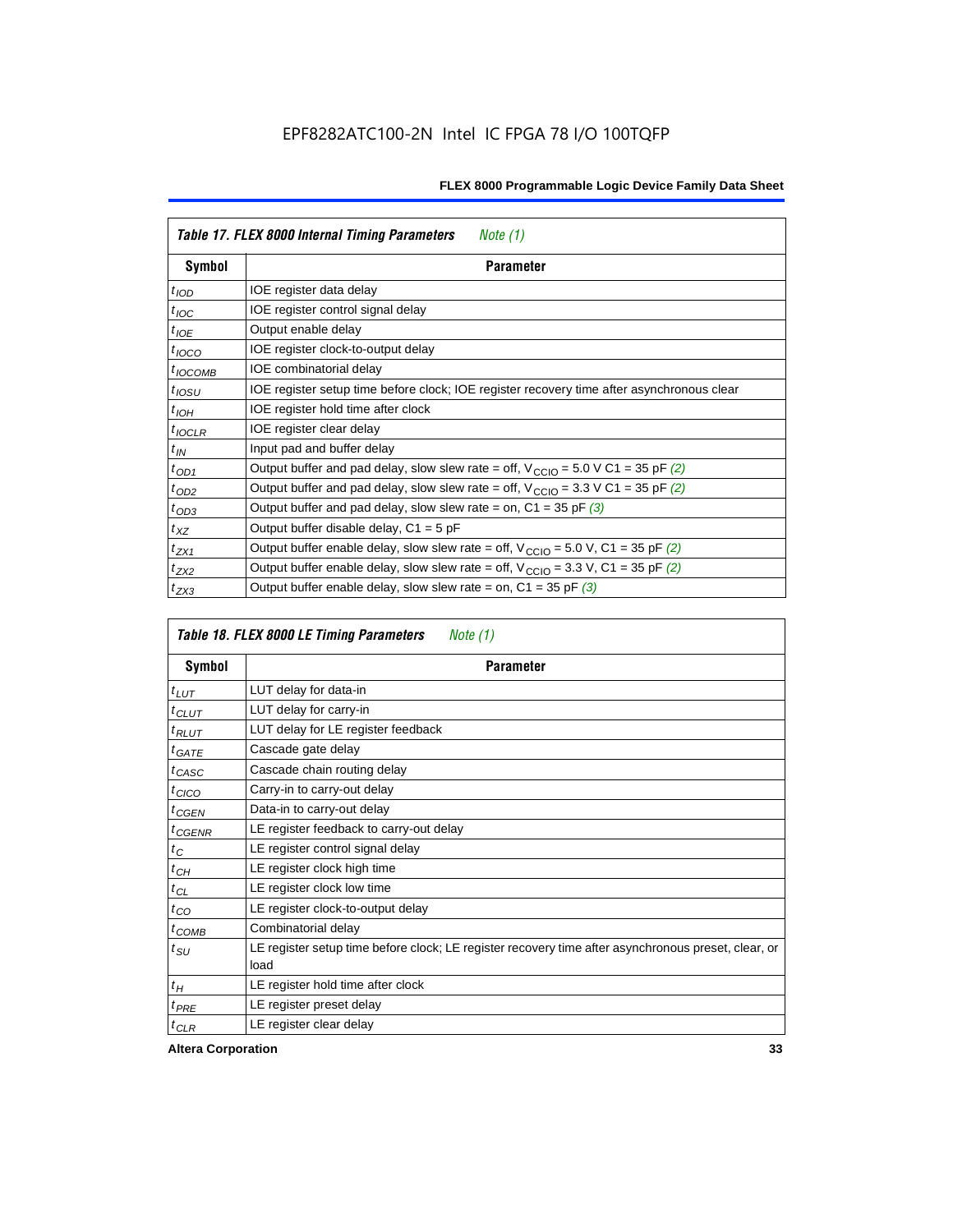| Table 19. FLEX 8000 Interconnect Timing Parameters<br>Note (1) |                                             |  |  |  |  |
|----------------------------------------------------------------|---------------------------------------------|--|--|--|--|
| Symbol                                                         | <b>Parameter</b>                            |  |  |  |  |
| <sup>t</sup> LABCASC                                           | Cascade delay between LEs in different LABs |  |  |  |  |
| $t_{LABCARRY}$                                                 | Carry delay between LEs in different LABs   |  |  |  |  |
| $t_{\text{LOCAL}}$                                             | LAB local interconnect delay                |  |  |  |  |
| $t_{ROW}$                                                      | Row interconnect routing delay (4)          |  |  |  |  |
| $t_{COL}$                                                      | Column interconnect routing delay           |  |  |  |  |
| $t_{DIN}$ $C$                                                  | Dedicated input to LE control delay         |  |  |  |  |
| $t_{DIN}$ D                                                    | Dedicated input to LE data delay (4)        |  |  |  |  |
| $t_{DIN}$ 10                                                   | Dedicated input to IOE control delay        |  |  |  |  |

# *Table 20. FLEX 8000 External Reference Timing Characteristics Note (5)*

| Symbol           | <b>Parameter</b>                                                                           |  |  |  |  |
|------------------|--------------------------------------------------------------------------------------------|--|--|--|--|
| <sup>T</sup> DRR | Register-to-register delay via 4 LEs, 3 row interconnects, and 4 local interconnects $(6)$ |  |  |  |  |
| <sup>T</sup> ODH | Output data hold time after clock (7)                                                      |  |  |  |  |

*Notes to tables:*

- (1) Internal timing parameters cannot be measured explicitly. They are worst-case delays based on testable and external parameters specified by Altera. Internal timing parameters should be used for estimating device performance. Post-compilation timing simulation or timing analysis is required to determine actual worst-case performance.
- (2) These values are specified in Table 10 on page 28 or Table 14 on page 29.<br>(3) For the  $t_{OD3}$  and  $t_{ZX3}$  parameters,  $V_{CCIO} = 3.3$  V or 5.0 V.
- (3) For the  $t_{OD3}$  and  $t_{ZX3}$  parameters,  $V_{CCIO} = 3.3$  V or 5.0 V.<br>(4) The  $t_{ROM}$  and  $t_{DIN}$   $_D$  delays are worst-case values for type
- The *t<sub>ROW</sub>* and *t<sub>DIN\_D</sub>* delays are worst-case values for typical applications. Post-compilation timing simulation or timing analysis is required to determine actual worst-case performance.
- (5) External reference timing characteristics are factory-tested, worst-case values specified by Altera. A representative subset of signal paths is tested to approximate typical device applications.
- (6) For more information on test conditions, see *Application Note 76* (*Understanding FLEX 8000 Timing*).
- (7) This parameter is a guideline that is sample-tested only and is based on extensive device characterization. This parameter applies to global and non-global clocking, and for LE and I/O element registers.

The FLEX 8000 timing model shows the delays for various paths and functions in the circuit. See Figure 19. This model contains three distinct parts: the LE; the IOE; and the interconnect, including the row and column FastTrack Interconnect, LAB local interconnect, and carry and cascade interconnect paths. Each parameter shown in Figure 19 is expressed as a worst-case value in Tables 22 through 49. Hand-calculations that use the FLEX 8000 timing model and these timing parameters can be used to estimate FLEX 8000 device performance. Timing simulation or timing analysis after compilation is required to determine the final worst-case performance. Table 21 summarizes the interconnect paths shown in Figure 19.



f For more information on timing parameters, go to *Application Note 76 (Understanding FLEX 8000 Timing)*.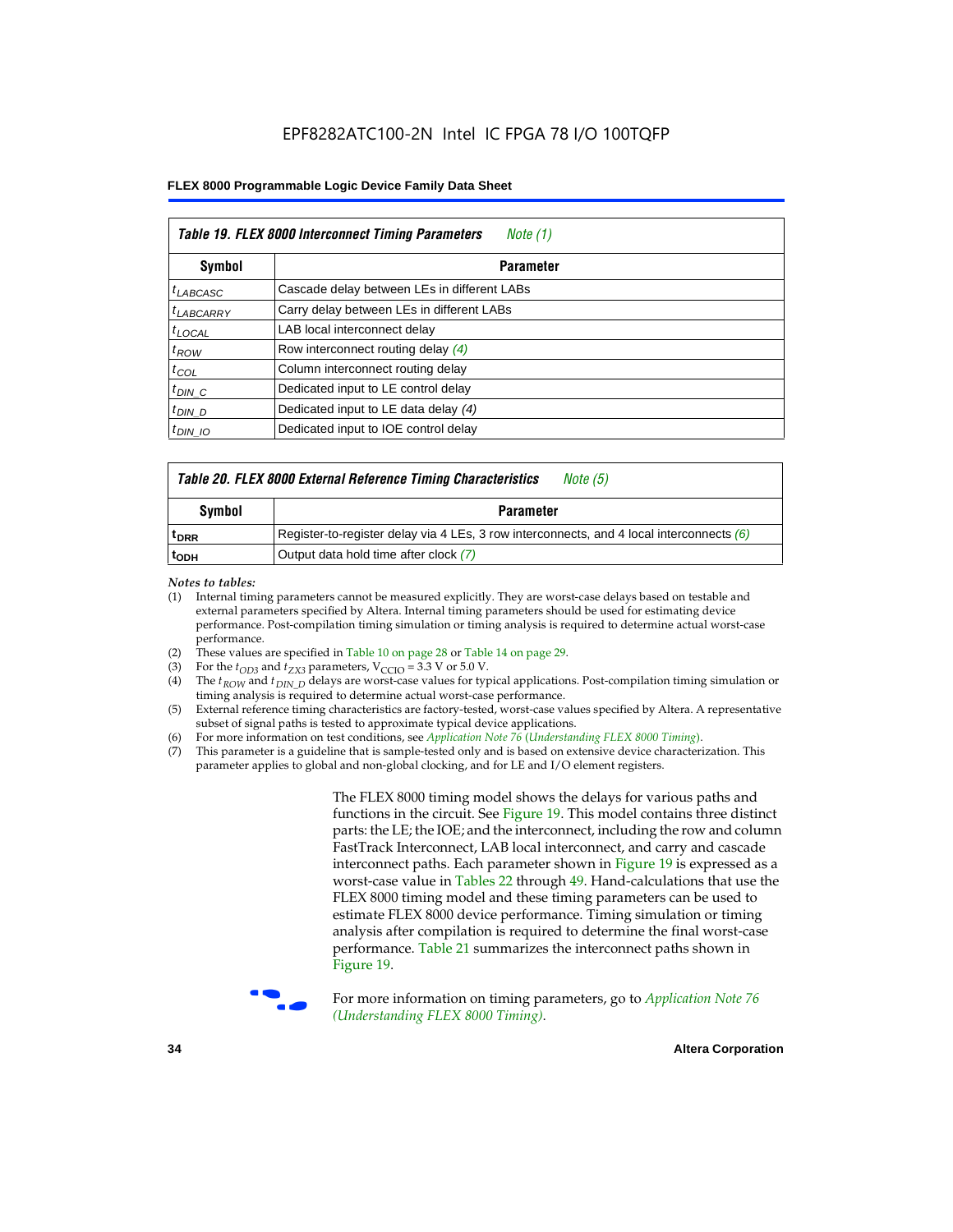EPF8282ATC100-2N Intel IC FPGA 78 I/O 100TQFP





FLEX 8000 Programmable Logic Device Family Data Sheet **FLEX 8000 Programmable Logic Device Family Data Sheet**

ပ္တ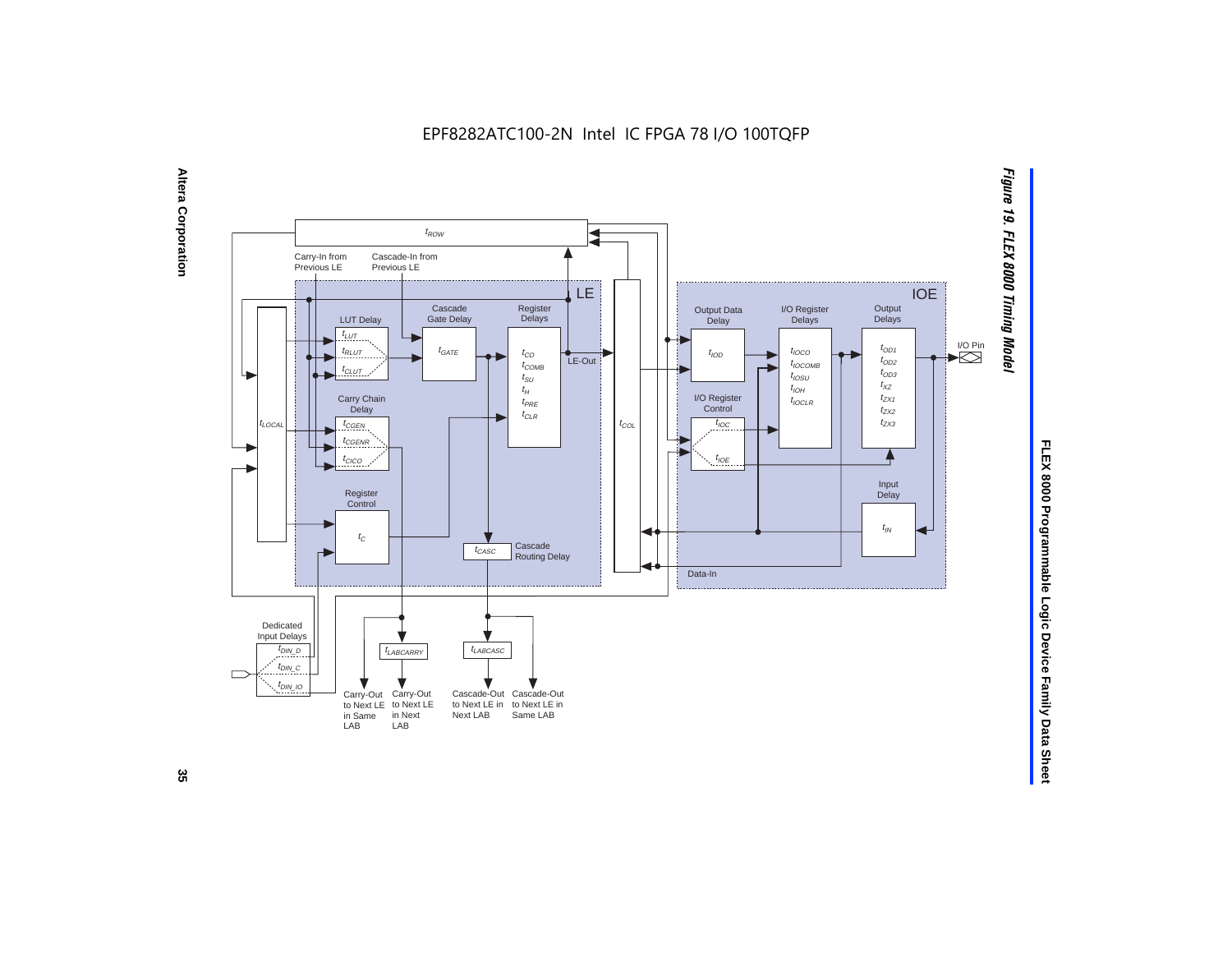# EPF8282ATC100-2N Intel IC FPGA 78 I/O 100TQFP

# **FLEX 8000 Programmable Logic Device Family Data Sheet**

| Table 21. FLEX 8000 Timing Model Interconnect Paths |                               |                                 |  |  |  |  |
|-----------------------------------------------------|-------------------------------|---------------------------------|--|--|--|--|
| <b>Source</b>                                       | <b>Destination</b>            | <b>Total Delay</b>              |  |  |  |  |
| LE-Out                                              | LE in same LAB                | $t_{LOCAL}$                     |  |  |  |  |
| LE-Out                                              | LE in same row, different LAB | $t_{ROW} + t_{LOCAL}$           |  |  |  |  |
| LE-Out                                              | LE in different row           | $t_{COL} + t_{ROW} + t_{LOCAL}$ |  |  |  |  |
| LE-Out                                              | IOE on column                 | $t_{COL}$                       |  |  |  |  |
| LE-Out                                              | IOE on row                    | $t_{\mathit{ROW}}$              |  |  |  |  |
| IOE on row                                          | LE in same row                | $t_{ROW} + t_{LOCAL}$           |  |  |  |  |
| IOE on column                                       | Any LE                        | $t_{COL} + t_{ROW} + t_{LOCAL}$ |  |  |  |  |

Tables 22 through 49 show the FLEX 8000 internal and external timing parameters.

| Table 22. EPF8282A Internal I/O Element Timing Parameters |                    |                          |       |     |         |     |    |  |  |
|-----------------------------------------------------------|--------------------|--------------------------|-------|-----|---------|-----|----|--|--|
| <b>Symbol</b>                                             | <b>Speed Grade</b> |                          |       |     |         |     |    |  |  |
|                                                           |                    | $A-2$                    | $A-3$ |     | $A - 4$ |     |    |  |  |
|                                                           | Min                | Max                      | Min   | Max | Min     | Max |    |  |  |
| t <sub>IOD</sub>                                          |                    | 0.7                      |       | 0.8 |         | 0.9 | ns |  |  |
| $t_{\text{IOC}}$                                          |                    | 1.7                      |       | 1.8 |         | 1.9 | ns |  |  |
| $t_{IOE}$                                                 |                    | 1.7                      |       | 1.8 |         | 1.9 | ns |  |  |
| $t_{IOCO}$                                                |                    | 1.0                      |       | 1.0 |         | 1.0 | ns |  |  |
| $t_{IOCOMB}$                                              |                    | 0.3                      |       | 0.2 |         | 0.1 | ns |  |  |
| $t_{IOSU}$                                                | 1.4                |                          | 1.6   |     | 1.8     |     | ns |  |  |
| $t_{IOH}$                                                 | 0.0                |                          | 0.0   |     | 0.0     |     | ns |  |  |
| $t_{IOCLR}$                                               |                    | 1.2                      |       | 1.2 |         | 1.2 | ns |  |  |
| $t_{I\!N}$                                                |                    | 1.5                      |       | 1.6 |         | 1.7 | ns |  |  |
| $t_{OD1}$                                                 |                    | 1.1                      |       | 1.4 |         | 1.7 | ns |  |  |
| $t_{OD2}$                                                 |                    | $\overline{\phantom{0}}$ |       | -   |         |     | ns |  |  |
| $t_{0D3}$                                                 |                    | 4.6                      |       | 4.9 |         | 5.2 | ns |  |  |
| $t_{XZ}$                                                  |                    | 1.4                      |       | 1.6 |         | 1.8 | ns |  |  |
| $t_{ZX1}$                                                 |                    | 1.4                      |       | 1.6 |         | 1.8 | ns |  |  |
| $t_{ZX2}$                                                 |                    | -                        |       | -   |         |     | ns |  |  |
| $t_{ZX3}$                                                 |                    | 4.9                      |       | 5.1 |         | 5.3 | ns |  |  |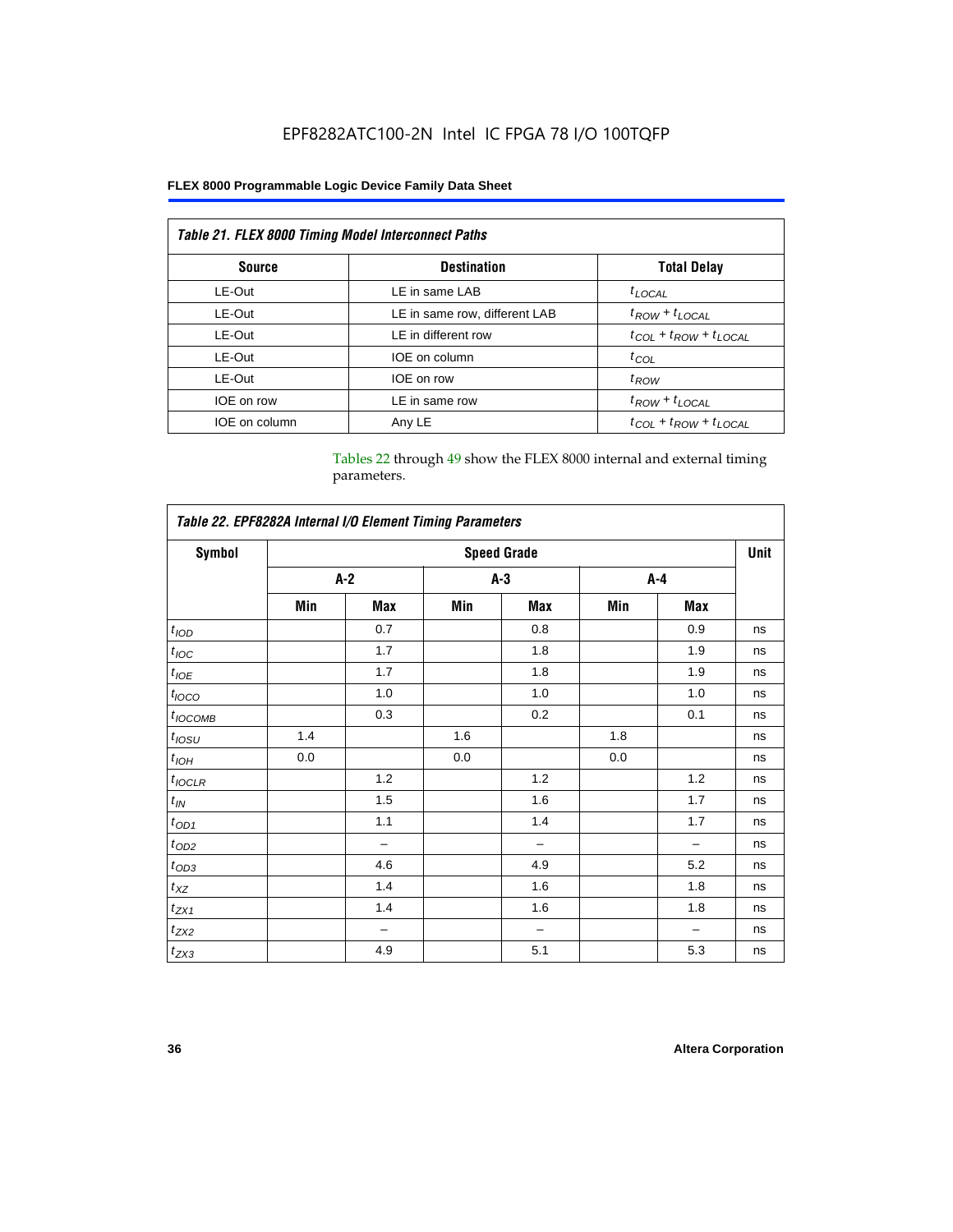| Table 23. EPF8282A Interconnect Timing Parameters |       |            |       |                    |     |     |      |  |  |
|---------------------------------------------------|-------|------------|-------|--------------------|-----|-----|------|--|--|
| Symbol                                            |       |            |       | <b>Speed Grade</b> |     |     | Unit |  |  |
|                                                   | $A-2$ |            | $A-3$ |                    | A-4 |     |      |  |  |
|                                                   | Min   | <b>Max</b> | Min   | <b>Max</b>         | Min | Max |      |  |  |
| $t_{LABCASC}$                                     |       | 0.3        |       | 0.3                |     | 0.4 | ns   |  |  |
| <sup>t</sup> LABCARRY                             |       | 0.3        |       | 0.3                |     | 0.4 | ns   |  |  |
| $t_{\text{LOCAL}}$                                |       | 0.5        |       | 0.6                |     | 0.8 | ns   |  |  |
| $t_{ROW}$                                         |       | 4.2        |       | 4.2                |     | 4.2 | ns   |  |  |
| $t_{COL}$                                         |       | 2.5        |       | 2.5                |     | 2.5 | ns   |  |  |
| $t_{DIN\_C}$                                      |       | 5.0        |       | 5.0                |     | 5.5 | ns   |  |  |
| $t_{DIN\_D}$                                      |       | 7.2        |       | 7.2                |     | 7.2 | ns   |  |  |
| $t_{DIN\_IO}$                                     |       | 5.0        |       | 5.0                |     | 5.5 | ns   |  |  |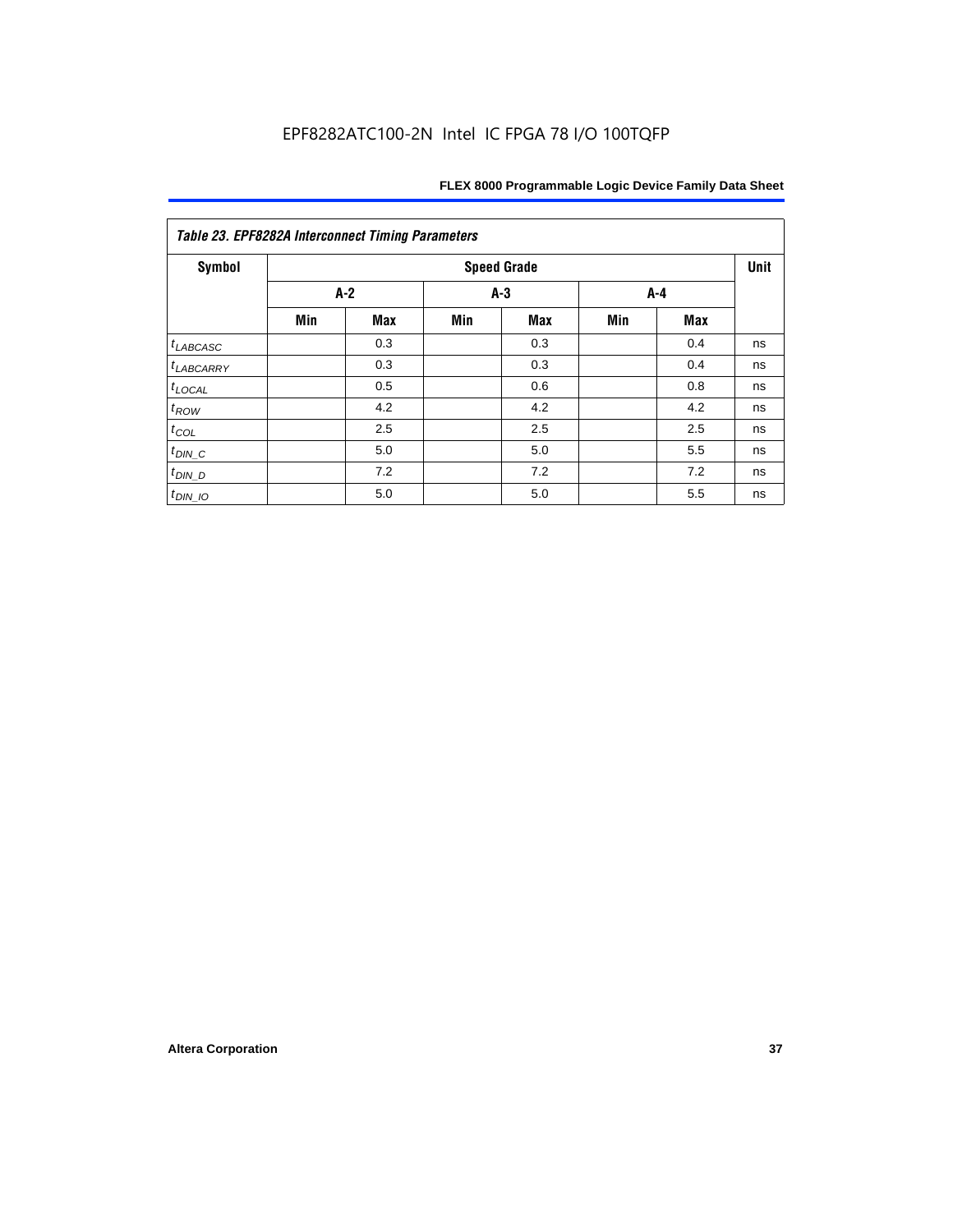|                       | Table 24. EPF8282A LE Timing Parameters |       |     |                    |     |       |             |  |  |  |
|-----------------------|-----------------------------------------|-------|-----|--------------------|-----|-------|-------------|--|--|--|
| Symbol                |                                         |       |     | <b>Speed Grade</b> |     |       | <b>Unit</b> |  |  |  |
|                       |                                         | $A-2$ |     | $A-3$              |     | $A-4$ |             |  |  |  |
|                       | Min                                     | Max   | Min | Max                | Min | Max   |             |  |  |  |
| $t_{L\underline{UT}}$ |                                         | 2.0   |     | 2.5                |     | 3.2   | ns          |  |  |  |
| $t$ CLUT              |                                         | 0.0   |     | 0.0                |     | 0.0   | ns          |  |  |  |
| $t_{RLUT}$            |                                         | 0.9   |     | 1.1                |     | 1.5   | ns          |  |  |  |
| $t_{GATE}$            |                                         | 0.0   |     | 0.0                |     | 0.0   | ns          |  |  |  |
| $t_{CASC}$            |                                         | 0.6   |     | 0.7                |     | 0.9   | ns          |  |  |  |
| $t_{CICO}$            |                                         | 0.4   |     | 0.5                |     | 0.6   | ns          |  |  |  |
| $t_{CGEN}$            |                                         | 0.4   |     | 0.5                |     | 0.7   | ns          |  |  |  |
| $t_{CGENR}$           |                                         | 0.9   |     | 1.1                |     | 1.5   | ns          |  |  |  |
| $t_C\,$               |                                         | 1.6   |     | 2.0                |     | 2.5   | ns          |  |  |  |
| $t_{CH}$              | 4.0                                     |       | 4.0 |                    | 4.0 |       | ns          |  |  |  |
| $t_{CL}$              | 4.0                                     |       | 4.0 |                    | 4.0 |       | ns          |  |  |  |
| $t_{CQ}$              |                                         | 0.4   |     | 0.5                |     | 0.6   | ns          |  |  |  |
| $t_{\text{COMB}}$     |                                         | 0.4   |     | 0.5                |     | 0.6   | ns          |  |  |  |
| $t_{\text{SU}}$       | 0.8                                     |       | 1.1 |                    | 1.2 |       | ns          |  |  |  |
| $t_H\,$               | 0.9                                     |       | 1.1 |                    | 1.5 |       | ns          |  |  |  |
| $t_{PRE}$             |                                         | 0.6   |     | 0.7                |     | 0.8   | ns          |  |  |  |
| $t_{CLR}$             |                                         | 0.6   |     | $0.7\,$            |     | 0.8   | ns          |  |  |  |

|  |  | <b>Table 25. EPF8282A External Timing Parameters</b> |
|--|--|------------------------------------------------------|
|  |  |                                                      |

| Symbol           |     | <b>Speed Grade</b> |     |      |     |            |    |  |  |
|------------------|-----|--------------------|-----|------|-----|------------|----|--|--|
|                  |     | A-2                | A-4 |      |     |            |    |  |  |
|                  | Min | <b>Max</b>         | Min | Max  | Min | <b>Max</b> |    |  |  |
| t <sub>DRR</sub> |     | 15.8               |     | 19.8 |     | 24.8       | ns |  |  |
| t <sub>ODH</sub> | 1.0 |                    | 1.0 |      | 1.0 |            | ns |  |  |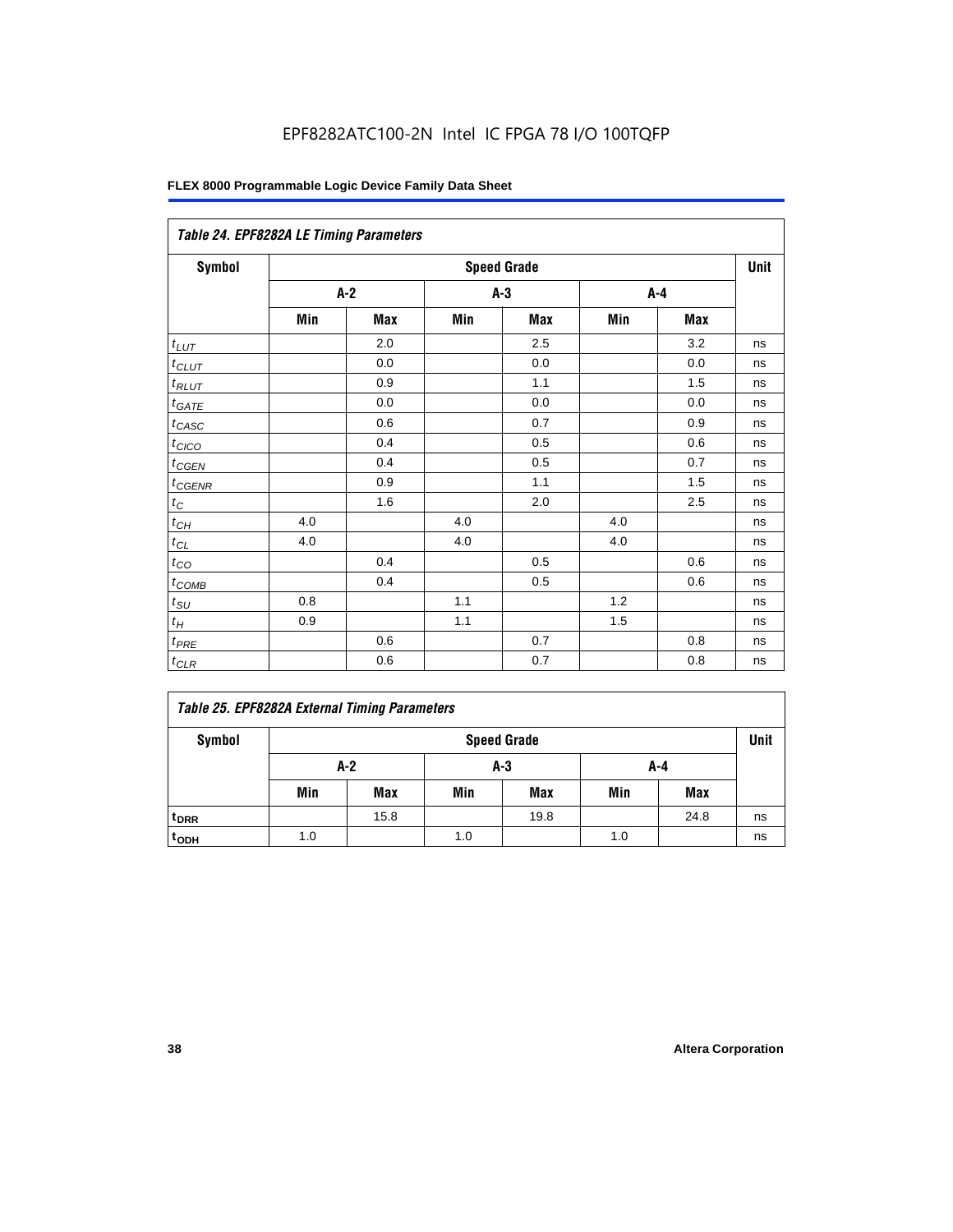| Table 26. EPF8282AV I/O Element Timing Parameters |     |             |     |       |    |  |  |  |
|---------------------------------------------------|-----|-------------|-----|-------|----|--|--|--|
| <b>Symbol</b>                                     |     | <b>Unit</b> |     |       |    |  |  |  |
|                                                   |     | $A-3$       |     | $A-4$ |    |  |  |  |
|                                                   | Min | Max         | Min | Max   |    |  |  |  |
| t <sub>IOD</sub>                                  |     | 0.9         |     | 2.2   | ns |  |  |  |
| $t_{\text{loc}}$                                  |     | 1.9         |     | 2.0   | ns |  |  |  |
| $t_{IOE}$                                         |     | 1.9         |     | 2.0   | ns |  |  |  |
| $t_{IOCO}$                                        |     | 1.0         |     | 2.0   | ns |  |  |  |
| t <sub>IOCOMB</sub>                               |     | 0.1         |     | 0.0   | ns |  |  |  |
| $t_{IOSU}$                                        | 1.8 |             | 2.8 |       | ns |  |  |  |
| $t_{IOH}$                                         | 0.0 |             | 0.2 |       | ns |  |  |  |
| $t_{IOCLR}$                                       |     | 1.2         |     | 2.3   | ns |  |  |  |
| $t_{\mathit{IN}}$                                 |     | 1.7         |     | 3.4   | ns |  |  |  |
| $t_{OD1}$                                         |     | 1.7         |     | 4.1   | ns |  |  |  |
| $t_{OD2}$                                         |     | -           |     |       | ns |  |  |  |
| $t_{OD3}$                                         |     | 5.2         |     | 7.1   | ns |  |  |  |
| $t_{XZ}$                                          |     | 1.8         |     | 4.3   | ns |  |  |  |
| $t_{ZX1}$                                         |     | 1.8         |     | 4.3   | ns |  |  |  |
| $t_{ZX2}$                                         |     |             |     |       | ns |  |  |  |
| $t_{ZX3}$                                         |     | 5.3         |     | 8.3   | ns |  |  |  |

| Table 27. EPF8282AV Interconnect Timing Parameters |     |             |       |      |    |  |  |  |  |
|----------------------------------------------------|-----|-------------|-------|------|----|--|--|--|--|
| <b>Symbol</b>                                      |     | <b>Unit</b> |       |      |    |  |  |  |  |
|                                                    |     | $A-3$       | $A-4$ |      |    |  |  |  |  |
|                                                    | Min | Max         | Min   | Max  |    |  |  |  |  |
| $t_{LABCASC}$                                      |     | 0.4         |       | 1.3  | ns |  |  |  |  |
| t <sub>LABCARRY</sub>                              |     | 0.4         |       | 0.8  | ns |  |  |  |  |
| $t_{\text{LOCAL}}$                                 |     | 0.8         |       | 1.5  | ns |  |  |  |  |
| $t_{ROW}$                                          |     | 4.2         |       | 6.3  | ns |  |  |  |  |
| $t_{COL}$                                          |     | 2.5         |       | 3.8  | ns |  |  |  |  |
| $t_{DI\underline{N}C}$                             |     | 5.5         |       | 8.0  | ns |  |  |  |  |
| $t_{DIN\_D}$                                       |     | 7.2         |       | 10.8 | ns |  |  |  |  |
| $t_{DIN\_IO}$                                      |     | 5.5         |       | 9.0  | ns |  |  |  |  |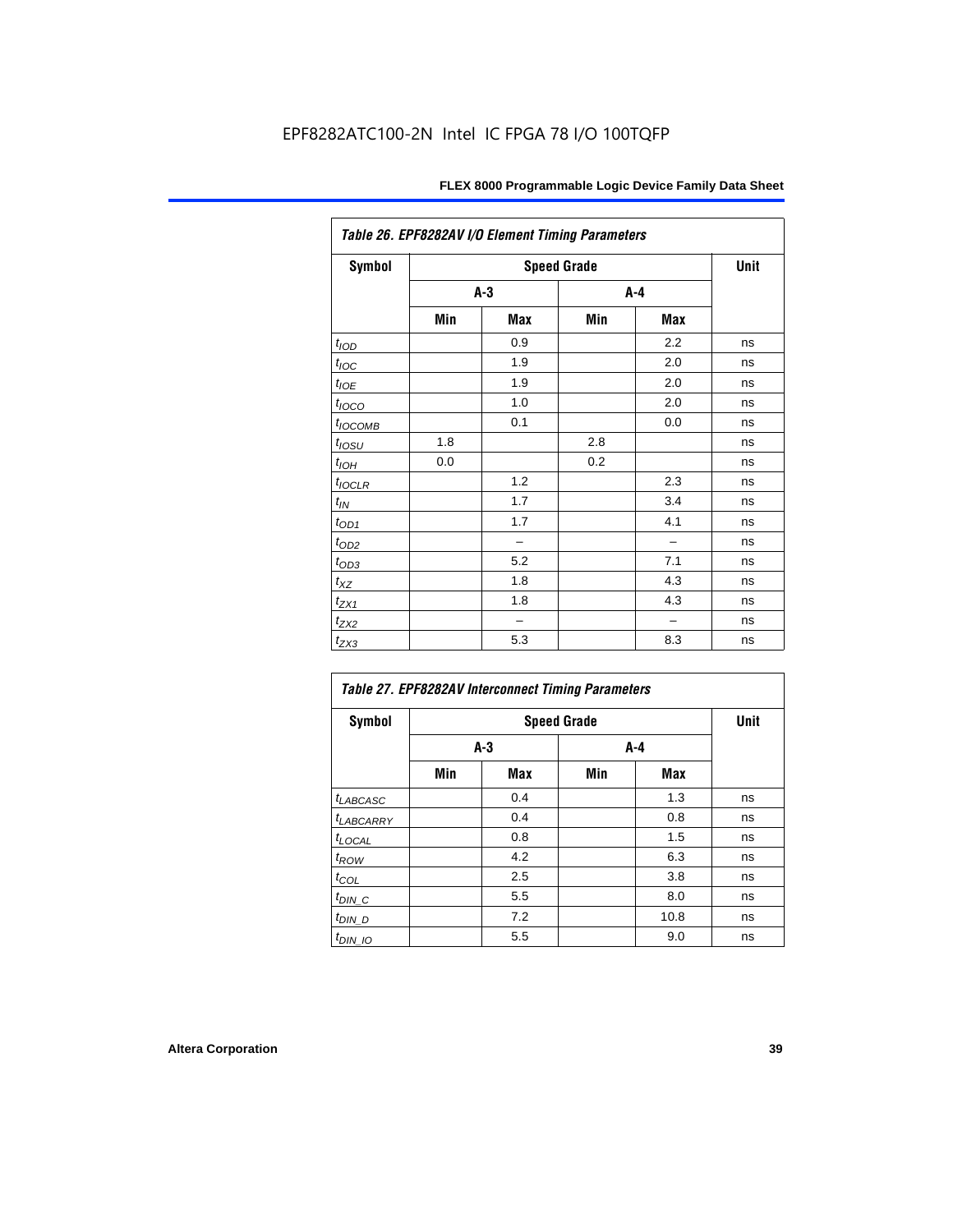| Table 28. EPF8282AV Logic Element Timing Parameters |     |       |     |         |    |  |  |  |
|-----------------------------------------------------|-----|-------|-----|---------|----|--|--|--|
| Symbol                                              |     | Unit  |     |         |    |  |  |  |
|                                                     |     | $A-3$ |     | $A - 4$ |    |  |  |  |
|                                                     | Min | Max   | Min | Max     |    |  |  |  |
| $t_{LUT}$                                           |     | 3.2   |     | 7.3     | ns |  |  |  |
| $t_{CLUT}$                                          |     | 0.0   |     | 1.4     | ns |  |  |  |
| $t_{RLUT}$                                          |     | 1.5   |     | 5.1     | ns |  |  |  |
| $t_{GATE}$                                          |     | 0.0   |     | 0.0     | ns |  |  |  |
| $t_{CASC}$                                          |     | 0.9   |     | 2.8     | ns |  |  |  |
| $t_{CICO}$                                          |     | 0.6   |     | 1.5     | ns |  |  |  |
| $t_{\text{GEN}}$                                    |     | 0.7   |     | 2.2     | ns |  |  |  |
| $t_{\text{GENR}}$                                   |     | 1.5   |     | 3.7     | ns |  |  |  |
| $t_C$                                               |     | 2.5   |     | 4.7     | ns |  |  |  |
| $t_{CH}$                                            | 4.0 |       | 6.0 |         | ns |  |  |  |
| $t_{CL}$                                            | 4.0 |       | 6.0 |         | ns |  |  |  |
| $t_{CO}$                                            |     | 0.6   |     | 0.9     | ns |  |  |  |
| $t_{COMB}$                                          |     | 0.6   |     | 0.9     | ns |  |  |  |
| $t_{\text{SU}}$                                     | 1.2 |       | 2.4 |         | ns |  |  |  |
| $t_H$                                               | 1.5 |       | 4.6 |         | ns |  |  |  |
| $t_{PRE}$                                           |     | 0.8   |     | 1.3     | ns |  |  |  |
| $t_{CLR}$                                           |     | 0.8   |     | 1.3     | ns |  |  |  |

| Table 29. EPF8282AV External Timing Parameters |     |      |     |      |    |  |  |
|------------------------------------------------|-----|------|-----|------|----|--|--|
| Symbol                                         |     | Unit |     |      |    |  |  |
|                                                |     | A-3  | A-4 |      |    |  |  |
|                                                | Min | Max  | Min | Max  |    |  |  |
| <sup>t</sup> DRR                               |     | 24.8 |     | 50.1 | ns |  |  |
| t <sub>орн</sub>                               | 1.0 |      | 1.0 |      | ns |  |  |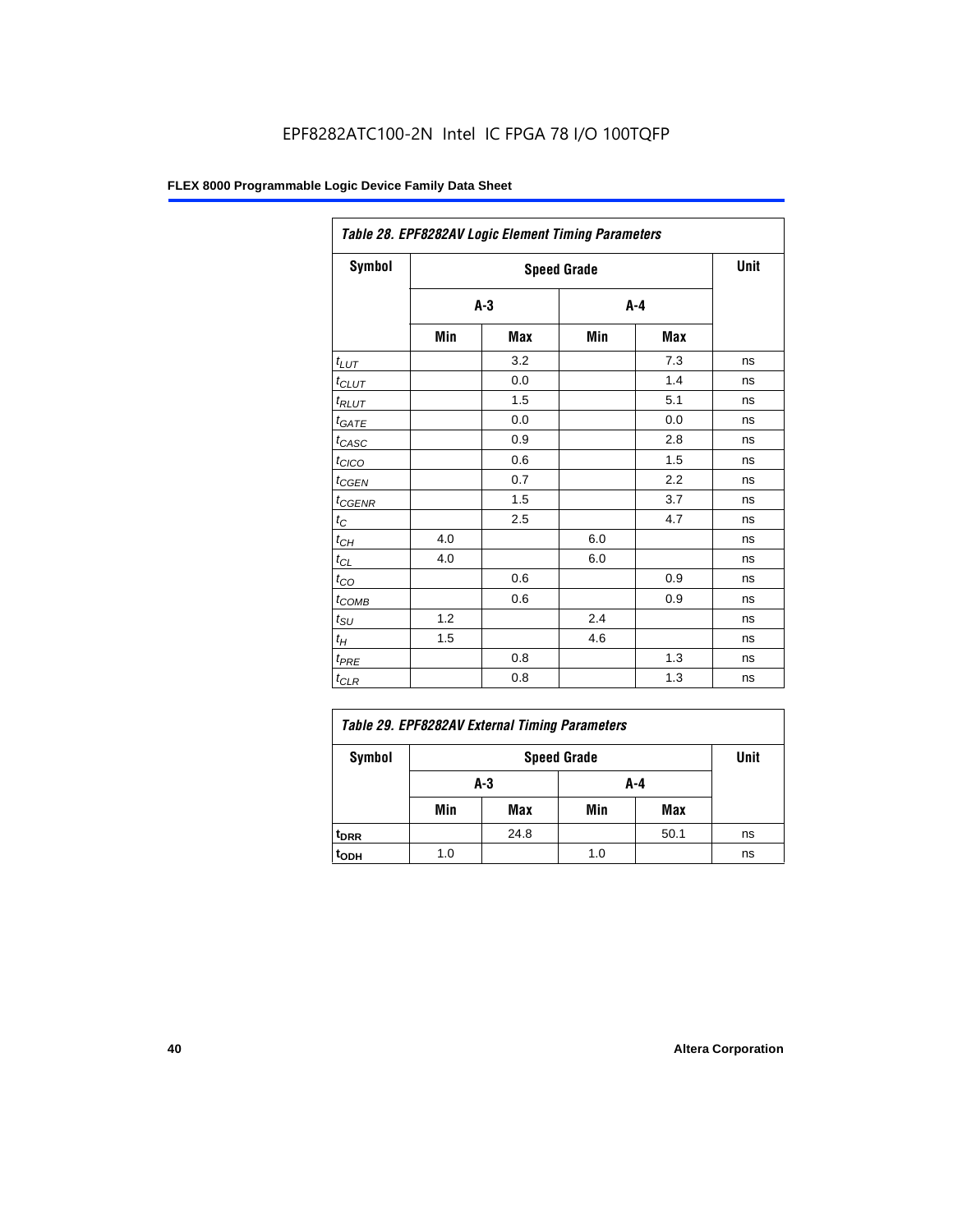| Table 30. EPF8452A I/O Element Timing Parameters |     |                    |     |                          |     |                          |    |  |  |  |
|--------------------------------------------------|-----|--------------------|-----|--------------------------|-----|--------------------------|----|--|--|--|
| Symbol                                           |     | <b>Speed Grade</b> |     |                          |     |                          |    |  |  |  |
|                                                  |     | $A-2$              |     | $A-3$                    |     | $A-4$                    |    |  |  |  |
|                                                  | Min | Max                | Min | Max                      | Min | Max                      |    |  |  |  |
| t <sub>IOD</sub>                                 |     | 0.7                |     | 0.8                      |     | 0.9                      | ns |  |  |  |
| $t_{\text{IOC}}$                                 |     | 1.7                |     | 1.8                      |     | 1.9                      | ns |  |  |  |
| $t_{IOE}$                                        |     | 1.7                |     | 1.8                      |     | 1.9                      | ns |  |  |  |
| $t_{IOCO}$                                       |     | $1.0$              |     | 1.0                      |     | 1.0                      | ns |  |  |  |
| $t_{IOCOMB}$                                     |     | 0.3                |     | 0.2                      |     | 0.1                      | ns |  |  |  |
| $t_{IOSU}$                                       | 1.4 |                    | 1.6 |                          | 1.8 |                          | ns |  |  |  |
| $t_{\text{LOH}}$                                 | 0.0 |                    | 0.0 |                          | 0.0 |                          | ns |  |  |  |
| $t_{IOCLR}$                                      |     | 1.2                |     | 1.2                      |     | 1.2                      | ns |  |  |  |
| $t_{I\!N}$                                       |     | 1.5                |     | 1.6                      |     | 1.7                      | ns |  |  |  |
| $t_{OD1}$                                        |     | 1.1                |     | 1.4                      |     | 1.7                      | ns |  |  |  |
| $t_{\underline{OD2}}$                            |     | $\qquad \qquad -$  |     | $\overline{\phantom{0}}$ |     | $\overline{\phantom{0}}$ | ns |  |  |  |
| $t_{OD3}$                                        |     | 4.6                |     | 4.9                      |     | 5.2                      | ns |  |  |  |
| $t_{XZ}$                                         |     | 1.4                |     | 1.6                      |     | 1.8                      | ns |  |  |  |
| $t_{ZX1}$                                        |     | 1.4                |     | 1.6                      |     | 1.8                      | ns |  |  |  |
| $t_{ZX2}$                                        |     | -                  |     | $\overline{\phantom{0}}$ |     | $\overline{\phantom{0}}$ | ns |  |  |  |
| $t_{ZX3}$                                        |     | 4.9                |     | 5.1                      |     | 5.3                      | ns |  |  |  |

# *Table 31. EPF8452A Interconnect Timing Parameters*

| Symbol             |       | <b>Speed Grade</b> |       |     |     |       |    |  |  |  |
|--------------------|-------|--------------------|-------|-----|-----|-------|----|--|--|--|
|                    | $A-2$ |                    | $A-3$ |     |     | $A-4$ |    |  |  |  |
|                    | Min   | Max                | Min   | Max | Min | Max   |    |  |  |  |
| $t_{LABCASC}$      |       | 0.3                |       | 0.4 |     | 0.4   | ns |  |  |  |
| $t_{LABCARRY}$     |       | 0.3                |       | 0.4 |     | 0.4   | ns |  |  |  |
| $t_{\text{LOCAL}}$ |       | 0.5                |       | 0.5 |     | 0.7   | ns |  |  |  |
| $t_{ROW}$          |       | 5.0                |       | 5.0 |     | 5.0   | ns |  |  |  |
| $t_{COL}$          |       | 3.0                |       | 3.0 |     | 3.0   | ns |  |  |  |
| $t_{DIN\_C}$       |       | 5.0                |       | 5.0 |     | 5.5   | ns |  |  |  |
| $t_{DIN\_D}$       |       | 7.0                |       | 7.0 |     | 7.5   | ns |  |  |  |
| $t_{DIN\_IO}$      |       | 5.0                |       | 5.0 |     | 5.5   | ns |  |  |  |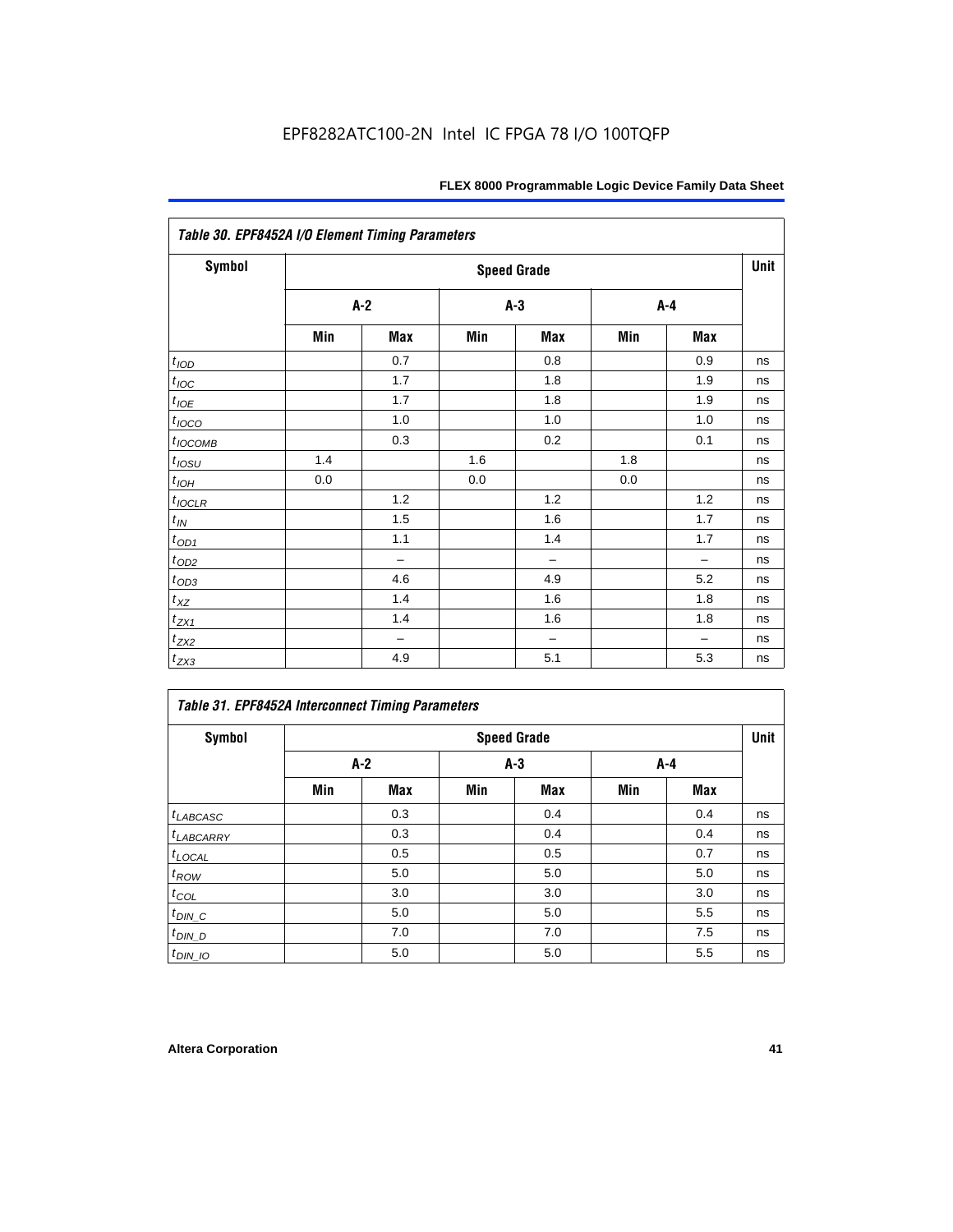| Table 32. EPF8452A LE Timing Parameters |     |                    |     |       |     |         |    |  |  |  |
|-----------------------------------------|-----|--------------------|-----|-------|-----|---------|----|--|--|--|
| <b>Symbol</b>                           |     | <b>Speed Grade</b> |     |       |     |         |    |  |  |  |
|                                         |     | $A-2$              |     | $A-3$ |     | $A-4$   |    |  |  |  |
|                                         | Min | Max                | Min | Max   | Min | Max     |    |  |  |  |
| $t_{LUT}$                               |     | 2.0                |     | 2.3   |     | 3.0     | ns |  |  |  |
| $t_{CLUT}$                              |     | 0.0                |     | 0.2   |     | 0.1     | ns |  |  |  |
| $t_{RLUT}$                              |     | 0.9                |     | 1.6   |     | 1.6     | ns |  |  |  |
| $t_{\underline{GATE}}$                  |     | 0.0                |     | 0.0   |     | 0.0     | ns |  |  |  |
| $t_{CASC}$                              |     | 0.6                |     | 0.7   |     | 0.9     | ns |  |  |  |
| $t_{CICO}$                              |     | 0.4                |     | 0.5   |     | 0.6     | ns |  |  |  |
| $t_{CGEN}$                              |     | 0.4                |     | 0.9   |     | 0.8     | ns |  |  |  |
| $t_{CGENR}$                             |     | 0.9                |     | 1.4   |     | 1.5     | ns |  |  |  |
| $t_C$                                   |     | 1.6                |     | 1.8   |     | 2.4     | ns |  |  |  |
| $t_{\mathit{CH}}$                       | 4.0 |                    | 4.0 |       | 4.0 |         | ns |  |  |  |
| $t_{\ensuremath{\text{CL}}}$            | 4.0 |                    | 4.0 |       | 4.0 |         | ns |  |  |  |
| $t_{CQ}$                                |     | 0.4                |     | 0.5   |     | 0.6     | ns |  |  |  |
| $t_{\text{COMB}}$                       |     | 0.4                |     | 0.5   |     | 0.6     | ns |  |  |  |
| $t_{\text{S}\underline{U}}$             | 0.8 |                    | 1.0 |       | 1.1 |         | ns |  |  |  |
| $t_H\,$                                 | 0.9 |                    | 1.1 |       | 1.4 |         | ns |  |  |  |
| $t_{PRE}$                               |     | 0.6                |     | 0.7   |     | 0.8     | ns |  |  |  |
| $t_{CLR}$                               |     | 0.6                |     | 0.7   |     | $0.8\,$ | ns |  |  |  |

# *Table 33. EPF8452A External Timing Parameters*

| Symbol                      |                     | <b>Speed Grade</b> |     |            |     |            |    |  |  |
|-----------------------------|---------------------|--------------------|-----|------------|-----|------------|----|--|--|
|                             | A-2<br>$A-3$<br>A-4 |                    |     |            |     |            |    |  |  |
|                             | Min                 | Max                | Min | <b>Max</b> | Min | <b>Max</b> |    |  |  |
| <sup>t</sup> <sub>DRR</sub> |                     | 16.0               |     | 20.0       |     | 25.0       | ns |  |  |
| t <sub>ODH</sub>            | 1.0                 |                    | 1.0 |            | 1.0 |            | ns |  |  |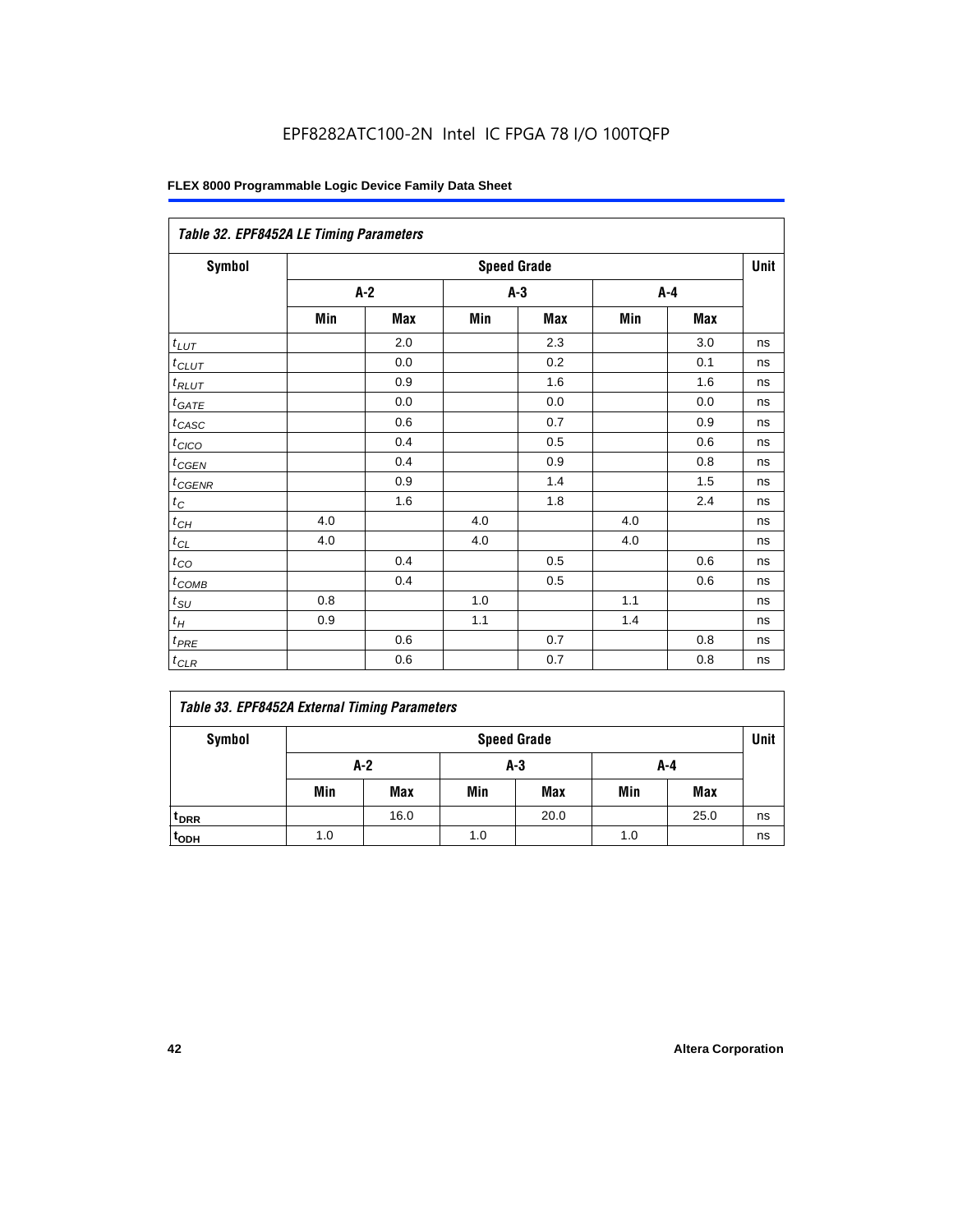| Table 34. EPF8636A I/O Element Timing Parameters |     |                    |     |       |     |            |    |  |  |
|--------------------------------------------------|-----|--------------------|-----|-------|-----|------------|----|--|--|
| <b>Symbol</b>                                    |     | <b>Speed Grade</b> |     |       |     |            |    |  |  |
|                                                  |     | $A-2$              |     | $A-3$ |     | A-4        |    |  |  |
|                                                  | Min | Max                | Min | Max   | Min | <b>Max</b> |    |  |  |
| t <sub>IOD</sub>                                 |     | 0.7                |     | 0.8   |     | 0.9        | ns |  |  |
| $t_{\text{IOC}}$                                 |     | 1.7                |     | 1.8   |     | 1.9        | ns |  |  |
| $t_{IOE}$                                        |     | 1.7                |     | 1.8   |     | 1.9        | ns |  |  |
| $t_{IOCO}$                                       |     | 1.0                |     | 1.0   |     | 1.0        | ns |  |  |
| $t_{IOCOMB}$                                     |     | 0.3                |     | 0.2   |     | 0.1        | ns |  |  |
| $t_{IOSU}$                                       | 1.4 |                    | 1.6 |       | 1.8 |            | ns |  |  |
| $t_{IOH}$                                        | 0.0 |                    | 0.0 |       | 0.0 |            | ns |  |  |
| $t_{IOCLR}$                                      |     | 1.2                |     | 1.2   |     | 1.2        | ns |  |  |
| $t_{I\!N}$                                       |     | 1.5                |     | 1.6   |     | 1.7        | ns |  |  |
| $t_{OD1}$                                        |     | 1.1                |     | 1.4   |     | 1.7        | ns |  |  |
| $t_{OD2}$                                        |     | 1.6                |     | 1.9   |     | 2.2        | ns |  |  |
| $t_{OD3}$                                        |     | 4.6                |     | 4.9   |     | 5.2        | ns |  |  |
| $t_{XZ}$                                         |     | 1.4                |     | 1.6   |     | 1.8        | ns |  |  |
| $t_{ZX1}$                                        |     | 1.4                |     | 1.6   |     | 1.8        | ns |  |  |
| $t_{ZX2}$                                        |     | 1.9                |     | 2.1   |     | 2.3        | ns |  |  |
| $t_{ZX3}$                                        |     | 4.9                |     | 5.1   |     | 5.3        | ns |  |  |

| <b>Table 35. EPF8636A Interconnect Timing Parameters</b> |     |                    |     |            |     |     |    |  |  |
|----------------------------------------------------------|-----|--------------------|-----|------------|-----|-----|----|--|--|
| <b>Symbol</b>                                            |     | <b>Speed Grade</b> |     |            |     |     |    |  |  |
|                                                          | A-2 |                    |     | $A-3$      |     | A-4 |    |  |  |
|                                                          | Min | <b>Max</b>         | Min | <b>Max</b> | Min | Max |    |  |  |
| $t_{LABCASC}$                                            |     | 0.3                |     | 0.4        |     | 0.4 | ns |  |  |
| <sup>t</sup> LABCARRY                                    |     | 0.3                |     | 0.4        |     | 0.4 | ns |  |  |
| $t_{\text{LOCAL}}$                                       |     | 0.5                |     | 0.5        |     | 0.7 | ns |  |  |
| $t_{ROW}$                                                |     | 5.0                |     | 5.0        |     | 5.0 | ns |  |  |
| $t_{COL}$                                                |     | 3.0                |     | 3.0        |     | 3.0 | ns |  |  |
| $t_{DIN\_C}$                                             |     | 5.0                |     | 5.0        |     | 5.5 | ns |  |  |
| $t_{DIN\_D}$                                             |     | 7.0                |     | 7.0        |     | 7.5 | ns |  |  |
| $t_{DIN_1O}$                                             |     | 5.0                |     | 5.0        |     | 5.5 | ns |  |  |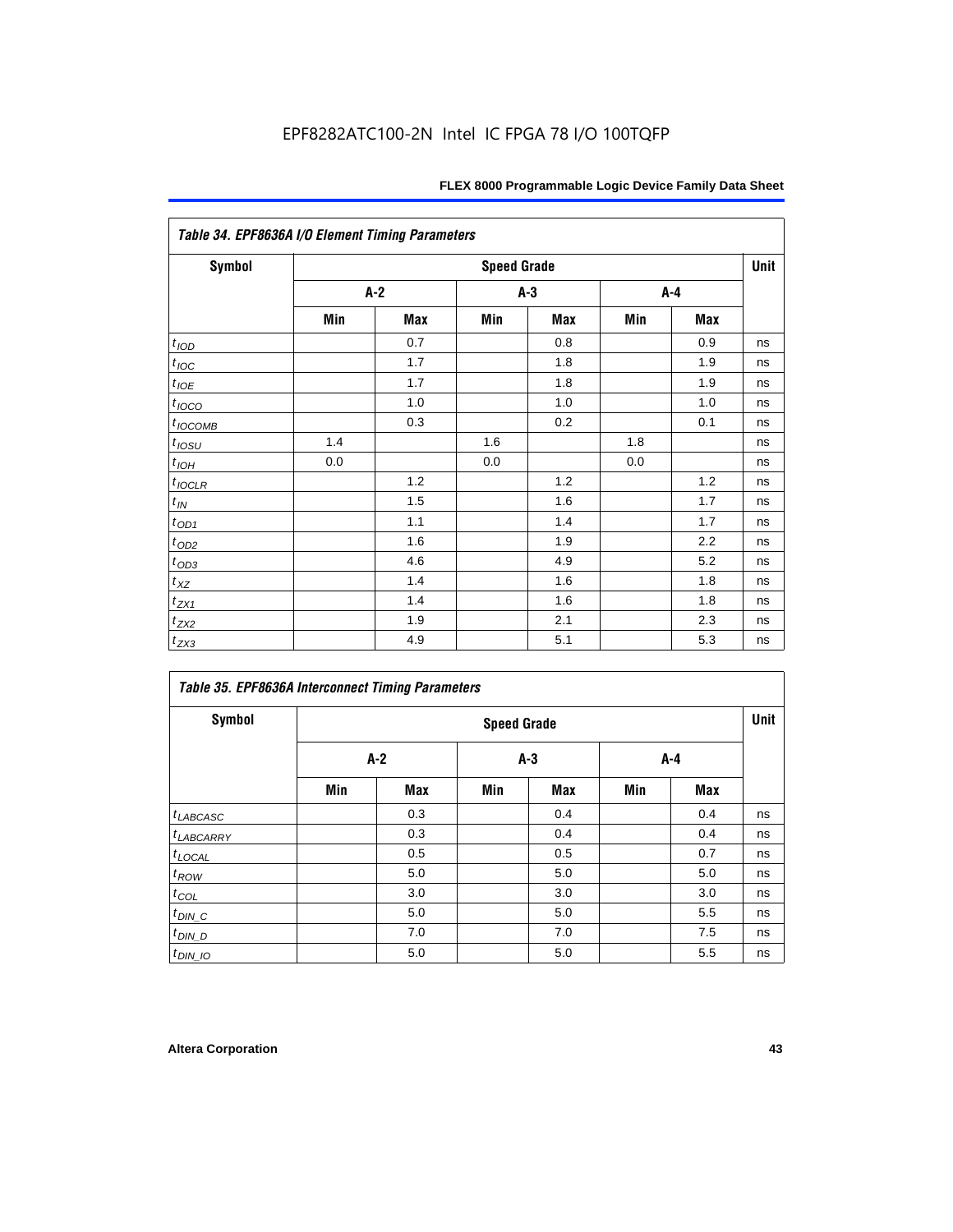| Table 36. EPF8636A LE Timing Parameters |     |       |                    |     |         |     |      |  |  |
|-----------------------------------------|-----|-------|--------------------|-----|---------|-----|------|--|--|
| Symbol                                  |     |       | <b>Speed Grade</b> |     |         |     | Unit |  |  |
|                                         |     | $A-2$ | $A-3$              |     | $A - 4$ |     |      |  |  |
|                                         | Min | Max   | Min                | Max | Min     | Max |      |  |  |
| $t_{LUT}$                               |     | 2.0   |                    | 2.3 |         | 3.0 | ns   |  |  |
| $t_{CLUT}$                              |     | 0.0   |                    | 0.2 |         | 0.1 | ns   |  |  |
| $t_{RLUT}$                              |     | 0.9   |                    | 1.6 |         | 1.6 | ns   |  |  |
| $t_{GATE}$                              |     | 0.0   |                    | 0.0 |         | 0.0 | ns   |  |  |
| $t_{CASC}$                              |     | 0.6   |                    | 0.7 |         | 0.9 | ns   |  |  |
| $t_{CICO}$                              |     | 0.4   |                    | 0.5 |         | 0.6 | ns   |  |  |
| $t_{GEN}$                               |     | 0.4   |                    | 0.9 |         | 0.8 | ns   |  |  |
| $t_{CGENR}$                             |     | 0.9   |                    | 1.4 |         | 1.5 | ns   |  |  |
| $t_C$                                   |     | 1.6   |                    | 1.8 |         | 2.4 | ns   |  |  |
| $t_{CH}$                                | 4.0 |       | 4.0                |     | 4.0     |     | ns   |  |  |
| $t_{CL}$                                | 4.0 |       | 4.0                |     | 4.0     |     | ns   |  |  |
| $t_{CO}$                                |     | 0.4   |                    | 0.5 |         | 0.6 | ns   |  |  |
| $t_{\text{COMB}}$                       |     | 0.4   |                    | 0.5 |         | 0.6 | ns   |  |  |
| $t_{SU}$                                | 0.8 |       | 1.0                |     | 1.1     |     | ns   |  |  |
| $t_H$                                   | 0.9 |       | $1.1$              |     | 1.4     |     | ns   |  |  |
| $t_{PRE}$                               |     | 0.6   |                    | 0.7 |         | 0.8 | ns   |  |  |
| $t_{CLR}$                               |     | 0.6   |                    | 0.7 |         | 0.8 | ns   |  |  |

# *Table 37. EPF8636A External Timing Parameters*

| Symbol           | <b>Speed Grade</b> |            |     |            |     |            |    |
|------------------|--------------------|------------|-----|------------|-----|------------|----|
|                  | $A-2$<br>A-3       |            |     | A-4        |     |            |    |
|                  | Min                | <b>Max</b> | Min | <b>Max</b> | Min | <b>Max</b> |    |
| t <sub>DRR</sub> |                    | 16.0       |     | 20.0       |     | 25.0       | ns |
| t <sub>ODH</sub> | 1.0                |            | 1.0 |            | 1.0 |            | ns |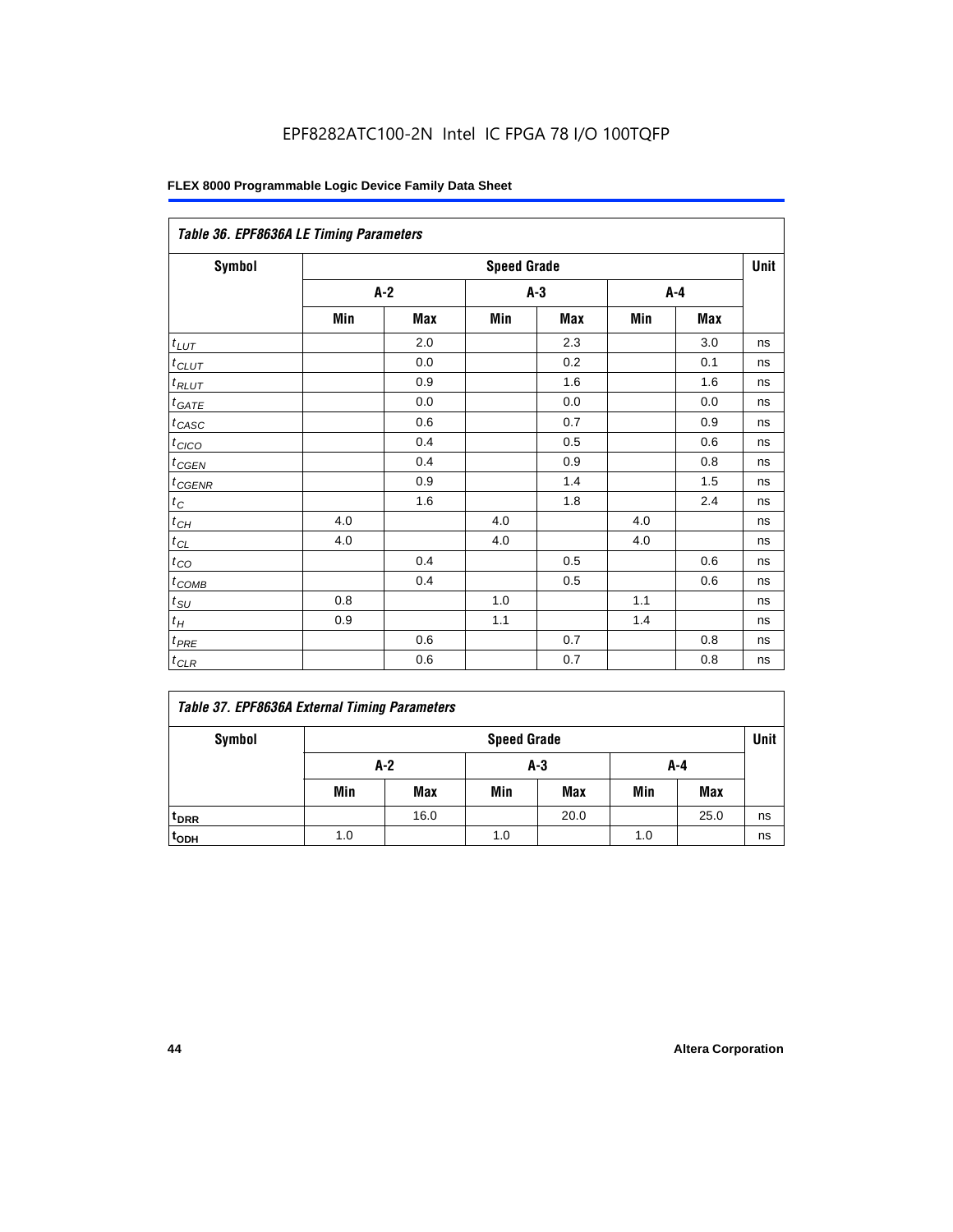| Table 38. EPF8820A I/O Element Timing Parameters |     |     |     |                    |     |            |      |  |  |
|--------------------------------------------------|-----|-----|-----|--------------------|-----|------------|------|--|--|
| <b>Symbol</b>                                    |     |     |     | <b>Speed Grade</b> |     |            | Unit |  |  |
|                                                  |     | A-2 |     | A-3                |     | A-4        |      |  |  |
|                                                  | Min | Max | Min | <b>Max</b>         | Min | <b>Max</b> |      |  |  |
| $t_{\textit{\scriptsize{IOD}}}$                  |     | 0.7 |     | 0.8                |     | 0.9        | ns   |  |  |
| $t_{\text{IOC}}$                                 |     | 1.7 |     | 1.8                |     | 1.9        | ns   |  |  |
| $t_{IOE}$                                        |     | 1.7 |     | 1.8                |     | 1.9        | ns   |  |  |
| $t_{IOCO}$                                       |     | 1.0 |     | 1.0                |     | 1.0        | ns   |  |  |
| $t_{IOCOMB}$                                     |     | 0.3 |     | 0.2                |     | 0.1        | ns   |  |  |
| $t_{IOSU}$                                       | 1.4 |     | 1.6 |                    | 1.8 |            | ns   |  |  |
| $t_{IOH}$                                        | 0.0 |     | 0.0 |                    | 0.0 |            | ns   |  |  |
| $t_{IOCLR}$                                      |     | 1.2 |     | 1.2                |     | 1.2        | ns   |  |  |
| $t_{I\!N}$                                       |     | 1.5 |     | 1.6                |     | 1.7        | ns   |  |  |
| $t_{OD1}$                                        |     | 1.1 |     | 1.4                |     | 1.7        | ns   |  |  |
| $t_{\text{OD2}}$                                 |     | 1.6 |     | 1.9                |     | 2.2        | ns   |  |  |
| $t_{OD3}$                                        |     | 4.6 |     | 4.9                |     | 5.2        | ns   |  |  |
| $t_{\text{XZ}}$                                  |     | 1.4 |     | 1.6                |     | 1.8        | ns   |  |  |
| $t_{ZX1}$                                        |     | 1.4 |     | 1.6                |     | 1.8        | ns   |  |  |
| $t_{ZX2}$                                        |     | 1.9 |     | 2.1                |     | 2.3        | ns   |  |  |
| $t_{ZX3}$                                        |     | 4.9 |     | 5.1                |     | 5.3        | ns   |  |  |

| <b>Table 39. EPF8820A Interconnect Timing Parameters</b> |     |                    |     |            |     |            |    |  |  |  |
|----------------------------------------------------------|-----|--------------------|-----|------------|-----|------------|----|--|--|--|
| Symbol                                                   |     | <b>Speed Grade</b> |     |            |     |            |    |  |  |  |
|                                                          |     | $A-2$              |     | $A-3$      |     | A-4        |    |  |  |  |
|                                                          | Min | <b>Max</b>         | Min | <b>Max</b> | Min | <b>Max</b> |    |  |  |  |
| $t_{LABCASC}$                                            |     | 0.3                |     | 0.3        |     | 0.4        | ns |  |  |  |
| $t_{LABCARRY}$                                           |     | 0.3                |     | 0.3        |     | 0.4        | ns |  |  |  |
| $t_{\text{LOCAL}}$                                       |     | 0.5                |     | 0.6        |     | 0.8        | ns |  |  |  |
| $t_{ROW}$                                                |     | 5.0                |     | 5.0        |     | 5.0        | ns |  |  |  |
| $t_{COL}$                                                |     | 3.0                |     | 3.0        |     | 3.0        | ns |  |  |  |
| $t_{DIN\_C}$                                             |     | 5.0                |     | 5.0        |     | 5.5        | ns |  |  |  |
| $t$ <sub>DIN_D</sub>                                     |     | 7.0                |     | 7.0        |     | 7.5        | ns |  |  |  |
| $t_{DIN\_IO}$                                            |     | 5.0                |     | 5.0        |     | 5.5        | ns |  |  |  |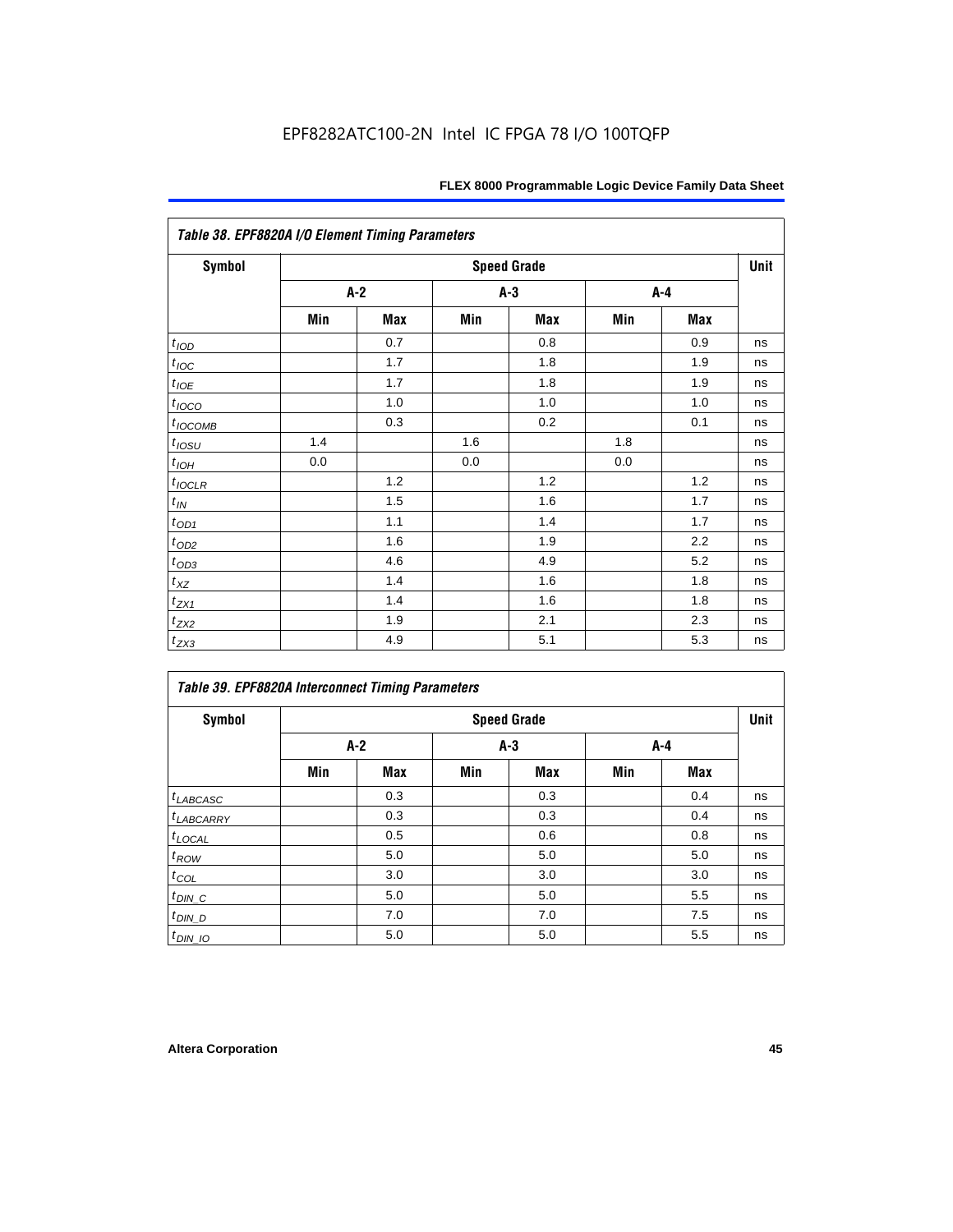| Table 40. EPF8820A LE Timing Parameters |     |       |     |                    |     |         |      |  |  |
|-----------------------------------------|-----|-------|-----|--------------------|-----|---------|------|--|--|
| Symbol                                  |     |       |     | <b>Speed Grade</b> |     |         | Unit |  |  |
|                                         |     | $A-2$ |     | $A-3$              |     | $A - 4$ |      |  |  |
|                                         | Min | Max   | Min | Max                | Min | Max     |      |  |  |
| $t_{LUT}$                               |     | 2.0   |     | 2.5                |     | 3.2     | ns   |  |  |
| $t_{CLUT}$                              |     | 0.0   |     | 0.0                |     | 0.0     | ns   |  |  |
| $t_{RLUT}$                              |     | 0.9   |     | 1.1                |     | 1.5     | ns   |  |  |
| $t_{GATE}$                              |     | 0.0   |     | 0.0                |     | 0.0     | ns   |  |  |
| $t_{CASC}$                              |     | 0.6   |     | 0.7                |     | 0.9     | ns   |  |  |
| t <sub>CICO</sub>                       |     | 0.4   |     | 0.5                |     | 0.6     | ns   |  |  |
| $t_{GEN}$                               |     | 0.4   |     | 0.5                |     | 0.7     | ns   |  |  |
| $t_{CGENR}$                             |     | 0.9   |     | 1.1                |     | 1.5     | ns   |  |  |
| $t_C$                                   |     | 1.6   |     | 2.0                |     | 2.5     | ns   |  |  |
| $t_{CH}$                                | 4.0 |       | 4.0 |                    | 4.0 |         | ns   |  |  |
| $t_{CL}$                                | 4.0 |       | 4.0 |                    | 4.0 |         | ns   |  |  |
| $t_{CO}$                                |     | 0.4   |     | 0.5                |     | 0.6     | ns   |  |  |
| $t_{COMB}$                              |     | 0.4   |     | 0.5                |     | 0.6     | ns   |  |  |
| $t_{SU}$                                | 0.8 |       | 1.1 |                    | 1.2 |         | ns   |  |  |
| $t_H\,$                                 | 0.9 |       | 1.1 |                    | 1.5 |         | ns   |  |  |
| $t_{PRE}$                               |     | 0.6   |     | 0.7                |     | 0.8     | ns   |  |  |
| $t_{CLR}$                               |     | 0.6   |     | 0.7                |     | 0.8     | ns   |  |  |

| Symbol           | <b>Speed Grade</b> |      |     |            |     |            |    |
|------------------|--------------------|------|-----|------------|-----|------------|----|
|                  | $A-2$<br>A-3       |      |     | A-4        |     |            |    |
|                  | Min                | Max  | Min | <b>Max</b> | Min | <b>Max</b> |    |
| t <sub>DRR</sub> |                    | 16.0 |     | 20.0       |     | 25.0       | ns |
| $t_{ODH}$        | 1.0                |      | 1.0 |            | 1.0 |            | ns |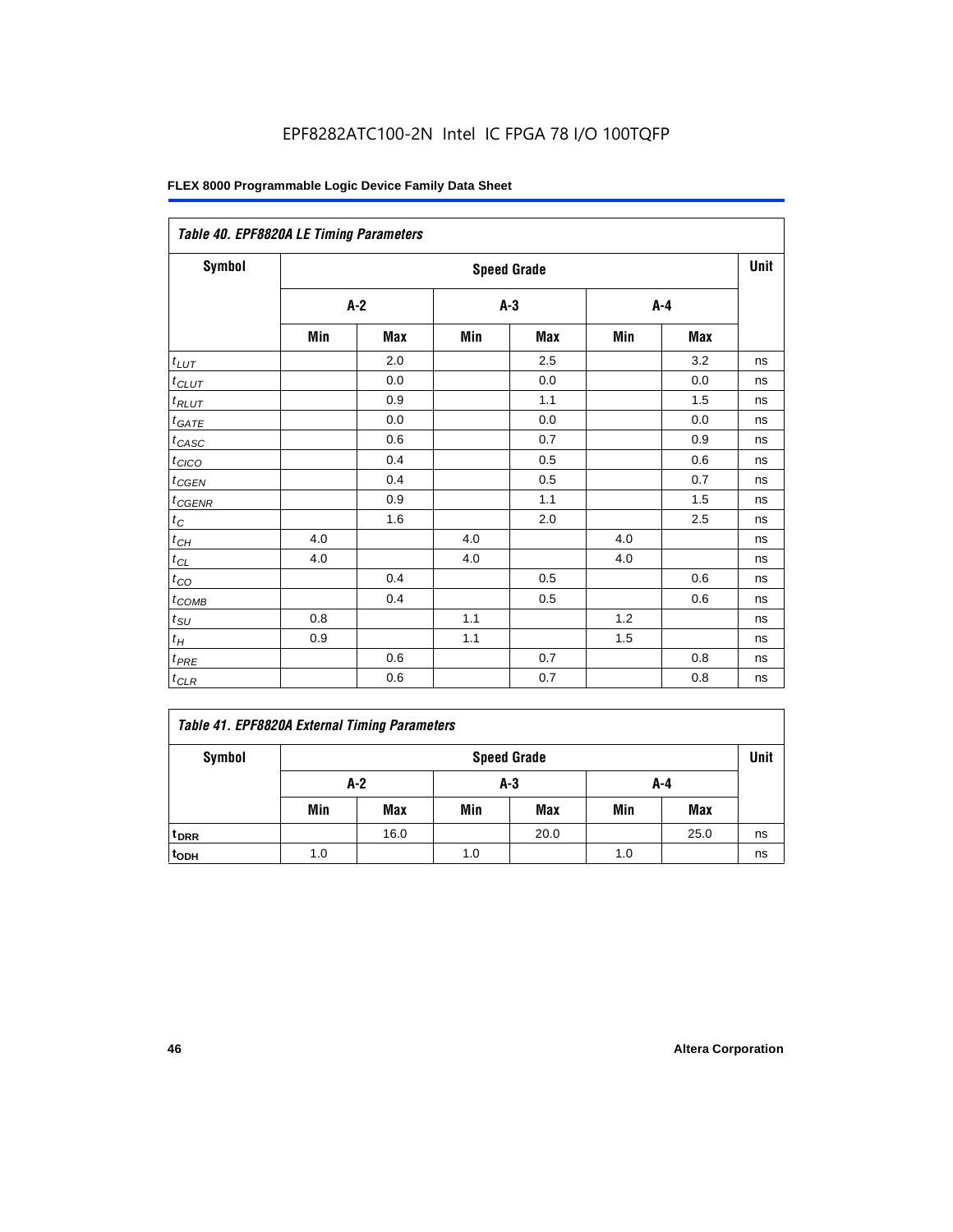| Table 42. EPF81188A I/O Element Timing Parameters |     |     |     |                    |     |     |      |  |  |
|---------------------------------------------------|-----|-----|-----|--------------------|-----|-----|------|--|--|
| <b>Symbol</b>                                     |     |     |     | <b>Speed Grade</b> |     |     | Unit |  |  |
|                                                   |     | A-2 |     | $A-3$              |     | A-4 |      |  |  |
|                                                   | Min | Max | Min | Max                | Min | Max |      |  |  |
| t <sub>IOD</sub>                                  |     | 0.7 |     | 0.8                |     | 0.9 | ns   |  |  |
| $t_{\text{loc}}$                                  |     | 1.7 |     | 1.8                |     | 1.9 | ns   |  |  |
| $t_{IOE}$                                         |     | 1.7 |     | 1.8                |     | 1.9 | ns   |  |  |
| $t_{IOCO}$                                        |     | 1.0 |     | 1.0                |     | 1.0 | ns   |  |  |
| $t_{IOCOMB}$                                      |     | 0.3 |     | 0.2                |     | 0.1 | ns   |  |  |
| $t_{IOSU}$                                        | 1.4 |     | 1.6 |                    | 1.8 |     | ns   |  |  |
| $t_{I\underline{OH}}$                             | 0.0 |     | 0.0 |                    | 0.0 |     | ns   |  |  |
| $t_{IOCLR}$                                       |     | 1.2 |     | 1.2                |     | 1.2 | ns   |  |  |
| $t_{I\!N}$                                        |     | 1.5 |     | 1.6                |     | 1.7 | ns   |  |  |
| $t_{OD1}$                                         |     | 1.1 |     | 1.4                |     | 1.7 | ns   |  |  |
| $t_{OD2}$                                         |     | 1.6 |     | 1.9                |     | 2.2 | ns   |  |  |
| $t_{OD3}$                                         |     | 4.6 |     | 4.9                |     | 5.2 | ns   |  |  |
| $t_{X\!Z}$                                        |     | 1.4 |     | 1.6                |     | 1.8 | ns   |  |  |
| $t_{ZX1}$                                         |     | 1.4 |     | 1.6                |     | 1.8 | ns   |  |  |
| $t_{ZX2}$                                         |     | 1.9 |     | 2.1                |     | 2.3 | ns   |  |  |
| $t_{ZX3}$                                         |     | 4.9 |     | 5.1                |     | 5.3 | ns   |  |  |

| Table 43. EPF81188A Interconnect Timing Parameters |                    |       |       |            |     |            |    |  |  |
|----------------------------------------------------|--------------------|-------|-------|------------|-----|------------|----|--|--|
| <b>Symbol</b>                                      | <b>Speed Grade</b> |       |       |            |     |            |    |  |  |
|                                                    |                    | $A-2$ | $A-3$ |            | A-4 |            |    |  |  |
|                                                    | Min                | Max   | Min   | <b>Max</b> | Min | <b>Max</b> |    |  |  |
| $t_{LABCASC}$                                      |                    | 0.3   |       | 0.3        |     | 0.4        | ns |  |  |
| $t_{LABCARY}$                                      |                    | 0.3   |       | 0.3        |     | 0.4        | ns |  |  |
| $t_{\text{LOCAL}}$                                 |                    | 0.5   |       | 0.6        |     | 0.8        | ns |  |  |
| $t_{ROW}$                                          |                    | 5.0   |       | 5.0        |     | 5.0        | ns |  |  |
| $t_{COL}$                                          |                    | 3.0   |       | 3.0        |     | 3.0        | ns |  |  |
| $t_{DIN\_C}$                                       |                    | 5.0   |       | 5.0        |     | 5.5        | ns |  |  |
| $t_{DIN\_D}$                                       |                    | 7.0   |       | 7.0        |     | 7.5        | ns |  |  |
| $t_{DIN_1O}$                                       |                    | 5.0   |       | 5.0        |     | 5.5        | ns |  |  |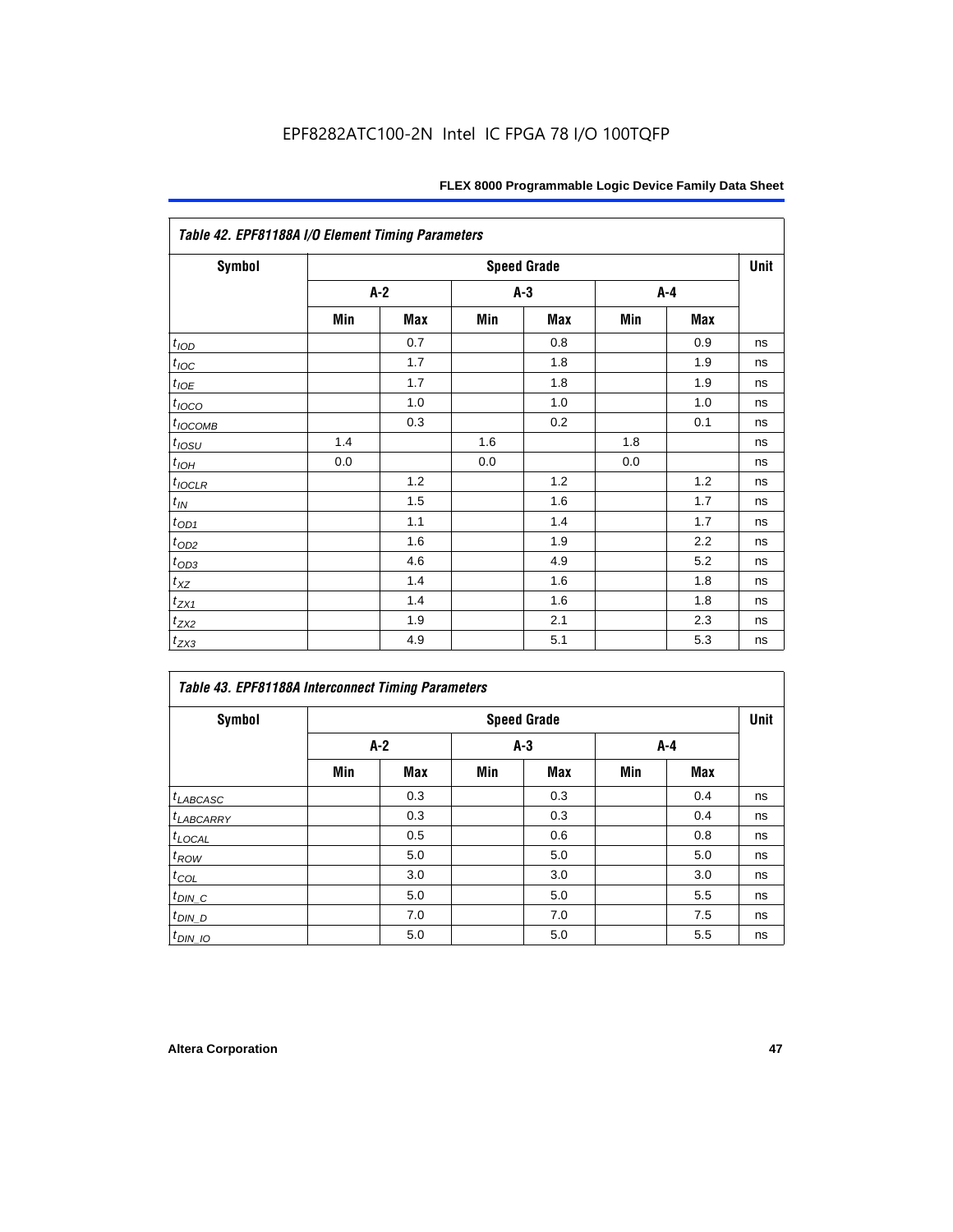| Table 44. EPF81188A LE Timing Parameters |     |       |     |                    |     |     |      |  |  |
|------------------------------------------|-----|-------|-----|--------------------|-----|-----|------|--|--|
| Symbol                                   |     |       |     | <b>Speed Grade</b> |     |     | Unit |  |  |
|                                          |     | $A-2$ |     | $A-3$              |     | A-4 |      |  |  |
|                                          | Min | Max   | Min | Max                | Min | Max |      |  |  |
| $t_{LUT}$                                |     | 2.0   |     | 2.5                |     | 3.2 | ns   |  |  |
| $t_{CLUT}$                               |     | 0.0   |     | 0.0                |     | 0.0 | ns   |  |  |
| $t_{RLUT}$                               |     | 0.9   |     | 1.1                |     | 1.5 | ns   |  |  |
| $t_{GATE}$                               |     | 0.0   |     | 0.0                |     | 0.0 | ns   |  |  |
| $t_{CASC}$                               |     | 0.6   |     | 0.7                |     | 0.9 | ns   |  |  |
| $t_{CICO}$                               |     | 0.4   |     | 0.5                |     | 0.6 | ns   |  |  |
| $t_{GEN}$                                |     | 0.4   |     | 0.5                |     | 0.7 | ns   |  |  |
| $t_{CGENR}$                              |     | 0.9   |     | 1.1                |     | 1.5 | ns   |  |  |
| $t_C$                                    |     | 1.6   |     | 2.0                |     | 2.5 | ns   |  |  |
| $t_{\mathit{CH}}$                        | 4.0 |       | 4.0 |                    | 4.0 |     | ns   |  |  |
| $t_{CL}$                                 | 4.0 |       | 4.0 |                    | 4.0 |     | ns   |  |  |
| $t_{CO}$                                 |     | 0.4   |     | 0.5                |     | 0.6 | ns   |  |  |
| $t_{\text{COMB}}$                        |     | 0.4   |     | 0.5                |     | 0.6 | ns   |  |  |
| $t_{SU}$                                 | 0.8 |       | 1.1 |                    | 1.2 |     | ns   |  |  |
| $t_H$                                    | 0.9 |       | 1.1 |                    | 1.5 |     | ns   |  |  |
| $t_{PRE}$                                |     | 0.6   |     | 0.7                |     | 0.8 | ns   |  |  |
| $t_{CLR}$                                |     | 0.6   |     | 0.7                |     | 0.8 | ns   |  |  |

|  |  |  |  | Table 45. EPF81188A External Timing Parameters |
|--|--|--|--|------------------------------------------------|
|--|--|--|--|------------------------------------------------|

| Symbol           | <b>Speed Grade</b> |            |     |            |     |            |    |  |  |
|------------------|--------------------|------------|-----|------------|-----|------------|----|--|--|
|                  | $A-2$              |            | A-3 |            | A-4 |            |    |  |  |
|                  | Min                | <b>Max</b> | Min | <b>Max</b> | Min | <b>Max</b> |    |  |  |
| t <sub>DRR</sub> |                    | 16.0       |     | 20.0       |     | 25.0       | ns |  |  |
| t <sub>ODH</sub> | 1.0                |            | 1.0 |            | 1.0 |            | ns |  |  |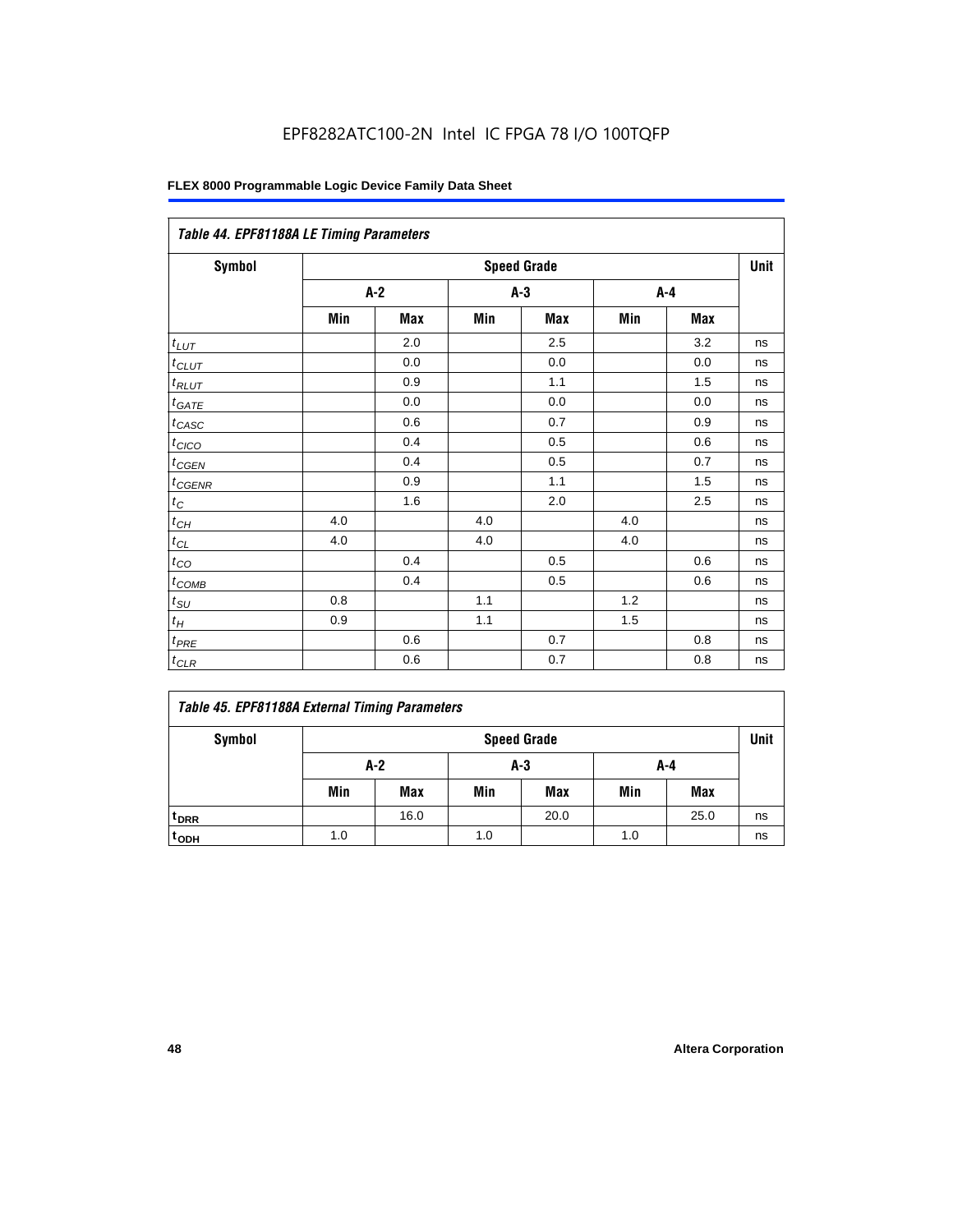|                      | Table 46. EPF81500A I/O Element Timing Parameters<br><b>Speed Grade</b> |       |       |     |     |     |      |  |
|----------------------|-------------------------------------------------------------------------|-------|-------|-----|-----|-----|------|--|
| Symbol               |                                                                         |       |       |     |     |     | Unit |  |
|                      |                                                                         | $A-2$ | $A-3$ |     |     | A-4 |      |  |
|                      | Min                                                                     | Max   | Min   | Max | Min | Max |      |  |
| t <sub>IOD</sub>     |                                                                         | 0.7   |       | 0.8 |     | 0.9 | ns   |  |
| $t_{\text{IOC}}$     |                                                                         | 1.7   |       | 1.8 |     | 1.9 | ns   |  |
| $t_{IOE}$            |                                                                         | 1.7   |       | 1.8 |     | 1.9 | ns   |  |
| $t_{IOCO}$           |                                                                         | 1.0   |       | 1.0 |     | 1.0 | ns   |  |
| $t_{IOCOMB}$         |                                                                         | 0.3   |       | 0.2 |     | 0.1 | ns   |  |
| $t_{IOSU}$           | 1.4                                                                     |       | 1.6   |     | 1.8 |     | ns   |  |
| $t_{IOH}$            | 0.0                                                                     |       | 0.0   |     | 0.0 |     | ns   |  |
| $t_{IOCLR}$          |                                                                         | 1.2   |       | 1.2 |     | 1.2 | ns   |  |
| $t_{I\!N}$           |                                                                         | 1.5   |       | 1.6 |     | 1.7 | ns   |  |
| $t_{OD1}$            |                                                                         | 1.1   |       | 1.4 |     | 1.7 | ns   |  |
| $t_{OD2}$            |                                                                         | 1.6   |       | 1.9 |     | 2.2 | ns   |  |
| $t_{OD3}$            |                                                                         | 4.6   |       | 4.9 |     | 5.2 | ns   |  |
| $t_{\underline{XZ}}$ |                                                                         | 1.4   |       | 1.6 |     | 1.8 | ns   |  |
| $t_{ZX1}$            |                                                                         | 1.4   |       | 1.6 |     | 1.8 | ns   |  |
| $t_{ZX2}$            |                                                                         | 1.9   |       | 2.1 |     | 2.3 | ns   |  |
| $t_{ZX3}$            |                                                                         | 4.9   |       | 5.1 |     | 5.3 | ns   |  |

| Table 47. EPF81500A Interconnect Timing Parameters<br><b>Symbol</b> |     |     |                             |     |     |     | Unit |
|---------------------------------------------------------------------|-----|-----|-----------------------------|-----|-----|-----|------|
|                                                                     | A-2 |     | <b>Speed Grade</b><br>$A-3$ |     | A-4 |     |      |
|                                                                     | Min | Max | Min                         | Max | Min | Max |      |
| $t_{LABCASC}$                                                       |     | 0.3 |                             | 0.3 |     | 0.4 | ns   |
| <sup>t</sup> LABCARRY                                               |     | 0.3 |                             | 0.3 |     | 0.4 | ns   |
| $t_{\text{LOCAL}}$                                                  |     | 0.5 |                             | 0.6 |     | 0.8 | ns   |
| $t_{\mathit{ROW}}$                                                  |     | 6.2 |                             | 6.2 |     | 6.2 | ns   |
| $t_{COL}$                                                           |     | 3.0 |                             | 3.0 |     | 3.0 | ns   |
| $t_{DIN\_C}$                                                        |     | 5.0 |                             | 5.0 |     | 5.5 | ns   |
| $t_{DIN\_D}$                                                        |     | 8.2 |                             | 8.2 |     | 8.7 | ns   |
| $t_{DIN}$ 10                                                        |     | 5.0 |                             | 5.0 |     | 5.5 | ns   |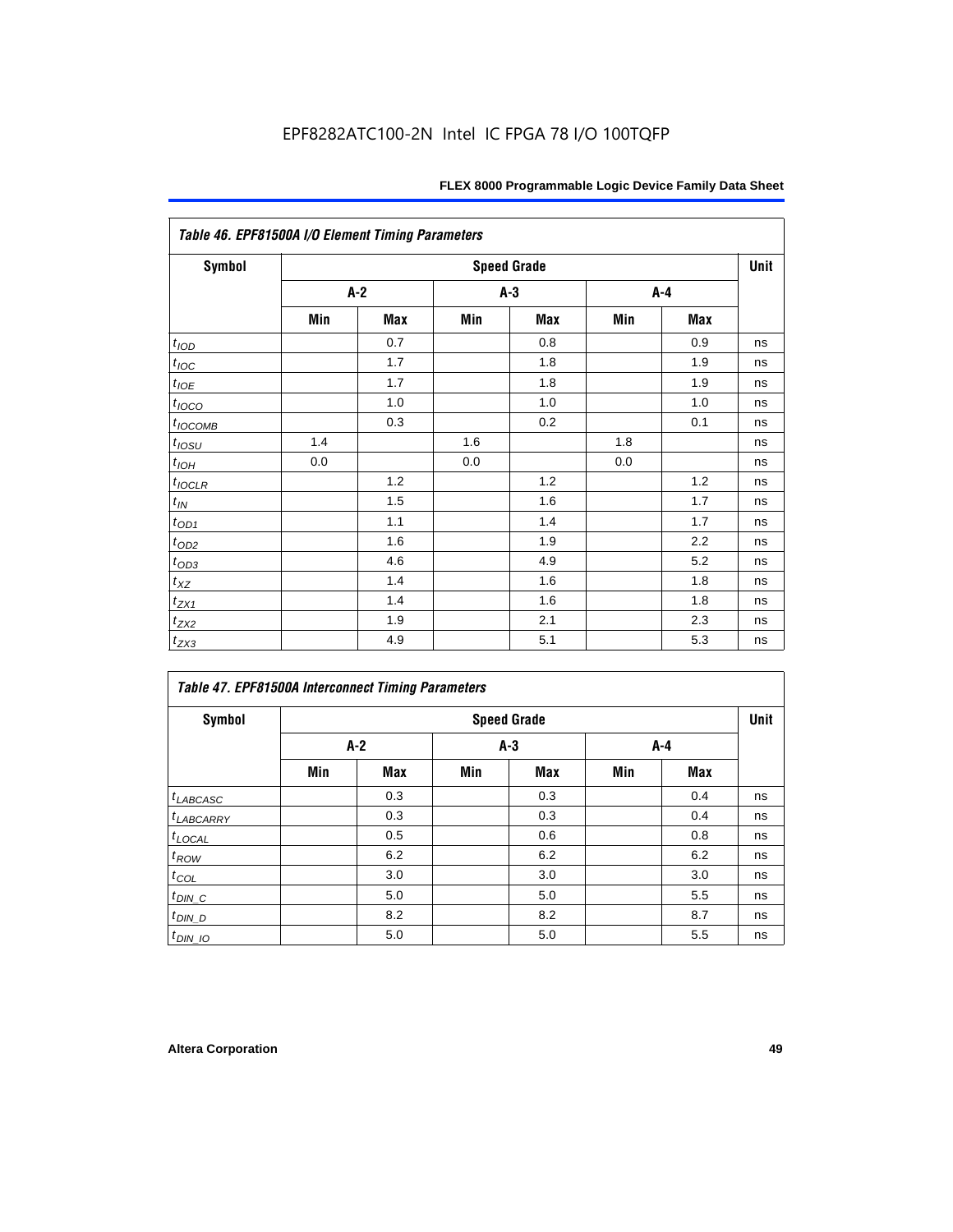| Table 48. EPF81500A LE Timing Parameters |                    |            |       |            |     |            |    |  |  |
|------------------------------------------|--------------------|------------|-------|------------|-----|------------|----|--|--|
| Symbol                                   | <b>Speed Grade</b> |            |       |            |     |            |    |  |  |
|                                          |                    | $A-2$      | $A-3$ |            | A-4 |            |    |  |  |
|                                          | Min                | <b>Max</b> | Min   | <b>Max</b> | Min | <b>Max</b> |    |  |  |
| $t_{LUT}$                                |                    | 2.0        |       | 2.5        |     | 3.2        | ns |  |  |
| $t$ CLUT                                 |                    | 0.0        |       | 0.0        |     | 0.0        | ns |  |  |
| $t_{RLUT}$                               |                    | 0.9        |       | 1.1        |     | 1.5        | ns |  |  |
| $t_{\underline{GATE}}$                   |                    | 0.0        |       | 0.0        |     | 0.0        | ns |  |  |
| $t_{CASC}$                               |                    | 0.6        |       | 0.7        |     | 0.9        | ns |  |  |
| $t_{CICO}$                               |                    | 0.4        |       | 0.5        |     | 0.6        | ns |  |  |
| $t_{CGEN}$                               |                    | 0.4        |       | 0.5        |     | 0.7        | ns |  |  |
| $t_{CGENR}$                              |                    | 0.9        |       | 1.1        |     | 1.5        | ns |  |  |
| $t_C$                                    |                    | 1.6        |       | 2.0        |     | 2.5        | ns |  |  |
| $t_{CH}$                                 | 4.0                |            | 4.0   |            | 4.0 |            | ns |  |  |
| $t_{CL}$                                 | 4.0                |            | 4.0   |            | 4.0 |            | ns |  |  |
| $t_{CO}$                                 |                    | 0.4        |       | 0.5        |     | 0.6        | ns |  |  |
| $t_{COMB}$                               |                    | 0.4        |       | 0.5        |     | 0.6        | ns |  |  |
| $t_{\rm SU}$                             | 0.8                |            | 1.1   |            | 1.2 |            | ns |  |  |
| $t_H$                                    | 0.9                |            | 1.1   |            | 1.5 |            | ns |  |  |
| $t_{PRE}$                                |                    | 0.6        |       | 0.7        |     | 0.8        | ns |  |  |
| $t_{CLR}$                                |                    | 0.6        |       | 0.7        |     | 0.8        | ns |  |  |

| <b>Table 49. EPF81500A External Timing Parameters</b> |  |
|-------------------------------------------------------|--|
|-------------------------------------------------------|--|

| Symbol             | <b>Speed Grade</b> |      |     |            |     |            |    |
|--------------------|--------------------|------|-----|------------|-----|------------|----|
|                    | $A-2$<br>A-3       |      |     |            | A-4 |            |    |
|                    | Min                | Max  | Min | <b>Max</b> | Min | <b>Max</b> |    |
| $t_{DRR}$          |                    | 16.1 |     | 20.1       |     | 25.1       | ns |
| $t$ <sub>ODH</sub> | 1.0                |      | 1.0 |            | 1.0 |            | ns |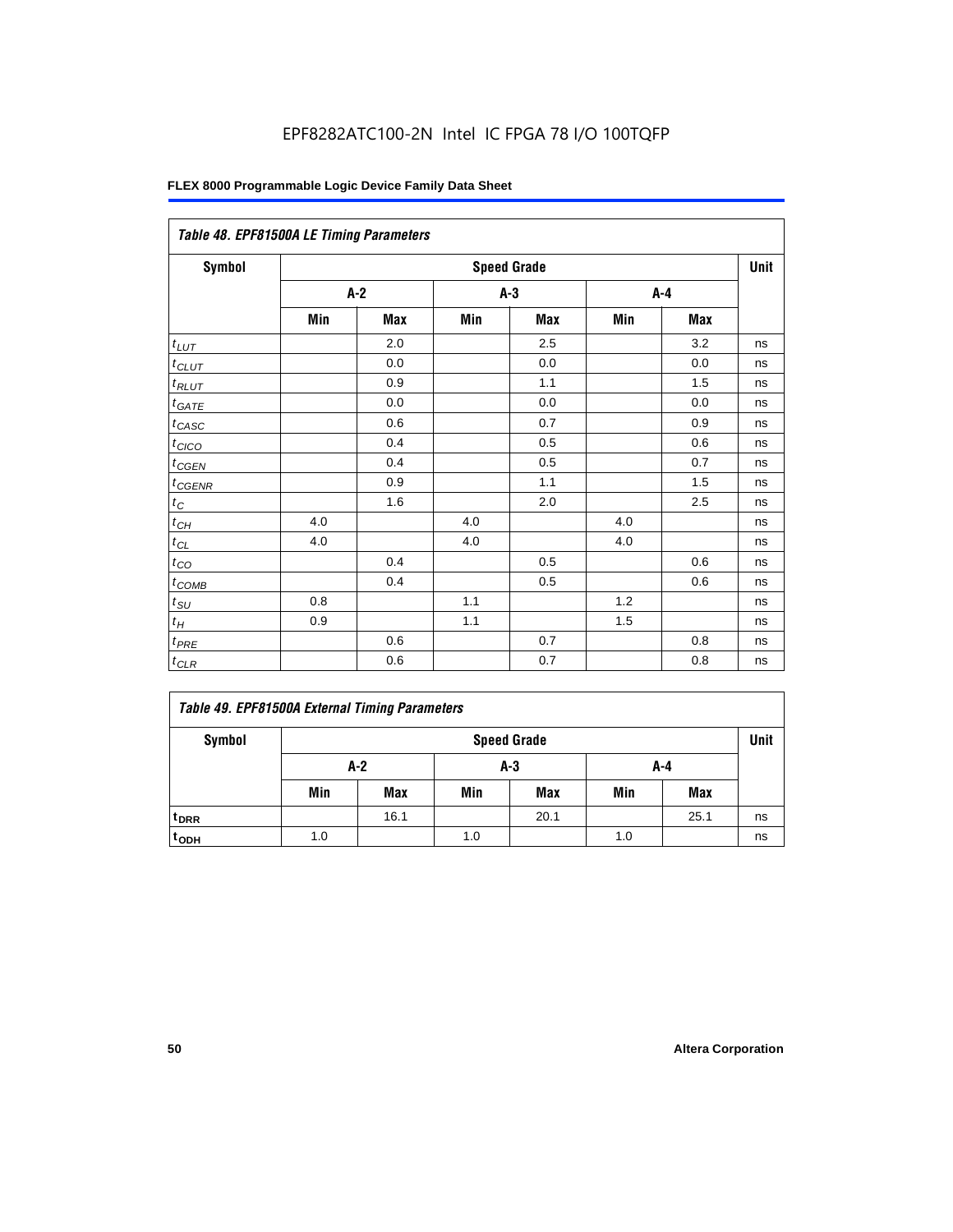| <b>Power</b><br><b>Consumption</b> | The supply power (P) for FLEX 8000 devices can be calculated with the<br>following equation:                                                                                                                                                                                                                                                                                                                                                                                                                                                            |    |  |  |  |  |  |  |  |
|------------------------------------|---------------------------------------------------------------------------------------------------------------------------------------------------------------------------------------------------------------------------------------------------------------------------------------------------------------------------------------------------------------------------------------------------------------------------------------------------------------------------------------------------------------------------------------------------------|----|--|--|--|--|--|--|--|
|                                    | $P = P_{INT} + P_{IO} = [(I_{CCSTANDBY} + I_{CCACTIVE}) \times V_{CC}] + P_{IO}$                                                                                                                                                                                                                                                                                                                                                                                                                                                                        |    |  |  |  |  |  |  |  |
|                                    | Typical $I_{\text{CCSTANDBY}}$ values are shown as $I_{\text{CC0}}$ in Table 11 on page 28 and<br>Table 15 on page 30. The P <sub>IO</sub> value, which depends on the device output<br>load characteristics and switching frequency, can be calculated using the<br>guidelines given in Application Note 74 (Evaluating Power for Altera<br>Devices). The I <sub>CCACTIVE</sub> value depends on the switching frequency and<br>the application logic. This value can be calculated based on the amount of<br>current that each LE typically consumes. |    |  |  |  |  |  |  |  |
|                                    | The following equation shows the general formula for calculating<br>ICCACTIVE:                                                                                                                                                                                                                                                                                                                                                                                                                                                                          |    |  |  |  |  |  |  |  |
|                                    | $I_{\text{CCACTIVE}} = K \times f_{\text{MAX}} \times N \times \text{tog}_{\text{LC}} \times \frac{\mu A}{\text{MHz} \times \text{LE}}$                                                                                                                                                                                                                                                                                                                                                                                                                 |    |  |  |  |  |  |  |  |
|                                    | The parameters in this equation are shown below:                                                                                                                                                                                                                                                                                                                                                                                                                                                                                                        |    |  |  |  |  |  |  |  |
|                                    | $=$ Maximum operating frequency in MHz<br>$f_{MAX}$<br>Ν<br>= Total number of logic cells used in the device<br>= Average percentage of logic cells toggling at each clock<br>$\log_{LC}$<br>K<br>$=$ Constant, shown in Table 50                                                                                                                                                                                                                                                                                                                       |    |  |  |  |  |  |  |  |
|                                    | <b>Table 50. Values for Constant K</b>                                                                                                                                                                                                                                                                                                                                                                                                                                                                                                                  |    |  |  |  |  |  |  |  |
|                                    | <b>Device</b>                                                                                                                                                                                                                                                                                                                                                                                                                                                                                                                                           | K  |  |  |  |  |  |  |  |
|                                    | 5.0-V FLEX 8000 devices                                                                                                                                                                                                                                                                                                                                                                                                                                                                                                                                 | 75 |  |  |  |  |  |  |  |
|                                    | 3.3-V FLEX 8000 devices                                                                                                                                                                                                                                                                                                                                                                                                                                                                                                                                 | 60 |  |  |  |  |  |  |  |
|                                    | This calculation provides an $I_{CC}$ estimate based on typical conditions<br>with no output load. The actual $I_{CC}$ value should be verified during<br>operation because this measurement is sensitive to the actual pattern in<br>the device and the environmental operating conditions.                                                                                                                                                                                                                                                            |    |  |  |  |  |  |  |  |
|                                    | Figure 20 shows the relationship between $I_{CC}$ and operating frequency<br>for several LE utilization values.                                                                                                                                                                                                                                                                                                                                                                                                                                         |    |  |  |  |  |  |  |  |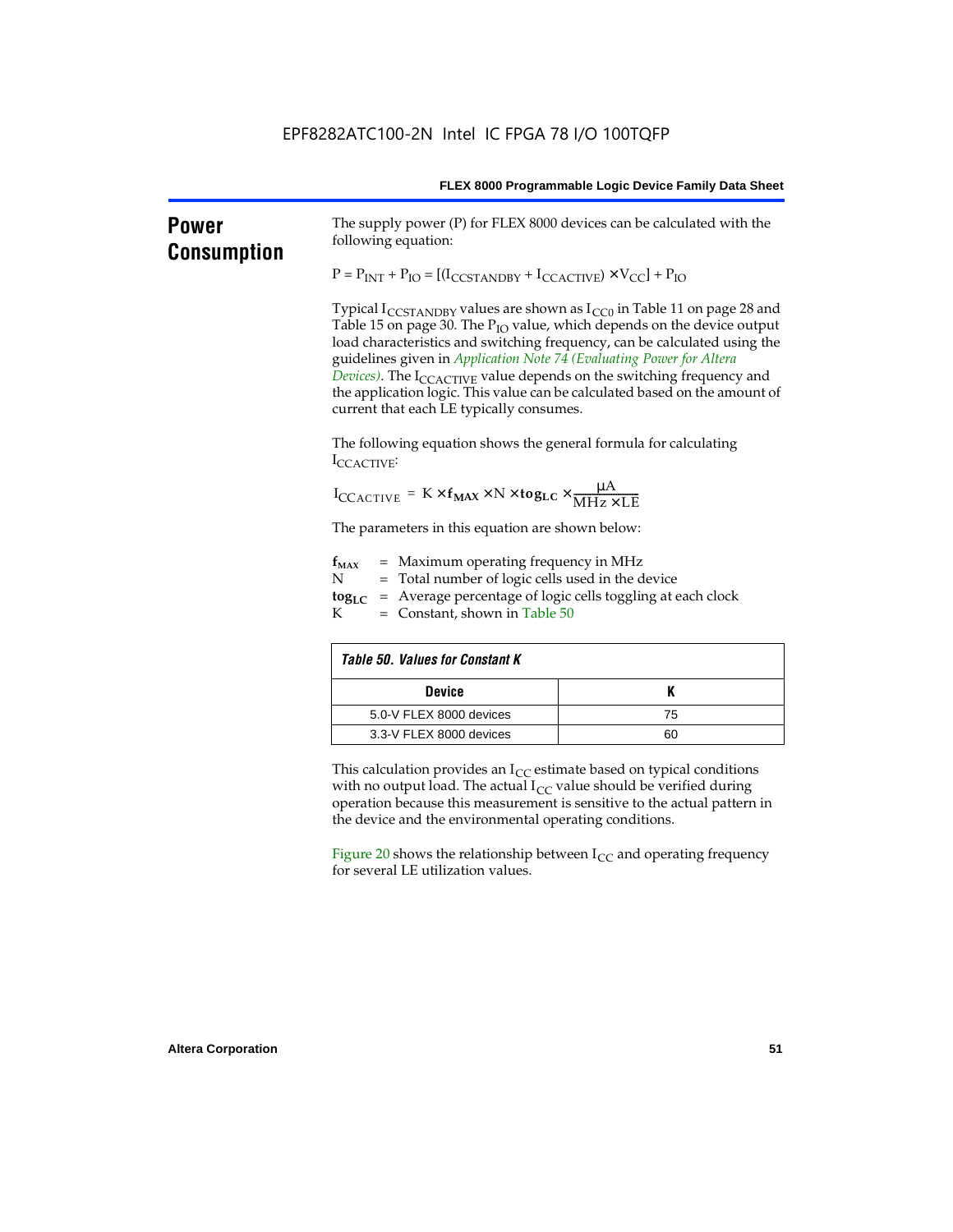

# **Configuration & Operation**



The FLEX 8000 architecture supports several configuration schemes to load a design into the device(s) on the circuit board. This section summarizes the device operating modes and available device configuration schemes.

For more information, go to *Application Note 33 (Configuring FLEX 8000 Devices)* and *Application Note 38 (Configuring Multiple FLEX 8000 Devices)*.

**52 Altera Corporation**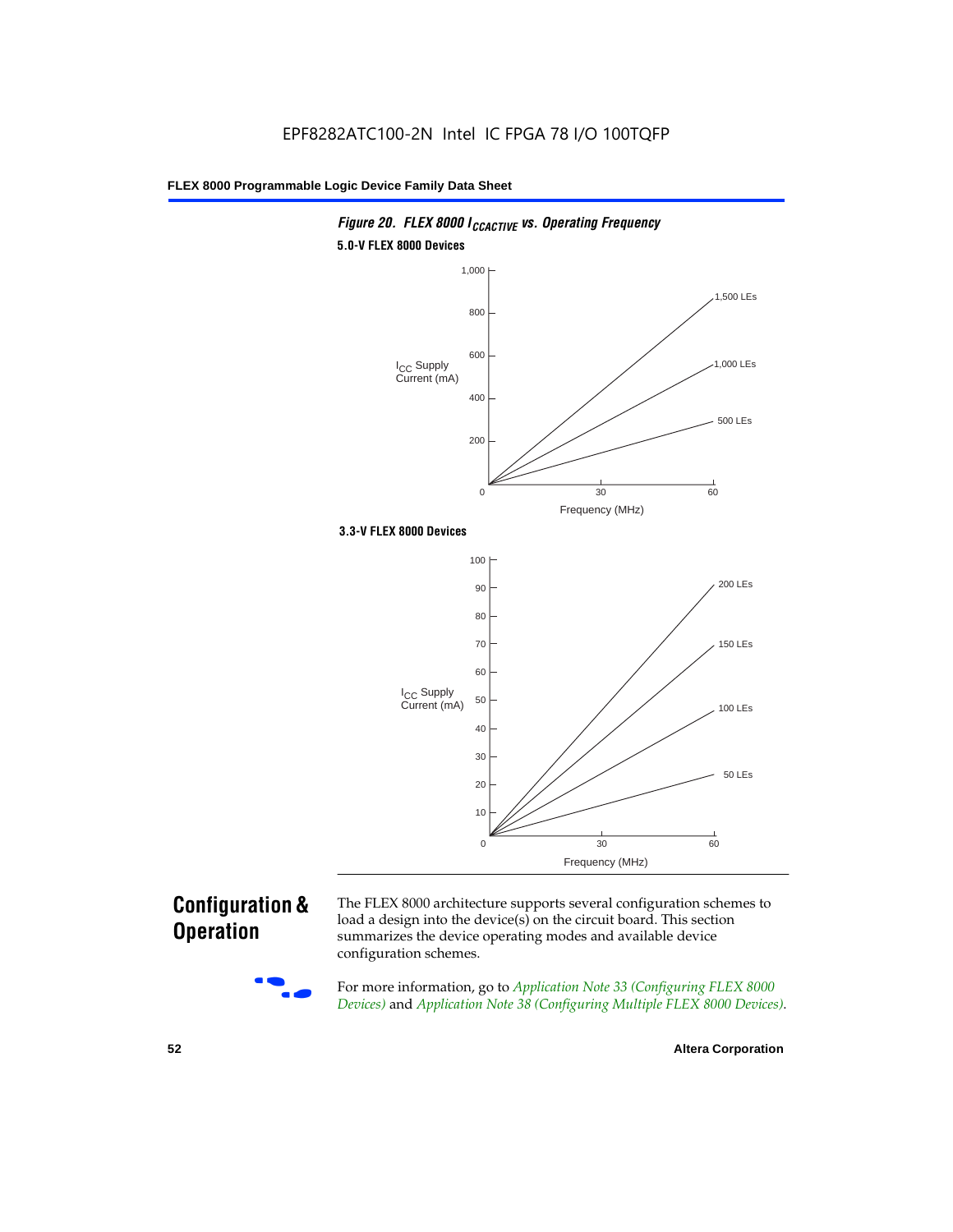# **Operating Modes**

The FLEX 8000 architecture uses SRAM elements that require configuration data to be loaded whenever the device powers up and begins operation. The process of physically loading the SRAM programming data into the device is called *configuration*. During initialization, which occurs immediately after configuration, the device resets registers, enables I/O pins, and begins to operate as a logic device. The I/O pins are tri-stated during power-up, and before and during configuration. The configuration and initialization processes together are called *command mode*; normal device operation is called *user mode*.

SRAM elements allow FLEX 8000 devices to be reconfigured in-circuit with new programming data that is loaded into the device. Real-time reconfiguration is performed by forcing the device into command mode with a device pin, loading different programming data, reinitializing the device, and resuming user-mode operation. The entire reconfiguration process requires less than 100 ms and can be used to dynamically reconfigure an entire system. In-field upgrades can be performed by distributing new configuration files.

# **Configuration Schemes**

The configuration data for a FLEX 8000 device can be loaded with one of six configuration schemes, chosen on the basis of the target application. Both active and passive schemes are available. In the active configuration schemes, the FLEX 8000 device functions as the controller, directing the loading operation, controlling external configuration devices, and completing the loading process. The clock source for all active configuration schemes is an oscillator on the FLEX 8000 device that operates between 2 MHz and 6 MHz. In the passive configuration schemes, an external controller guides the FLEX 8000 device. Table 51 shows the data source for each of the six configuration schemes.

| <b>Table 51. Data Source for Configuration</b> |                |                               |  |  |  |  |  |  |  |
|------------------------------------------------|----------------|-------------------------------|--|--|--|--|--|--|--|
| <b>Configuration Scheme</b>                    | <b>Acronym</b> | Data Source                   |  |  |  |  |  |  |  |
| Active serial                                  | AS             | Altera configuration device   |  |  |  |  |  |  |  |
| Active parallel up                             | APU            | Parallel configuration device |  |  |  |  |  |  |  |
| Active parallel down                           | <b>APD</b>     | Parallel configuration device |  |  |  |  |  |  |  |
| Passive serial                                 | PS             | Serial data path              |  |  |  |  |  |  |  |
| Passive parallel synchronous                   | <b>PPS</b>     | Intelligent host              |  |  |  |  |  |  |  |
| Passive parallel asynchronous                  | <b>PPA</b>     | Intelligent host              |  |  |  |  |  |  |  |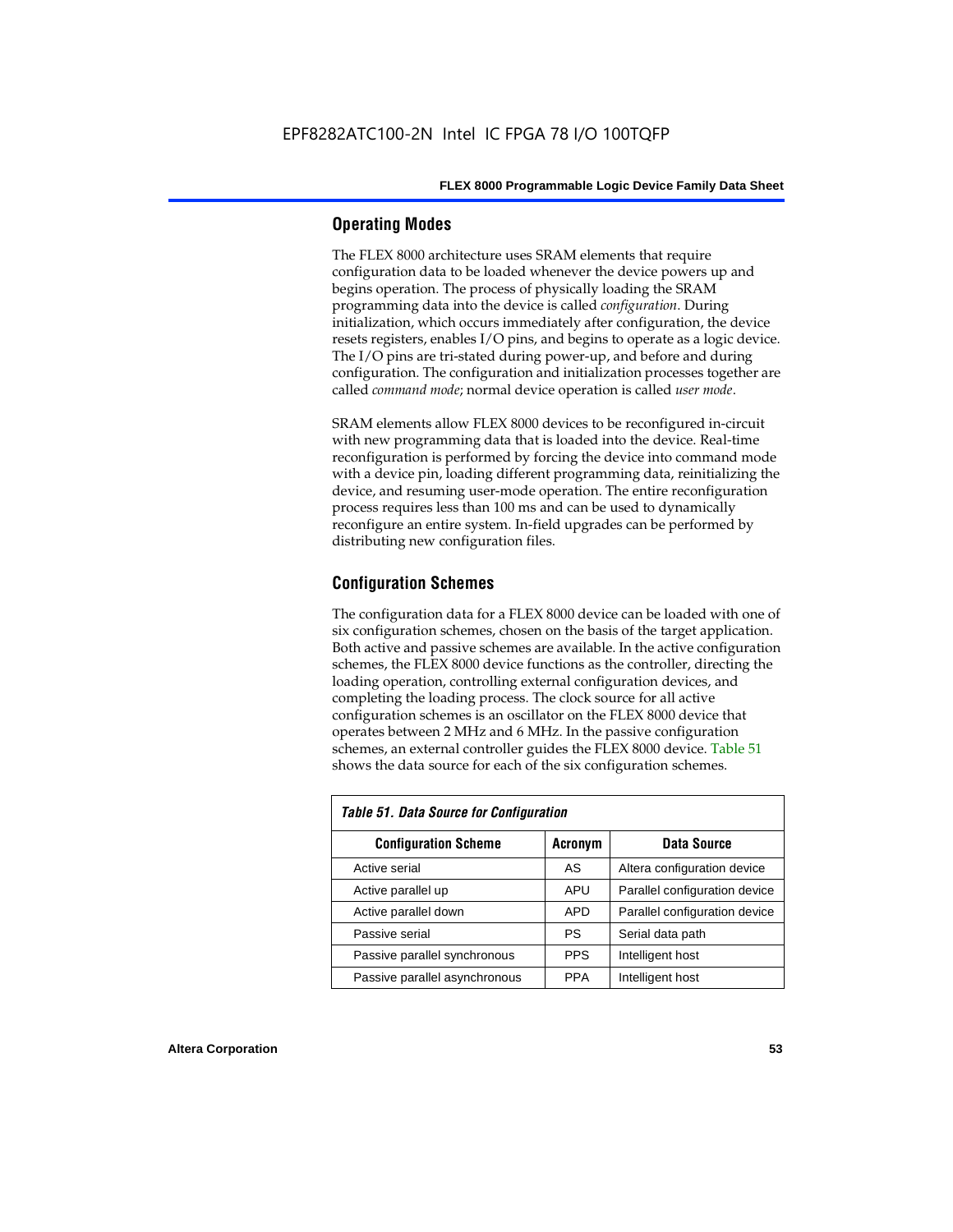# **Device Pin-Outs**

Tables 52 through 54 show the pin names and numbers for the dedicated pins in each FLEX 8000 device package.

| <b>Pin Name</b>  | 84-Pin<br><b>PLCC</b><br><b>EPF8282A</b> | 84-Pin<br><b>PLCC</b><br><b>EPF8452A</b><br><b>EPF8636A</b> | <b>100-Pin</b><br><b>TQFP</b><br><b>EPF8282A</b><br><b>EPF8282AV</b> | <b>100-Pin</b><br><b>TQFP</b><br><b>EPF8452A</b> | <b>144-Pin</b><br><b>TQFP</b><br><b>EPF8820A</b> | <b>160-Pin</b><br>PGA<br><b>EPF8452A</b> | <b>160-Pin</b><br><b>PQFP</b><br><b>EPF8820A</b><br>(1) |
|------------------|------------------------------------------|-------------------------------------------------------------|----------------------------------------------------------------------|--------------------------------------------------|--------------------------------------------------|------------------------------------------|---------------------------------------------------------|
| nSP(2)           | 75                                       | 75                                                          | 75                                                                   | 76                                               | 110                                              | R1                                       | 1                                                       |
| MSELO(2)         | 74                                       | 74                                                          | 74                                                                   | 75                                               | 109                                              | P <sub>2</sub>                           | $\overline{c}$                                          |
| MSEL1(2)         | 53                                       | 53                                                          | 51                                                                   | 51                                               | 72                                               | A1                                       | 44                                                      |
| nSTATUS (2)      | 32                                       | 32                                                          | 24                                                                   | 25                                               | 37                                               | C <sub>13</sub>                          | 82                                                      |
| $n$ CONFIG $(2)$ | 33                                       | 33                                                          | 25                                                                   | 26                                               | 38                                               | A15                                      | 81                                                      |
| DCLK $(2)$       | 10                                       | 10                                                          | 100                                                                  | 100                                              | 143                                              | P <sub>14</sub>                          | 125                                                     |
| $CONF\_DONE(2)$  | 11                                       | 11                                                          | 1                                                                    | 1                                                | 144                                              | N <sub>13</sub>                          | 124                                                     |
| nWS              | 30                                       | 30                                                          | 22                                                                   | 23                                               | 33                                               | F <sub>13</sub>                          | 87                                                      |
| nRS              | 48                                       | 48                                                          | 42                                                                   | 45                                               | 31                                               | C6                                       | 89                                                      |
| <b>RDCLK</b>     | 49                                       | 49                                                          | 45                                                                   | 46                                               | 12                                               | B <sub>5</sub>                           | 110                                                     |
| nCS              | 29                                       | 29                                                          | 21                                                                   | 22                                               | 4                                                | D <sub>15</sub>                          | 118                                                     |
| CS               | 28                                       | 28                                                          | 19                                                                   | 21                                               | 3                                                | E <sub>15</sub>                          | 121                                                     |
| RDYnBUSY         | 77                                       | 77                                                          | 77                                                                   | 78                                               | 20                                               | P <sub>3</sub>                           | 100                                                     |
| CLKUSR           | 50                                       | 50                                                          | 47                                                                   | 47                                               | 13                                               | C5                                       | 107                                                     |
| ADD17            | 51                                       | 51                                                          | 49                                                                   | 48                                               | 75                                               | B4                                       | 40                                                      |
| ADD16            | 36                                       | 55                                                          | 28                                                                   | 54                                               | 76                                               | E <sub>2</sub>                           | 39                                                      |
| ADD15            | 56                                       | 56                                                          | 55                                                                   | 55                                               | 77                                               | D <sub>1</sub>                           | 38                                                      |
| ADD14            | 57                                       | 57                                                          | 57                                                                   | 57                                               | 78                                               | E <sub>1</sub>                           | 37                                                      |
| ADD13            | 58                                       | 58                                                          | 58                                                                   | 58                                               | 79                                               | F <sub>3</sub>                           | 36                                                      |
| ADD12            | 60                                       | 60                                                          | 59                                                                   | 60                                               | 83                                               | F <sub>2</sub>                           | 32                                                      |
| ADD11            | 61                                       | 61                                                          | 60                                                                   | 61                                               | 85                                               | F <sub>1</sub>                           | 30                                                      |
| ADD10            | 62                                       | 62                                                          | 61                                                                   | 62                                               | 87                                               | G2                                       | 28                                                      |
| ADD <sub>9</sub> | 63                                       | 63                                                          | 62                                                                   | 64                                               | 89                                               | G1                                       | 26                                                      |
| ADD <sub>8</sub> | 64                                       | 64                                                          | 64                                                                   | 65                                               | 92                                               | H1                                       | 22                                                      |
| ADD7             | 65                                       | 65                                                          | 65                                                                   | 66                                               | 94                                               | H <sub>2</sub>                           | 20                                                      |
| ADD6             | 66                                       | 66                                                          | 66                                                                   | 67                                               | 95                                               | J1                                       | 18                                                      |
| ADD <sub>5</sub> | 67                                       | 67                                                          | 67                                                                   | 68                                               | 97                                               | J2                                       | 16                                                      |
| ADD4             | 69                                       | 69                                                          | 68                                                                   | 70                                               | 102                                              | K <sub>2</sub>                           | 11                                                      |
| ADD3             | 70                                       | 70                                                          | 69                                                                   | 71                                               | 103                                              | K1                                       | 10                                                      |
| ADD <sub>2</sub> | 71                                       | 71                                                          | 71                                                                   | 72                                               | 104                                              | K3                                       | 8                                                       |
| ADD1             | 76                                       | 72                                                          | 76                                                                   | 73                                               | 105                                              | M <sub>1</sub>                           | $\overline{7}$                                          |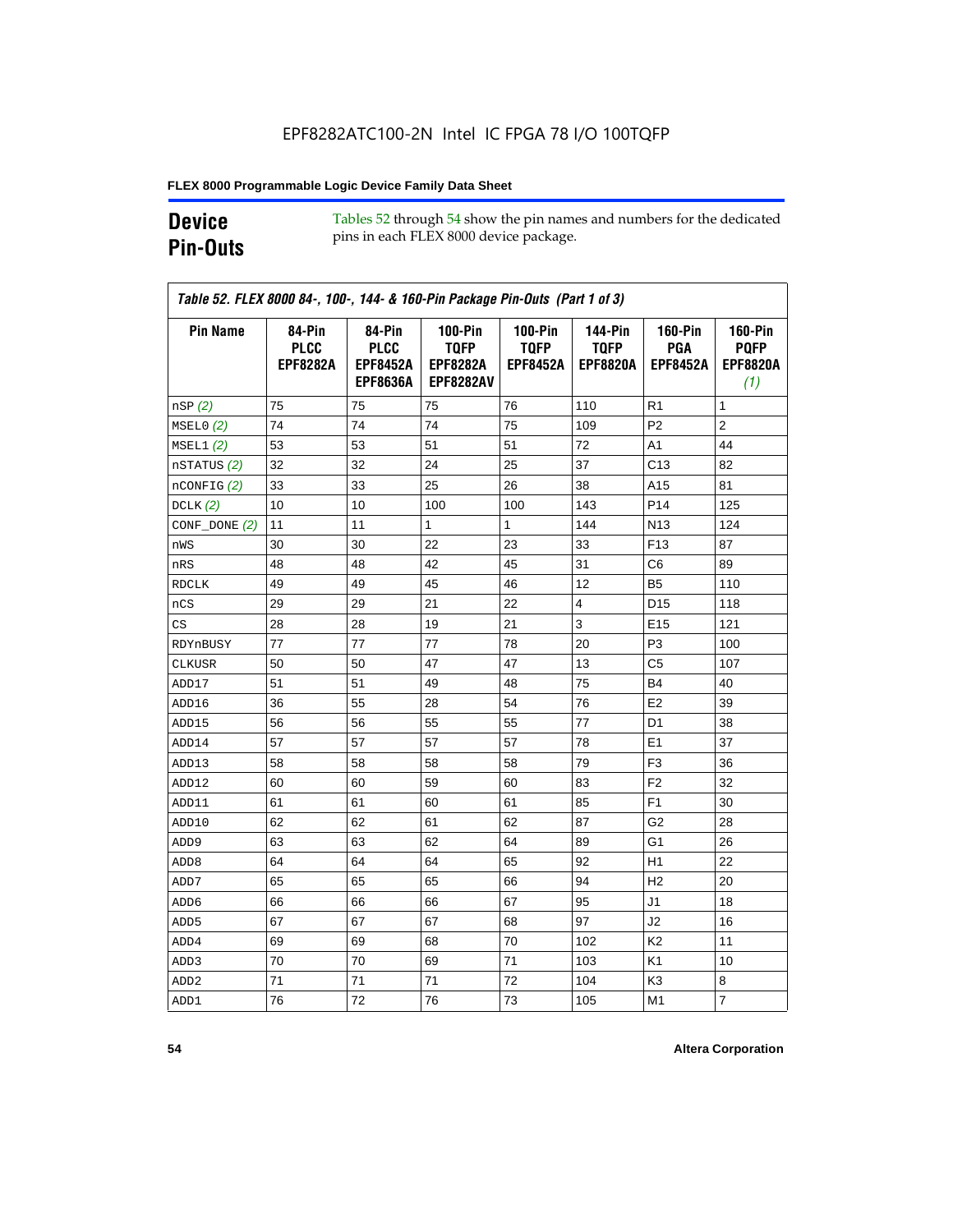|                   | Table 52. FLEX 8000 84-, 100-, 144- & 160-Pin Package Pin-Outs (Part 2 of 3) |                                                             |                                                                      |                                                  |                                                  |                                                                                                       |                                                         |  |  |  |
|-------------------|------------------------------------------------------------------------------|-------------------------------------------------------------|----------------------------------------------------------------------|--------------------------------------------------|--------------------------------------------------|-------------------------------------------------------------------------------------------------------|---------------------------------------------------------|--|--|--|
| <b>Pin Name</b>   | 84-Pin<br><b>PLCC</b><br><b>EPF8282A</b>                                     | 84-Pin<br><b>PLCC</b><br><b>EPF8452A</b><br><b>EPF8636A</b> | <b>100-Pin</b><br><b>TQFP</b><br><b>EPF8282A</b><br><b>EPF8282AV</b> | <b>100-Pin</b><br><b>TQFP</b><br><b>EPF8452A</b> | <b>144-Pin</b><br><b>TQFP</b><br><b>EPF8820A</b> | <b>160-Pin</b><br>PGA<br><b>EPF8452A</b>                                                              | <b>160-Pin</b><br><b>PQFP</b><br><b>EPF8820A</b><br>(1) |  |  |  |
| ADD <sub>0</sub>  | 78                                                                           | 76                                                          | 78                                                                   | 77                                               | 106                                              | N3                                                                                                    | 6                                                       |  |  |  |
| DATA7             | 3                                                                            | $\overline{2}$                                              | 90                                                                   | 89                                               | 131                                              | P <sub>8</sub>                                                                                        | 140                                                     |  |  |  |
| DATA6             | $\overline{4}$                                                               | $\overline{4}$                                              | 91                                                                   | 91                                               | 132                                              | P <sub>10</sub>                                                                                       | 139                                                     |  |  |  |
| DATA5             | 6                                                                            | 6                                                           | 92                                                                   | 95                                               | 133                                              | R <sub>12</sub>                                                                                       | 138                                                     |  |  |  |
| DATA4             | $\overline{7}$                                                               | $\overline{7}$                                              | 95                                                                   | 96                                               | 134                                              | R <sub>13</sub>                                                                                       | 136                                                     |  |  |  |
| DATA3             | 8                                                                            | 8                                                           | 97                                                                   | 97                                               | 135                                              | P <sub>13</sub>                                                                                       | 135                                                     |  |  |  |
| DATA2             | 9                                                                            | 9                                                           | 99                                                                   | 98                                               | 137                                              | R <sub>14</sub>                                                                                       | 133                                                     |  |  |  |
| DATA1             | 13                                                                           | 13                                                          | $\overline{4}$                                                       | $\overline{4}$                                   | 138                                              | N <sub>15</sub>                                                                                       | 132                                                     |  |  |  |
| DATA0             | 14                                                                           | 14                                                          | 5                                                                    | 5                                                | 140                                              | K <sub>13</sub>                                                                                       | 129                                                     |  |  |  |
| SDOUT(3)          | 79                                                                           | 78                                                          | 79                                                                   | 79                                               | 23                                               | P <sub>4</sub>                                                                                        | 97                                                      |  |  |  |
| TDI $(4)$         | 55                                                                           | 45 $(5)$                                                    | 54                                                                   | L,                                               | 96                                               | $\overline{\phantom{0}}$                                                                              | 17                                                      |  |  |  |
| TDO(4)            | 27                                                                           | 27(5)                                                       | 18                                                                   |                                                  | 18                                               | —                                                                                                     | 102                                                     |  |  |  |
| TCK $(4)$ , $(6)$ | 72                                                                           | 44 $(5)$                                                    | 72                                                                   |                                                  | 88                                               |                                                                                                       | 27                                                      |  |  |  |
| TMS $(4)$         | 20                                                                           | 43 $(5)$                                                    | 11                                                                   | $\overline{\phantom{0}}$                         | 86                                               | $\qquad \qquad -$                                                                                     | 29                                                      |  |  |  |
| TRST $(7)$        | 52                                                                           | 52(8)                                                       | 50                                                                   | $\overline{\phantom{0}}$                         | 71                                               | $\qquad \qquad -$                                                                                     | 45                                                      |  |  |  |
| Dedicated         | 12, 31, 54,                                                                  | 12, 31, 54,                                                 | 3, 23, 53, 73 3, 24, 53,                                             |                                                  | 9, 26, 82,                                       | C3, D14,                                                                                              | 14, 33, 94,                                             |  |  |  |
| Inputs (10)       | 73                                                                           | 73                                                          |                                                                      | 74                                               | 99                                               | N <sub>2</sub> , R <sub>15</sub>                                                                      | 113                                                     |  |  |  |
| VCCINT            | 17, 38, 59,<br>80                                                            | 17, 38, 59,<br>80                                           | 6, 20, 37, 56, 9, 32, 49,<br>70, 87                                  | 59, 82                                           | 8, 28, 70,<br>90, 111                            | B2, C4, D3,<br>D8, D12,<br>G3, G12,<br>H4, H13,<br>J3, J12,<br>M4, M7,<br>M9, M13,<br>N <sub>12</sub> | 3, 24, 46,<br>92, 114,<br>160                           |  |  |  |
| <b>VCCIO</b>      |                                                                              |                                                             | -                                                                    |                                                  | 16, 40, 60,<br>69, 91,<br>112, 122,<br>141       | -                                                                                                     | 23, 47, 57,<br>69, 79,<br>104, 127,<br>137, 149,<br>159 |  |  |  |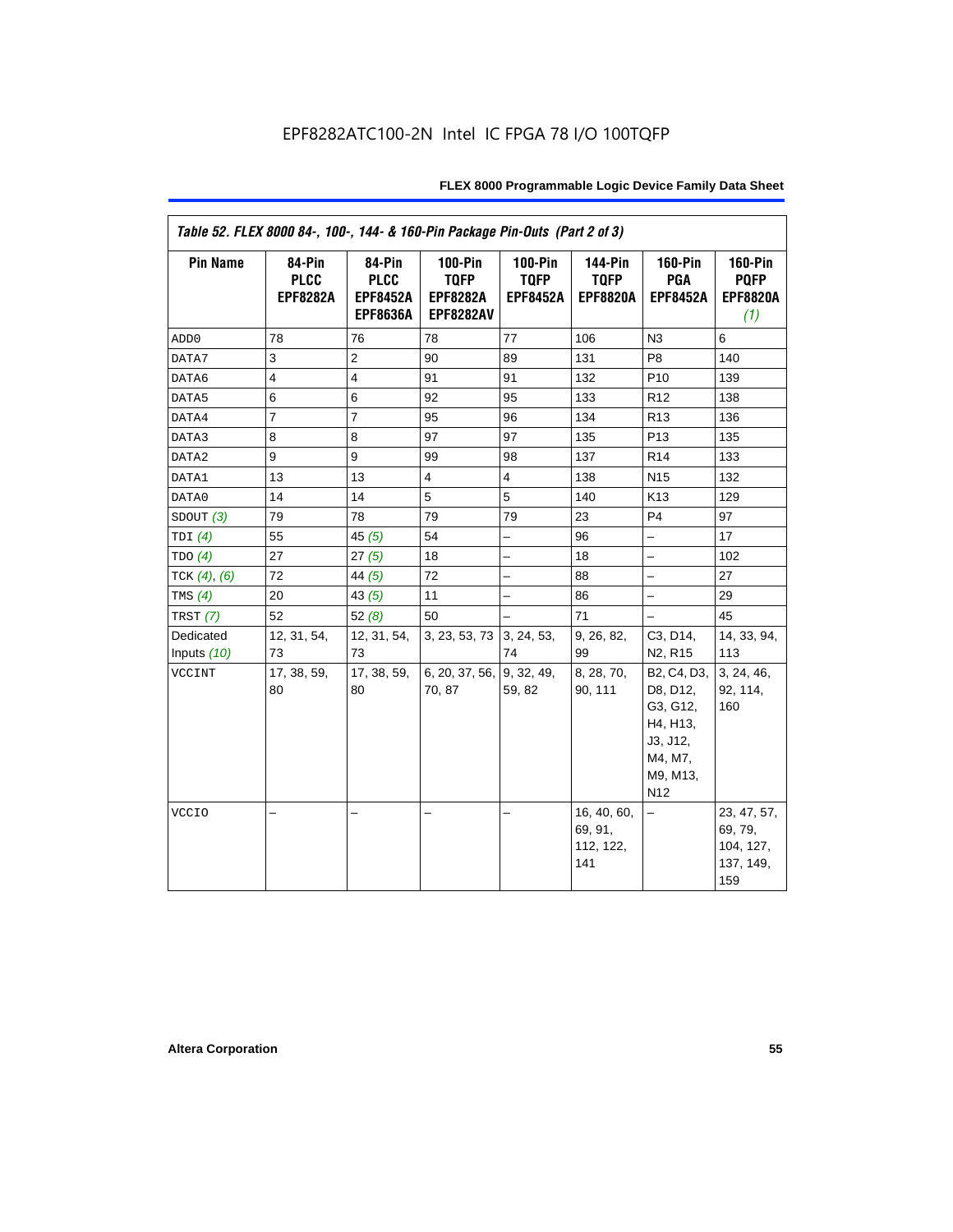| Table 52. FLEX 8000 84-, 100-, 144- & 160-Pin Package Pin-Outs (Part 3 of 3) |                                          |                                                             |                                                          |                                                                                |                                                           |                                                                                                               |                                                                                        |  |  |
|------------------------------------------------------------------------------|------------------------------------------|-------------------------------------------------------------|----------------------------------------------------------|--------------------------------------------------------------------------------|-----------------------------------------------------------|---------------------------------------------------------------------------------------------------------------|----------------------------------------------------------------------------------------|--|--|
| <b>Pin Name</b>                                                              | 84-Pin<br><b>PLCC</b><br><b>EPF8282A</b> | 84-Pin<br><b>PLCC</b><br><b>EPF8452A</b><br><b>EPF8636A</b> | $100-Pin$<br>TQFP<br><b>EPF8282A</b><br><b>EPF8282AV</b> | $100-Pin$<br><b>TQFP</b><br><b>EPF8452A</b>                                    | <b>144-Pin</b><br><b>TQFP</b><br><b>EPF8820A</b>          | <b>160-Pin</b><br>PGA<br><b>EPF8452A</b>                                                                      | <b>160-Pin</b><br><b>PQFP</b><br><b>EPF8820A</b><br>(1)                                |  |  |
| <b>GND</b>                                                                   | 5, 26, 47, 68                            | 5, 26, 47,<br>68                                            | 2, 13, 30, 44,<br>52, 63, 80,<br>94                      | 19, 44, 69,<br>94                                                              | 7, 17, 27,<br>39, 54,<br>80, 81,<br>100, 101,<br>128, 142 | C12, D4,<br>D7, D9,<br>D13, G4,<br>G13, H3,<br>H12, J4,<br>J13, L1,<br>M3, M8,<br>M12, M15,<br>N <sub>4</sub> | 12, 13, 34,<br>35, 51, 63,<br>75, 80, 83,<br>93, 103,<br>115, 126,<br>131, 143,<br>155 |  |  |
| No Connect<br>(N.C.)<br>Total User I/O<br>Pins $(9)$                         | 64                                       | 64                                                          | 74                                                       | 2, 6, 13, 30,<br>37, 42, 43,<br>50, 52, 56,<br>63, 80, 87,<br>92, 93, 99<br>64 | 108                                                       | 116                                                                                                           | 116                                                                                    |  |  |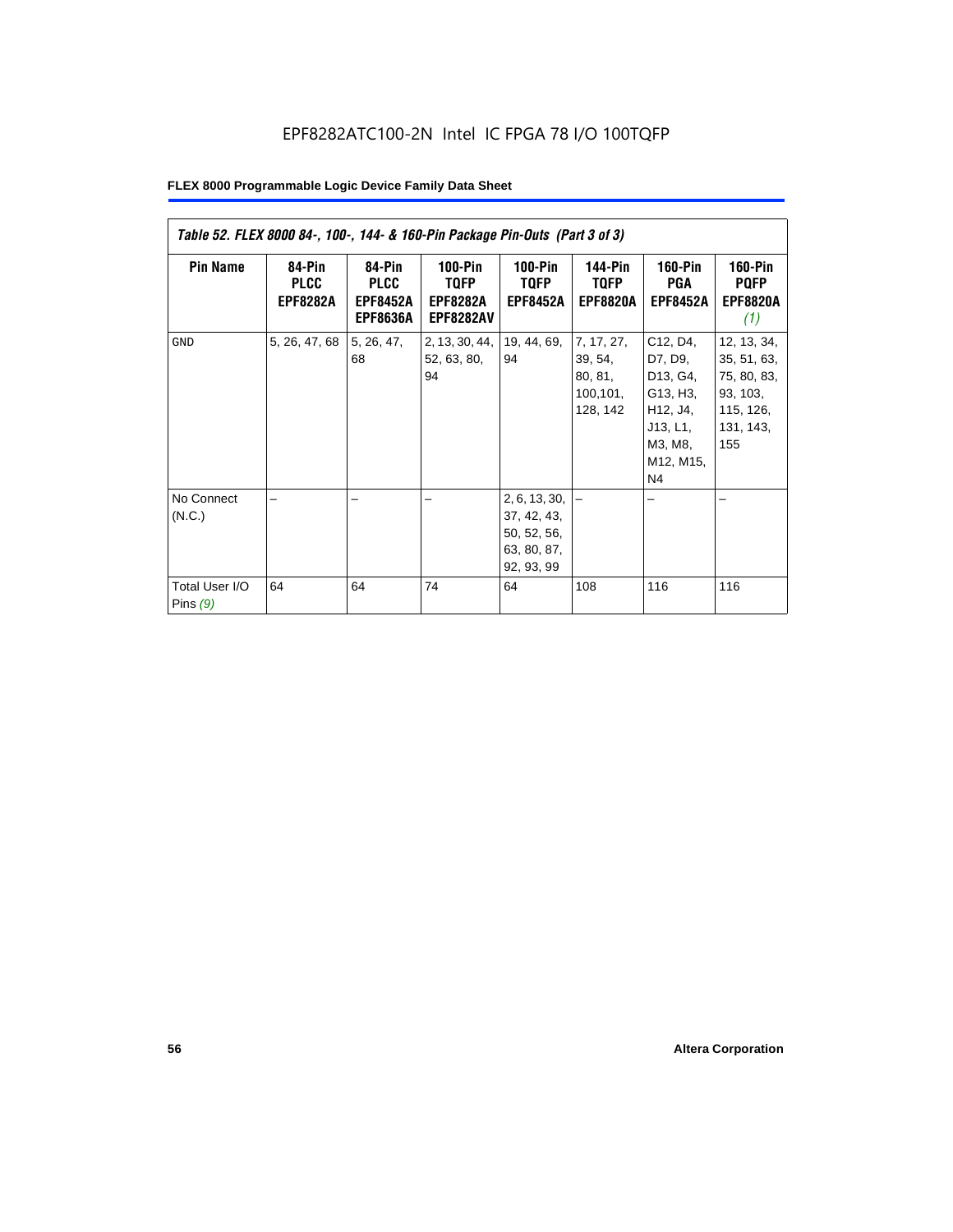| Table 53. FLEX 8000 160-, 192- & 208-Pin Package Pin-Outs (Part 1 of 2) |                                                  |                                                  |                                                   |                        |                        |                                                                   |
|-------------------------------------------------------------------------|--------------------------------------------------|--------------------------------------------------|---------------------------------------------------|------------------------|------------------------|-------------------------------------------------------------------|
| <b>Pin Name</b>                                                         | <b>160-Pin</b><br><b>PQFP</b><br><b>EPF8452A</b> | <b>160-Pin</b><br><b>PQFP</b><br><b>EPF8636A</b> | 192-Pin PGA<br><b>EPF8636A</b><br><b>EPF8820A</b> | 208-Pin<br><b>PQFP</b> | 208-Pin<br><b>PQFP</b> | 208-Pin<br><b>PQFP</b><br>EPF8636A (1) EPF8820A (1) EPF81188A (1) |
| nSP (2)                                                                 | 120                                              | 1                                                | R <sub>15</sub>                                   | 207                    | 207                    | 5                                                                 |
| MSELO(2)                                                                | 117                                              | 3                                                | T <sub>15</sub>                                   | 4                      | $\overline{4}$         | 21                                                                |
| MSEL1(2)                                                                | 84                                               | 38                                               | T <sub>3</sub>                                    | 49                     | 49                     | 33                                                                |
| nSTATUS (2)                                                             | 37                                               | 83                                               | B <sub>3</sub>                                    | 108                    | 108                    | 124                                                               |
| nCONFIG <sup>(2)</sup>                                                  | 40                                               | 81                                               | C3                                                | 103                    | 103                    | 107                                                               |
| DCLK(2)                                                                 | 1                                                | 120                                              | C <sub>15</sub>                                   | 158                    | 158                    | 154                                                               |
| CONF_DONE<br>(2)                                                        | 4                                                | 118                                              | <b>B15</b>                                        | 153                    | 153                    | 138                                                               |
| nWS                                                                     | 30                                               | 89                                               | C <sub>5</sub>                                    | 114                    | 114                    | 118                                                               |
| nRS                                                                     | 71                                               | 50                                               | B <sub>5</sub>                                    | 66                     | 116                    | 121                                                               |
| <b>RDCLK</b>                                                            | 73                                               | 48                                               | C <sub>11</sub>                                   | 64                     | 137                    | 137                                                               |
| nCS                                                                     | 29                                               | 91                                               | <b>B13</b>                                        | 116                    | 145                    | 142                                                               |
| CS                                                                      | 27                                               | 93                                               | A16                                               | 118                    | 148                    | 144                                                               |
| RDYnBUSY                                                                | 125                                              | 155                                              | A <sub>8</sub>                                    | 201                    | 127                    | 128                                                               |
| CLKUSR                                                                  | 76                                               | 44                                               | A10                                               | 59                     | 134                    | 134                                                               |
| ADD17                                                                   | 78                                               | 43                                               | R <sub>5</sub>                                    | 57                     | 43                     | 46                                                                |
| ADD16                                                                   | 91                                               | 33                                               | U <sub>3</sub>                                    | 43                     | 42                     | 45                                                                |
| ADD15                                                                   | 92                                               | 31                                               | T <sub>5</sub>                                    | 41                     | 41                     | 44                                                                |
| ADD14                                                                   | 94                                               | 29                                               | U <sub>4</sub>                                    | 39                     | 40                     | 39                                                                |
| ADD13                                                                   | 95                                               | 27                                               | R <sub>6</sub>                                    | 37                     | 39                     | 37                                                                |
| ADD12                                                                   | 96                                               | 24                                               | T6                                                | 31                     | 35                     | 36                                                                |
| ADD11                                                                   | 97                                               | 23                                               | R7                                                | 30                     | 33                     | 31                                                                |
| ADD10                                                                   | 98                                               | 22                                               | T7                                                | 29                     | 31                     | 30                                                                |
| ADD <sub>9</sub>                                                        | 99                                               | 21                                               | T <sub>8</sub>                                    | 28                     | 29                     | 29                                                                |
| ADD <sub>8</sub>                                                        | 101                                              | 20                                               | U9                                                | 24                     | 25                     | 26                                                                |
| ADD7                                                                    | 102                                              | 19                                               | U10                                               | 23                     | 23                     | 25                                                                |
| ADD6                                                                    | 103                                              | 18                                               | U11                                               | 22                     | 21                     | 24                                                                |
| ADD <sub>5</sub>                                                        | 104                                              | 17                                               | U12                                               | 21                     | 19                     | 18                                                                |
| ADD4                                                                    | 105                                              | 13                                               | R <sub>12</sub>                                   | 14                     | 14                     | 17                                                                |
| ADD <sub>3</sub>                                                        | 106                                              | 11                                               | U14                                               | 12                     | 13                     | 16                                                                |
| ADD <sub>2</sub>                                                        | 109                                              | 9                                                | U15                                               | 10                     | 11                     | 10                                                                |
| ADD1                                                                    | 110                                              | $\overline{7}$                                   | R <sub>13</sub>                                   | 8                      | 10                     | 9                                                                 |
| ADD <sub>0</sub>                                                        | 123                                              | 157                                              | U16                                               | 203                    | 9                      | 8                                                                 |
| DATA7                                                                   | 144                                              | 137                                              | H <sub>17</sub>                                   | 178                    | 178                    | 177                                                               |
| DATA6                                                                   | 150                                              | 132                                              | G17                                               | 172                    | 176                    | 175                                                               |
| DATA5                                                                   | 152                                              | 129                                              | F <sub>17</sub>                                   | 169                    | 174                    | 172                                                               |

**Altera Corporation 57**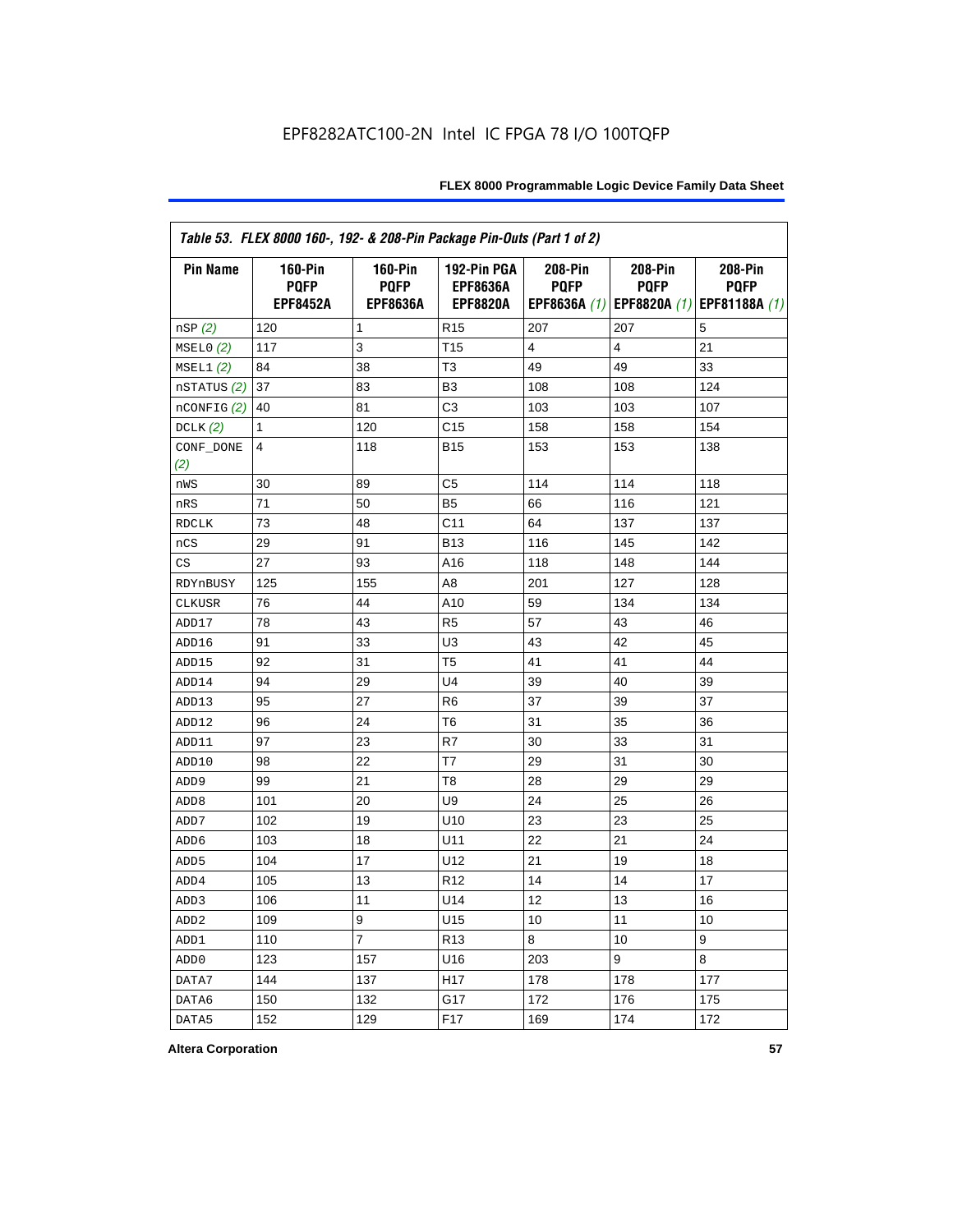| Table 53. FLEX 8000 160-, 192- & 208-Pin Package Pin-Outs (Part 2 of 2) |                                                              |                                                                            |                                                                                                                                   |                                                                                                                                                                                  |                                                                                     |                                                                                                          |
|-------------------------------------------------------------------------|--------------------------------------------------------------|----------------------------------------------------------------------------|-----------------------------------------------------------------------------------------------------------------------------------|----------------------------------------------------------------------------------------------------------------------------------------------------------------------------------|-------------------------------------------------------------------------------------|----------------------------------------------------------------------------------------------------------|
| <b>Pin Name</b>                                                         | <b>160-Pin</b><br><b>PQFP</b><br><b>EPF8452A</b>             | $160-Pin$<br><b>PQFP</b><br><b>EPF8636A</b>                                | 192-Pin PGA<br><b>EPF8636A</b><br><b>EPF8820A</b>                                                                                 | 208-Pin<br><b>PQFP</b><br>EPF8636A (1)                                                                                                                                           | 208-Pin<br><b>PQFP</b><br>EPF8820A (1)                                              | 208-Pin<br><b>POFP</b><br>EPF81188A (1)                                                                  |
| DATA4                                                                   | 154                                                          | 127                                                                        | E17                                                                                                                               | 165                                                                                                                                                                              | 172                                                                                 | 170                                                                                                      |
| DATA3                                                                   | 157                                                          | 124                                                                        | G15                                                                                                                               | 162                                                                                                                                                                              | 171                                                                                 | 168                                                                                                      |
| DATA2                                                                   | 159                                                          | 122                                                                        | F <sub>15</sub>                                                                                                                   | 160                                                                                                                                                                              | 167                                                                                 | 166                                                                                                      |
| DATA1                                                                   | 11                                                           | 115                                                                        | E16                                                                                                                               | 149                                                                                                                                                                              | 165                                                                                 | 163                                                                                                      |
| DATA0                                                                   | 12                                                           | 113                                                                        | C16                                                                                                                               | 147                                                                                                                                                                              | 162                                                                                 | 161                                                                                                      |
| SDOUT $(3)$                                                             | 128                                                          | 152                                                                        | C7(11)                                                                                                                            | 198                                                                                                                                                                              | 124                                                                                 | 119                                                                                                      |
| TDI(4)                                                                  | $\overline{a}$                                               | 55                                                                         | R <sub>11</sub>                                                                                                                   | 72                                                                                                                                                                               | 20                                                                                  |                                                                                                          |
| TDO(4)                                                                  | $\overline{\phantom{0}}$                                     | 95                                                                         | B9                                                                                                                                | 120                                                                                                                                                                              | 129                                                                                 | -                                                                                                        |
| TCK $(4)$ , $(6)$                                                       |                                                              | 57                                                                         | U8                                                                                                                                | 74                                                                                                                                                                               | 30                                                                                  | $\overline{\phantom{0}}$                                                                                 |
| TMS $(4)$                                                               |                                                              | 59                                                                         | U7                                                                                                                                | 76                                                                                                                                                                               | 32                                                                                  |                                                                                                          |
| TRST (7)                                                                |                                                              | 40                                                                         | R <sub>3</sub>                                                                                                                    | 54                                                                                                                                                                               | 54                                                                                  |                                                                                                          |
| Dedicated<br>Inputs (10)                                                | 5, 36, 85, 116                                               | 6, 35, 87, 116                                                             | A5, U5, U13,<br>A13                                                                                                               | 7, 45, 112,<br>150                                                                                                                                                               | 17, 36, 121,<br>140                                                                 | 13, 41, 116,<br>146                                                                                      |
| VCCINT<br>(5.0 V)                                                       | 21, 41, 53, 67,<br>80, 81, 100, 121,<br>133, 147, 160        | 4, 5, 26, 85,<br>106                                                       | C8, C9, C10,<br>R8, R9, R10,<br>R <sub>14</sub>                                                                                   | 5, 6, 33, 110,<br>137                                                                                                                                                            | 5, 6, 27, 48,<br>119, 141                                                           | 4, 20, 35, 48,<br>50, 102, 114,<br>131, 147                                                              |
| <b>VCCIO</b><br>(5.0 V or<br>3.3 V                                      |                                                              | 25, 41, 60, 70,<br>80, 107, 121,<br>140, 149, 160                          | D3, D4, D9,<br>D14, D15, G4,<br>G14, L4, L14,<br>P4, P9, P14                                                                      | 32, 55, 78, 91,<br>102, 138, 159,<br>182, 193, 206                                                                                                                               | 26, 55, 69, 87,<br>102, 131, 159,<br>173, 191, 206                                  | 3, 19, 34, 49,<br>69, 87, 106,<br>123, 140, 156,<br>174, 192                                             |
| GND                                                                     | 13, 14, 28, 46,<br>60, 75, 93, 107,<br>108, 126, 140,<br>155 | 15, 16, 36, 37,<br>45, 51, 75, 84,<br>86, 96, 97,<br>117, 126, 131,<br>154 | C4, D7, D8,<br>D10, D11, H4,<br>H <sub>14</sub> , K <sub>4</sub> , K <sub>14</sub> ,<br>P7, P8, P10,<br>P11                       | 19, 20, 46, 47,<br>60, 67, 96,<br>109, 111, 124,<br>125, 151, 164,<br>171, 200                                                                                                   | 15, 16, 37, 38,<br>60, 78, 96,<br>109, 110, 120,<br>130, 142, 152,<br>164, 182, 200 | 11, 12, 27, 28,<br>42, 43, 60, 78,<br>96, 105, 115,<br>122, 132, 139,<br>148, 155, 159,<br>165, 183, 201 |
| No Connect<br>(N.C.)                                                    | 2, 3, 38, 39, 70,<br>82, 83, 118, 119,<br>148                | 2, 39, 82, 119                                                             | C6, C12, C13,<br>C14, E3, E15,<br>F3, J3, J4,<br>J14, J15, N3,<br>N <sub>15</sub> , P <sub>3</sub> , P <sub>15</sub> ,<br>R4 (12) | 1, 2, 3, 16, 17,<br>18, 25, 26, 27,<br>34, 35, 36, 50,<br>51, 52, 53,<br>104, 105, 106,<br>107, 121, 122,<br>123, 130, 131,<br>132, 139, 140,<br>141, 154, 155,<br>156, 157, 208 | 1, 2, 3, 50, 51,<br>52, 53, 104,<br>105, 106, 107,<br>154, 155, 156,<br>157, 208    | 1, 2, 51, 52, 53,<br>54, 103, 104,<br>157, 158, 207,<br>208                                              |
| <b>Total User</b><br>I/O Pins $(9)$                                     | 116                                                          | 114                                                                        | 132, 148 (13)                                                                                                                     | 132                                                                                                                                                                              | 148                                                                                 | 144                                                                                                      |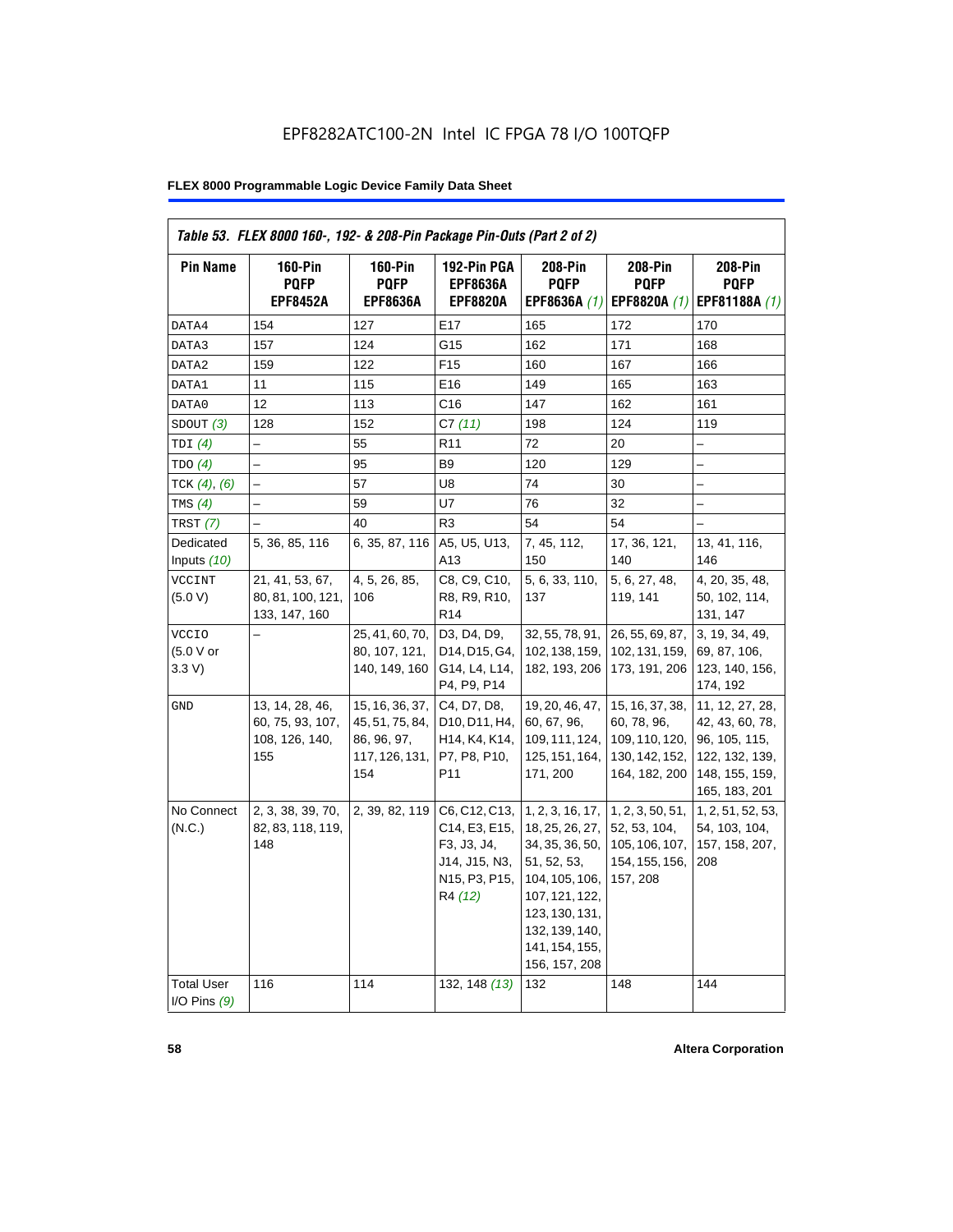| Table 54. FLEX 8000 225-, 232-, 240-, 280- & 304-Pin Package Pin-Outs (Part 1 of 3) |                                                 |                                           |                                            |                                                   |                                    |                                                   |
|-------------------------------------------------------------------------------------|-------------------------------------------------|-------------------------------------------|--------------------------------------------|---------------------------------------------------|------------------------------------|---------------------------------------------------|
| <b>Pin Name</b>                                                                     | <b>225-Pin</b><br><b>BGA</b><br><b>EPF8820A</b> | 232-Pin<br><b>PGA</b><br><b>EPF81188A</b> | <b>240-Pin</b><br><b>PQFP</b><br>EPF81188A | <b>240-Pin</b><br><b>PQFP</b><br><b>EPF81500A</b> | 280-Pin<br><b>PGA</b><br>EPF81500A | <b>304-Pin</b><br><b>ROFP</b><br><b>EPF81500A</b> |
| nSP(2)                                                                              | A15                                             | C14                                       | 237                                        | 237                                               | W <sub>1</sub>                     | 304                                               |
| MSELO(2)                                                                            | <b>B14</b>                                      | G15                                       | 21                                         | 19                                                | N <sub>1</sub>                     | 26                                                |
| MSEL1(2)                                                                            | R <sub>15</sub>                                 | L15                                       | 40                                         | 38                                                | H <sub>3</sub>                     | 51                                                |
| nSTATUS (2)                                                                         | P <sub>2</sub>                                  | L <sub>3</sub>                            | 141                                        | 142                                               | G19                                | 178                                               |
| $n$ CONFIG $(2)$                                                                    | R <sub>1</sub>                                  | R <sub>4</sub>                            | 117                                        | 120                                               | <b>B18</b>                         | 152                                               |
| DCLK(2)                                                                             | B <sub>2</sub>                                  | C <sub>4</sub>                            | 184                                        | 183                                               | U18                                | 230                                               |
| CONF_DONE (2)                                                                       | A1                                              | G3                                        | 160                                        | 161                                               | M16                                | 204                                               |
| nWS                                                                                 | L4                                              | P <sub>1</sub>                            | 133                                        | 134                                               | F <sub>18</sub>                    | 167                                               |
| nRS                                                                                 | K <sub>5</sub>                                  | N <sub>1</sub>                            | 137                                        | 138                                               | G18                                | 171                                               |
| <b>RDCLK</b>                                                                        | F <sub>1</sub>                                  | G <sub>2</sub>                            | 158                                        | 159                                               | M17                                | 202                                               |
| nCS                                                                                 | D <sub>1</sub>                                  | E <sub>2</sub>                            | 166                                        | 167                                               | N <sub>16</sub>                    | 212                                               |
| CS                                                                                  | C1                                              | E <sub>3</sub>                            | 169                                        | 170                                               | N <sub>18</sub>                    | 215                                               |
| RDYnBUSY                                                                            | J3                                              | K <sub>2</sub>                            | 146                                        | 147                                               | J17                                | 183                                               |
| <b>CLKUSR</b>                                                                       | G <sub>2</sub>                                  | H <sub>2</sub>                            | 155                                        | 156                                               | K <sub>19</sub>                    | 199                                               |
| ADD17                                                                               | M14                                             | R <sub>15</sub>                           | 58                                         | 56                                                | E <sub>3</sub>                     | 73                                                |
| ADD16                                                                               | L12                                             | T17                                       | 56                                         | 54                                                | E <sub>2</sub>                     | 71                                                |
| ADD15                                                                               | M15                                             | P <sub>15</sub>                           | 54                                         | 52                                                | F <sub>4</sub>                     | 69                                                |
| ADD14                                                                               | L13                                             | M14                                       | 47                                         | 45                                                | G1                                 | 60                                                |
| ADD13                                                                               | L14                                             | M15                                       | 45                                         | 43                                                | H <sub>2</sub>                     | 58                                                |
| ADD12                                                                               | K <sub>13</sub>                                 | M16                                       | 43                                         | 41                                                | H1                                 | 56                                                |
| ADD11                                                                               | K <sub>15</sub>                                 | K <sub>15</sub>                           | 36                                         | 34                                                | J3                                 | 47                                                |
| ADD10                                                                               | J13                                             | K17                                       | 34                                         | 32                                                | K <sub>3</sub>                     | 45                                                |
| ADD <sub>9</sub>                                                                    | J15                                             | J14                                       | 32                                         | 30                                                | K4                                 | 43                                                |
| ADD <sub>8</sub>                                                                    | G14                                             | J15                                       | 29                                         | 27                                                | L1                                 | 34                                                |
| ADD7                                                                                | G13                                             | H <sub>17</sub>                           | 27                                         | 25                                                | L2                                 | 32                                                |
| ADD <sub>6</sub>                                                                    | G11                                             | H <sub>15</sub>                           | 25                                         | 23                                                | M <sub>1</sub>                     | 30                                                |
| ADD <sub>5</sub>                                                                    | F <sub>14</sub>                                 | F <sub>16</sub>                           | 18                                         | 16                                                | N <sub>2</sub>                     | 20                                                |
| ADD4                                                                                | E <sub>13</sub>                                 | F <sub>15</sub>                           | 16                                         | 14                                                | N <sub>3</sub>                     | 18                                                |
| ADD3                                                                                | D <sub>15</sub>                                 | F14                                       | 14                                         | 12                                                | N <sub>4</sub>                     | 16                                                |
| ADD <sub>2</sub>                                                                    | D <sub>14</sub>                                 | D <sub>15</sub>                           | 7                                          | 5                                                 | U <sub>1</sub>                     | 8                                                 |
| ADD1                                                                                | E12                                             | <b>B17</b>                                | 5                                          | 3                                                 | U2                                 | 6                                                 |
| ADD <sub>0</sub>                                                                    | C <sub>15</sub>                                 | C <sub>15</sub>                           | 3                                          | 1                                                 | V <sub>1</sub>                     | 4                                                 |
| DATA7                                                                               | A7                                              | A7                                        | 205                                        | 199                                               | W13                                | 254                                               |
| DATA6                                                                               | D7                                              | D <sub>8</sub>                            | 203                                        | 197                                               | W14                                | 252                                               |
| DATA5                                                                               | A6                                              | B7                                        | 200                                        | 196                                               | W15                                | 250                                               |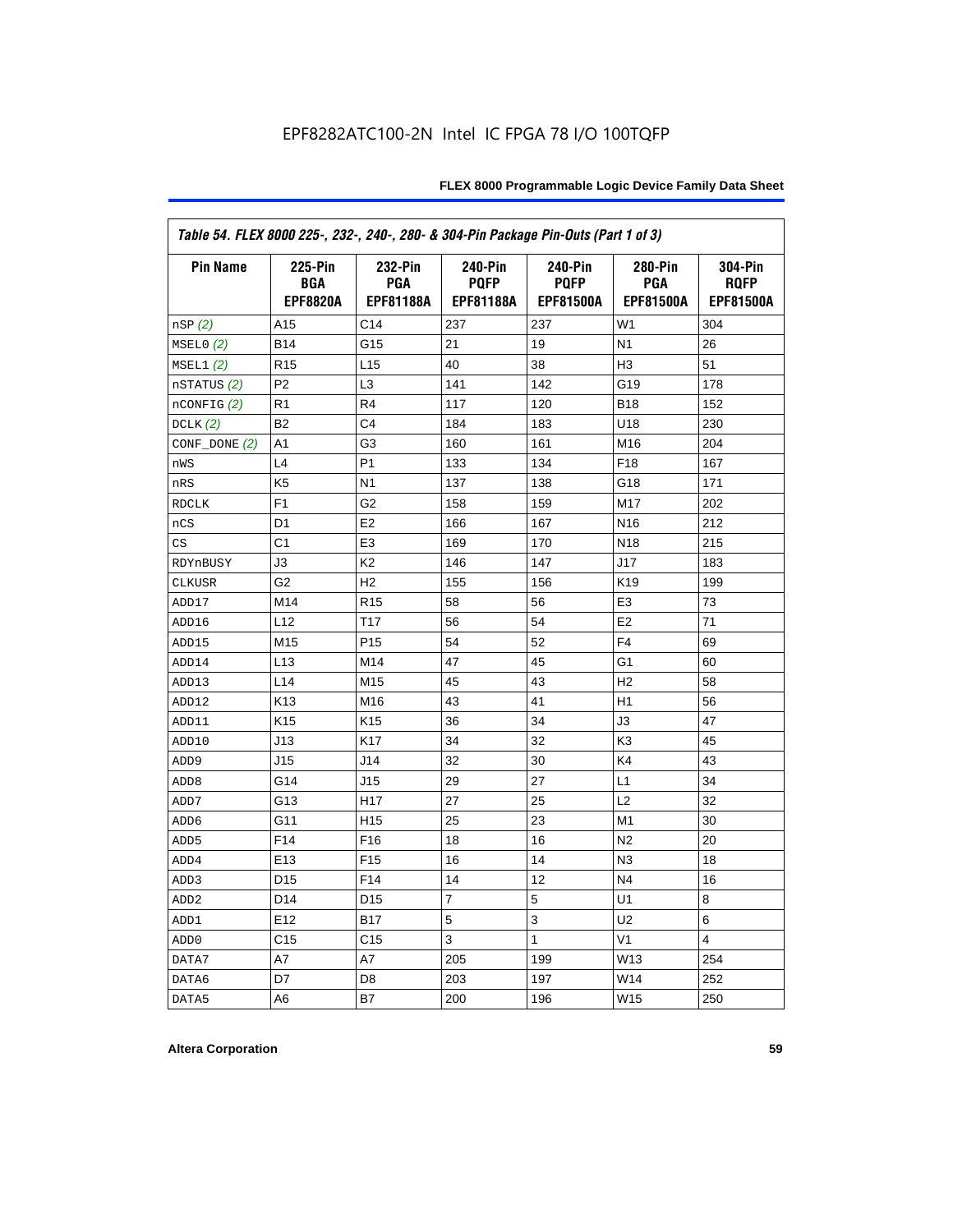| Table 54. FLEX 8000 225-, 232-, 240-, 280- & 304-Pin Package Pin-Outs (Part 2 of 3) |                                                                                                                                         |                                                                                                                     |                                                                |                                                                     |                                                                                                                            |                                                                      |
|-------------------------------------------------------------------------------------|-----------------------------------------------------------------------------------------------------------------------------------------|---------------------------------------------------------------------------------------------------------------------|----------------------------------------------------------------|---------------------------------------------------------------------|----------------------------------------------------------------------------------------------------------------------------|----------------------------------------------------------------------|
| <b>Pin Name</b>                                                                     | 225-Pin<br><b>BGA</b><br><b>EPF8820A</b>                                                                                                | 232-Pin<br><b>PGA</b><br><b>EPF81188A</b>                                                                           | 240-Pin<br><b>POFP</b><br><b>EPF81188A</b>                     | 240-Pin<br><b>POFP</b><br><b>EPF81500A</b>                          | <b>280-Pin</b><br><b>PGA</b><br><b>EPF81500A</b>                                                                           | <b>304-Pin</b><br><b>RQFP</b><br><b>EPF81500A</b>                    |
| DATA4                                                                               | A <sub>5</sub>                                                                                                                          | C7                                                                                                                  | 198                                                            | 194                                                                 | W16                                                                                                                        | 248                                                                  |
| DATA3                                                                               | <b>B5</b>                                                                                                                               | D7                                                                                                                  | 196                                                            | 193                                                                 | W17                                                                                                                        | 246                                                                  |
| DATA2                                                                               | E <sub>6</sub>                                                                                                                          | B <sub>5</sub>                                                                                                      | 194                                                            | 190                                                                 | V16                                                                                                                        | 243                                                                  |
| DATA1                                                                               | D <sub>5</sub>                                                                                                                          | A3                                                                                                                  | 191                                                            | 189                                                                 | U16                                                                                                                        | 241                                                                  |
| DATA0                                                                               | C <sub>4</sub>                                                                                                                          | A2                                                                                                                  | 189                                                            | 187                                                                 | V17                                                                                                                        | 239                                                                  |
| SDOUT(3)                                                                            | K1                                                                                                                                      | N <sub>2</sub>                                                                                                      | 135                                                            | 136                                                                 | F <sub>19</sub>                                                                                                            | 169                                                                  |
| TDI                                                                                 | F15(4)                                                                                                                                  | -                                                                                                                   | -                                                              | 63(14)                                                              | B1 (14)                                                                                                                    | 80(14)                                                               |
| TDO                                                                                 | J2(4)                                                                                                                                   |                                                                                                                     |                                                                | 117                                                                 | C17                                                                                                                        | 149                                                                  |
| $TCK$ (6)                                                                           | J14(4)                                                                                                                                  | $\overline{a}$                                                                                                      | $\overline{\phantom{0}}$                                       | 116 $(14)$                                                          | A <sub>19</sub> $(14)$                                                                                                     | 148 $(14)$                                                           |
| TMS                                                                                 | J12(4)                                                                                                                                  | $\overline{\phantom{0}}$                                                                                            | $\overline{\phantom{0}}$                                       | 64 (14)                                                             | C2(14)                                                                                                                     | 81(14)                                                               |
| TRST (7)                                                                            | P <sub>14</sub>                                                                                                                         |                                                                                                                     | $\overline{\phantom{0}}$                                       | 115 $(14)$                                                          | A18 $(14)$                                                                                                                 | 145(14)                                                              |
| Dedicated Inputs<br>(10)                                                            | F4, L1, K12,<br>E <sub>15</sub>                                                                                                         | C <sub>1</sub> , C <sub>17</sub> , R <sub>1</sub> ,<br>R <sub>17</sub>                                              | 10, 51, 130,<br>171                                            | 8, 49, 131,<br>172                                                  | F1, F16, P3,<br>P <sub>19</sub>                                                                                            | 12, 64, 164,<br>217                                                  |
| <b>VCCINT</b><br>(5.0 V)                                                            | F5, F10, E1,<br>L2, K4, M12,<br>P15, H13,<br>H14, B15,<br>C13                                                                           | E4, H4, L4,<br>P12, L14,<br>H14, E14,<br>R14, U1                                                                    | 20, 42, 64, 66,<br>114, 128, 150,<br>172, 236                  | 18, 40, 60, 62,<br>91, 114, 129,<br>151, 173, 209,<br>236           | B17, D3, D15,<br>E8, E10, E12,<br>E14, R7, R9,<br>R <sub>11</sub> , R <sub>13</sub> ,<br>R <sub>14</sub> , T <sub>14</sub> | 24, 54, 77,<br>144, 79, 115,<br>162, 191, 218,<br>266, 301           |
| <b>VCCIO</b><br>(5.0 V or 3.3 V)                                                    | H3, H2, P6,<br>R6, P10, N10,<br>R <sub>14</sub> , N <sub>13</sub> ,<br>H15, H12,<br>D12, A14,<br>B10, A10, B6,<br>C6, A2, C3,<br>M4, R2 | N10, M13,<br>M5, K13, K5,<br>H <sub>13</sub> , H <sub>5</sub> , F <sub>5</sub> ,<br>E10, E8, N8,<br>F <sub>13</sub> | 19, 41, 65, 81,<br>99, 116, 140,<br>162, 186, 202,<br>220, 235 | 17, 39, 61, 78,<br>94, 108, 130,<br>152, 174, 191,<br>205, 221, 235 | D14, E7, E9,<br>E11, E13, R6,<br>R8, R10, R12,<br>T13, T15                                                                 | 22, 53, 78, 99,<br>119, 137, 163,<br>193, 220, 244,<br>262, 282, 300 |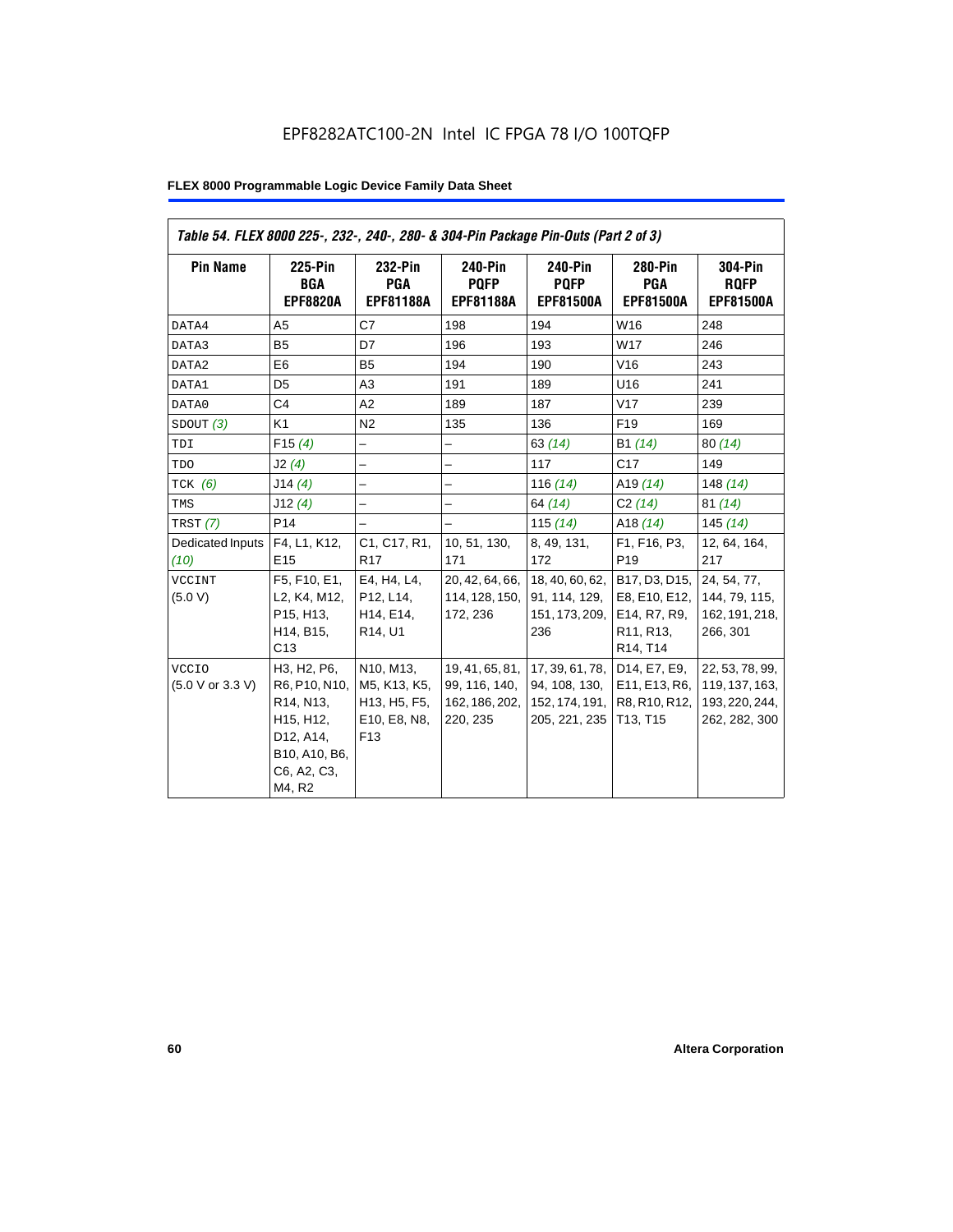| Table 54. FLEX 8000 225-, 232-, 240-, 280- & 304-Pin Package Pin-Outs (Part 3 of 3) |                                                                                                                                                                              |                                                                                                                                                 |                                                                                                         |                                                                                                                              |                                                                                                                                                                                                                           |                                                                                                                                                                                                            |
|-------------------------------------------------------------------------------------|------------------------------------------------------------------------------------------------------------------------------------------------------------------------------|-------------------------------------------------------------------------------------------------------------------------------------------------|---------------------------------------------------------------------------------------------------------|------------------------------------------------------------------------------------------------------------------------------|---------------------------------------------------------------------------------------------------------------------------------------------------------------------------------------------------------------------------|------------------------------------------------------------------------------------------------------------------------------------------------------------------------------------------------------------|
| <b>Pin Name</b>                                                                     | <b>225-Pin</b><br>BGA<br><b>EPF8820A</b>                                                                                                                                     | 232-Pin<br><b>PGA</b><br><b>EPF81188A</b>                                                                                                       | <b>240-Pin</b><br><b>PQFP</b><br><b>EPF81188A</b>                                                       | <b>240-Pin</b><br><b>PQFP</b><br><b>EPF81500A</b>                                                                            | 280-Pin<br><b>PGA</b><br><b>EPF81500A</b>                                                                                                                                                                                 | <b>304-Pin</b><br><b>RQFP</b><br><b>EPF81500A</b>                                                                                                                                                          |
| GND                                                                                 | B1, D4, E14,<br>F7, F8, F9,<br>F12, G6, G7,<br>G8, G9, G10,<br>H1, H4, H5,<br>H6, H7, H8,<br>H9, H10, H11,<br>J6, J7, J8, J9,<br>J10, K6, K7,<br>K8, K9, K11,<br>L15, N3, P1 | A1, D6, E11,<br>E7, E9, G4,<br>G5, G13,<br>G14, J5, J13,<br>K4, K14, L5,<br>L <sub>13</sub> , N <sub>4</sub> , N <sub>7</sub> ,<br>N9, N11, N14 | 8, 9, 30, 31,<br>52, 53, 72, 90,<br>108, 115, 129,<br>139, 151, 161,<br>173, 185, 187,<br>193, 211, 229 | 6, 7, 28, 29,<br>50, 51, 71, 85, E4, E5, E6,<br>92, 101, 118,<br>162, 163, 184, H5, H15, J5,<br>208, 214, 228   L5, L15, M5, | D4, D5, D16,<br>E15, E16, F5,<br>119, 140, 141, F15, G5, G15,<br>185, 186, 198, U15, K5, K15,<br>M15, N5,<br>N15, P4, P5,<br>P <sub>15</sub> , P <sub>16</sub> , R <sub>4</sub> ,<br>R5, R15, R16,<br>T4, T5, T16,<br>U17 | 9, 11, 36, 38,<br>65, 67, 90,<br>108, 116,<br>128, 150,<br>151, 175, 177,<br>206, 208, 231,<br>232, 237, 253,<br>265, 273, 291                                                                             |
| No Connect<br>(N.C.)                                                                |                                                                                                                                                                              |                                                                                                                                                 | 61, 62, 119,<br>120, 181, 182,<br>239, 240                                                              |                                                                                                                              |                                                                                                                                                                                                                           | 10, 21, 23, 25,<br>35, 37, 39, 40,<br>41, 42, 52, 55,<br>66, 68, 146,<br>147, 161, 173,<br>174, 176, 187,<br>188, 189, 190,<br>192, 194, 195,<br>205, 207, 219,<br>221, 233, 234,<br>235, 236, 302,<br>303 |
| Total User I/O<br>Pins $(9)$                                                        | 148                                                                                                                                                                          | 180                                                                                                                                             | 180                                                                                                     | 177                                                                                                                          | 204                                                                                                                                                                                                                       | 204                                                                                                                                                                                                        |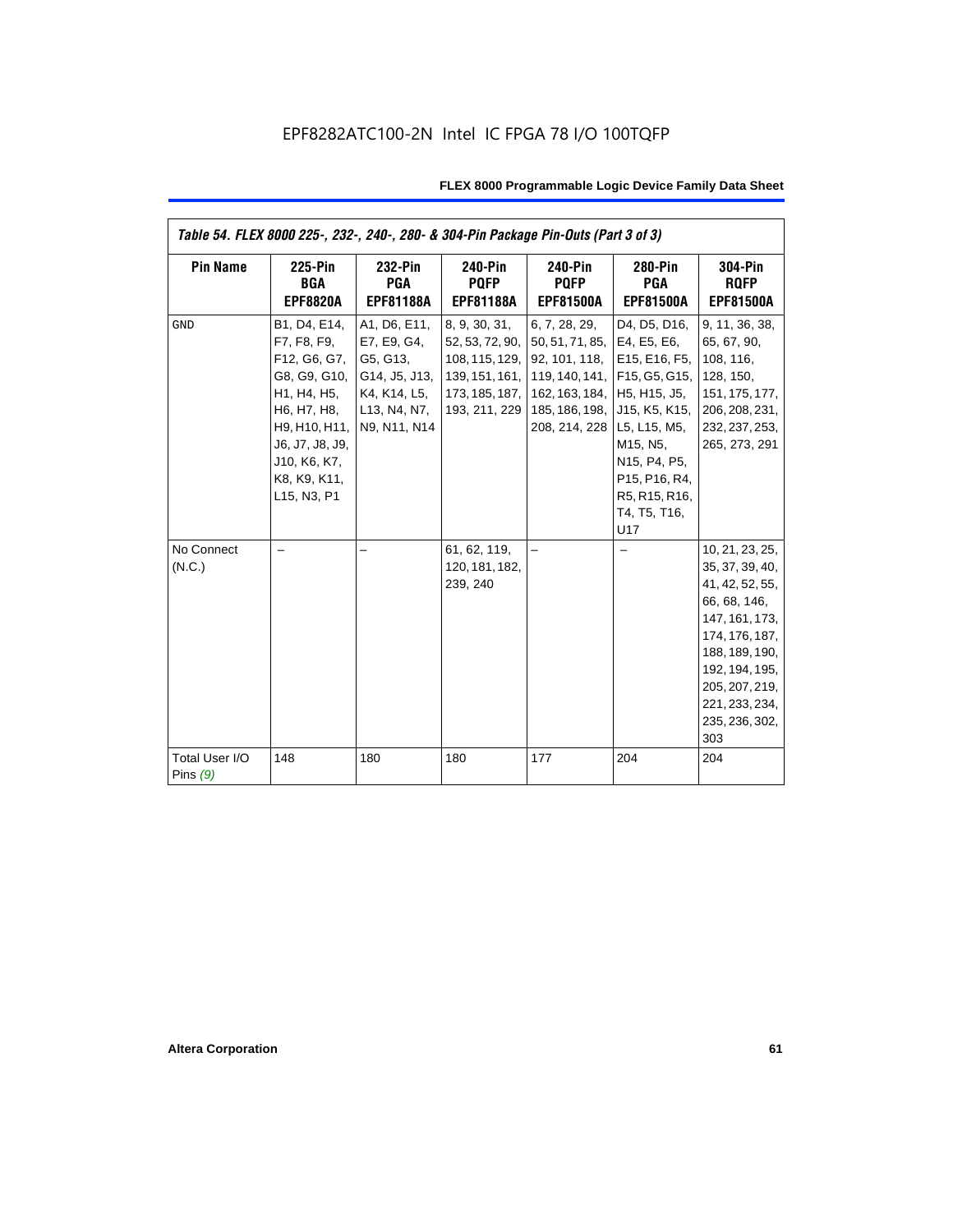# EPF8282ATC100-2N Intel IC FPGA 78 I/O 100TQFP

#### **FLEX 8000 Programmable Logic Device Family Data Sheet**

#### *Notes to tables:*

- (1) Perform a complete thermal analysis before committing a design to this device package. See *Application Note 74 (Evaluating Power for Altera Devices)* for more information.
- (2) This pin is a dedicated pin and is not available as a user I/O pin.
- (3) SDOUT will drive out during configuration. After configuration, it may be used as a user I/O pin. By default, the MAX+PLUS II software will not use SDOUT as a user I/O pin; the user can override the MAX+PLUS II software and use SDOUT as a user I/O pin.
- (4) If the device is not configured to use the JTAG BST circuitry, this pin is available as a user I/O pin.
- (5) JTAG pins are available for EPF8636A devices only. These pins are dedicated user I/O pins.
- $(6)$  If this pin is used as an input in user mode, ensure that it does not toggle before or during configuration.
- (7) TRST is a dedicated input pin for JTAG use. This pin must be grounded if JTAG BST is not used.
- (8) Pin 52 is a  $V_{CC}$  pin on EPF8452A devices only.
- (9) The user I/O pin count includes dedicated input pins and all I/O pins.
- (10) Unused dedicated inputs should be tied to ground on the board.
- (11) SDOUT does not exist in the EPF8636GC192 device.
- (12) These pins are no connect (N.C.) pins for EPF8636A devices only. They are user I/O pins in EPF8820A devices.
- (13) EPF8636A devices have 132 user I/O pins; EPF8820A devices have 148 user I/O pins.
- (14) For EPF81500A devices, these pins are dedicated JTAG pins and are not available as user I/O pins. If JTAG BST is not used, TDI, TCK, TMS, and TRST should be tied to GND.

**Revision History**

The information contained in the *FLEX 8000 Programmable Logic Device Family Data Sheet* version 11.1 supersedes information published in previous versions. The *FLEX 8000 Programmable Logic Device Family Data Sheet* version 11.1 contains the following change: minor textual updates.